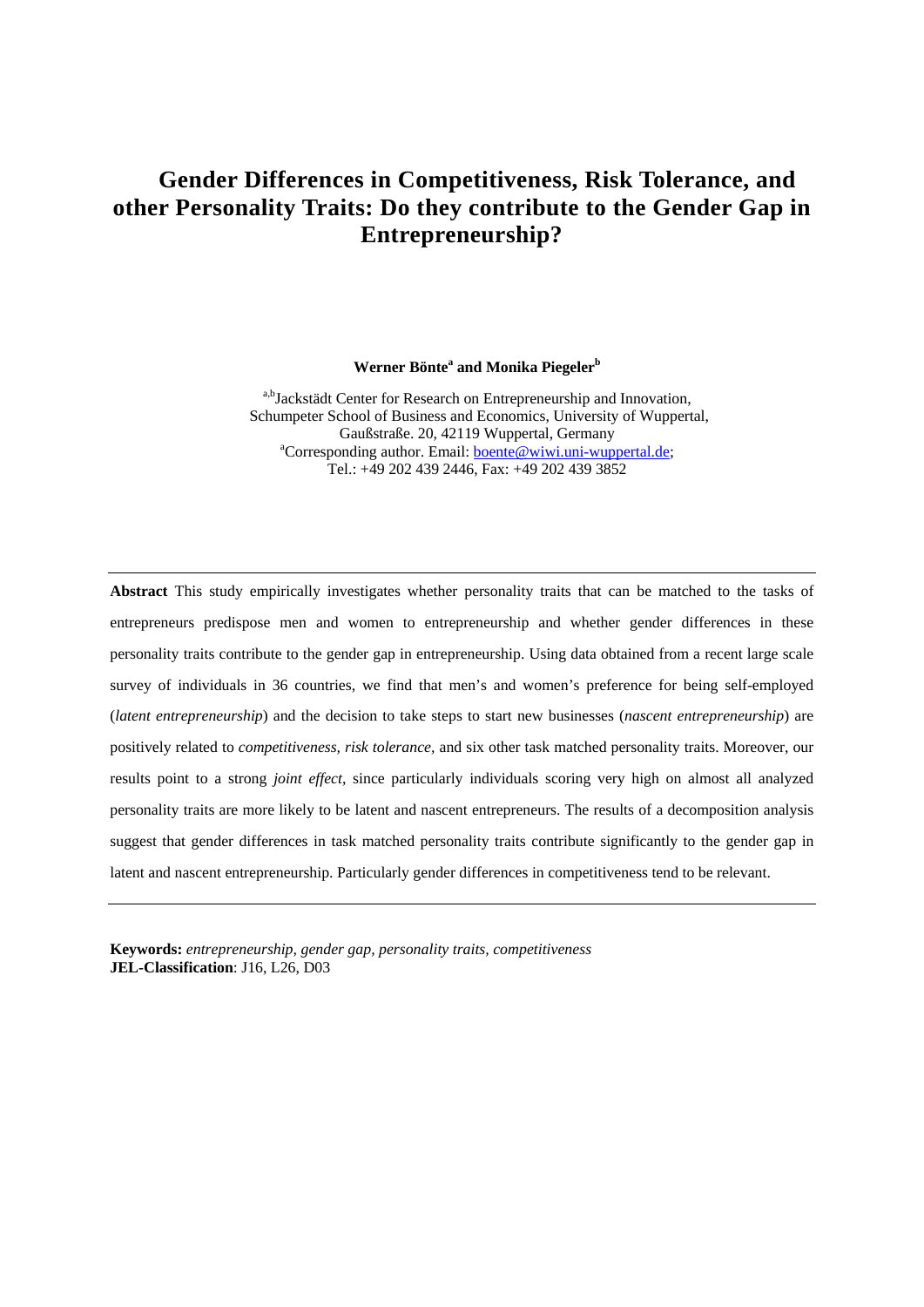# **1. Introduction**

1

There is ample empirical evidence for a gender gap in entrepreneurship. A higher proportion of men engage in entrepreneurial activities as compared to women and this does not only apply to developing but also to developed economies (Klapper and Parker 2010; Estrin and Mickiewicz 2009).<sup>1</sup> Men are more likely to have a preference for self-employment (Verheul et al. 2011), they are more likely to be engaged in the creation of new businesses (Delmar and Davidsson 2000; Langowitz and Minniti 2007), and women are outnumbered by men in established business ownership (Allen et al. 2008). In recent years female entrepreneurship has attracted a considerable amount of attention in academic research and many governments have taken measures to support it (Carter and Ó Cinnéide 2007, OECD 2004). However, the reasons for the gender gap in entrepreneurship are still not fully understood.

Empirical research suggests that gender differences in psychological characteristics may contribute to the gender gap in entrepreneurship. Verheul et al. (2011), for instance, find that the relatively low risk tolerance of women makes them less willing to become self-employed. However, their results point to an indirect relationship between self-employment and risk tolerance. They find that risk tolerance is important only for individual preference for being self-employed which in turn positively affects actual involvement. With respect to other psychological characteristics empirical results are less clear-cut. The findings reported by Verheul et al (2011) suggest that women's weaker internal locus of control does not seem to affect their involvement in self-employment. Moreover, optimism seems to have a significant influence on male and female entrepreneurship especially in the early stages of the entrepreneurial process (van der Zwan et al. 2011).

This paper contributes to the literature by empirically investigating the contribution of gender differences in *competitiveness* to the gender gap in entrepreneurship. We make use of a recent dataset comprising information about competitiveness of men and women in 36 countries (Flash Eurobarometer *Entrepreneurship* 2009). The effects of competitiveness on individual decision to become self-employed have been largely ignored in previous empirical research.<sup>2</sup> This is startling, since already Schumpeter (1934) identified competitiveness as one of the major motivations for entrepreneurship. Bartling et al. (2009, p.93**)** state that "competition is a cornerstone of economic life" as individuals are often confronted with the decision to self-select into a competitive environment or to shy away from it and occupational choice is an important example for such a decision. We argue that gender differences in competitiveness may be an important determinant for the gender gap in entrepreneurship. The results of recent empirical studies – which do not focus on entrepreneurship – suggest that men are more competitively inclined than women (Croson and Gneezy 2009). Niederle and Vesterlund (2007, p.1067) conclude that "women shy away from competition and men embrace it".

Moreover, this paper contributes to the literature as we do not solely focus on competitiveness in our empirical analysis but also take into account a group of personality traits that can be matched to tasks of entrepreneurs, i.e.

<sup>&</sup>lt;sup>1</sup> Although there is a considerable cross-country variation in female as well as male self-employment rates (Reynolds et al 2004, Bosma and Harding 2007; Crowling 2000) and the number of self-employed women has increased notably (Devine 1994 for the US), self-employed women are still outnumbered by self-employed men.

<sup>&</sup>lt;sup>2</sup> Competitive aggressiveness is an important dimension of Entrepreneurial Orientation construct introduced by Covin and Slevin (1989). However, empirical studies on EO focus on the firm-level, whereas our study strictly focuses on the individual level.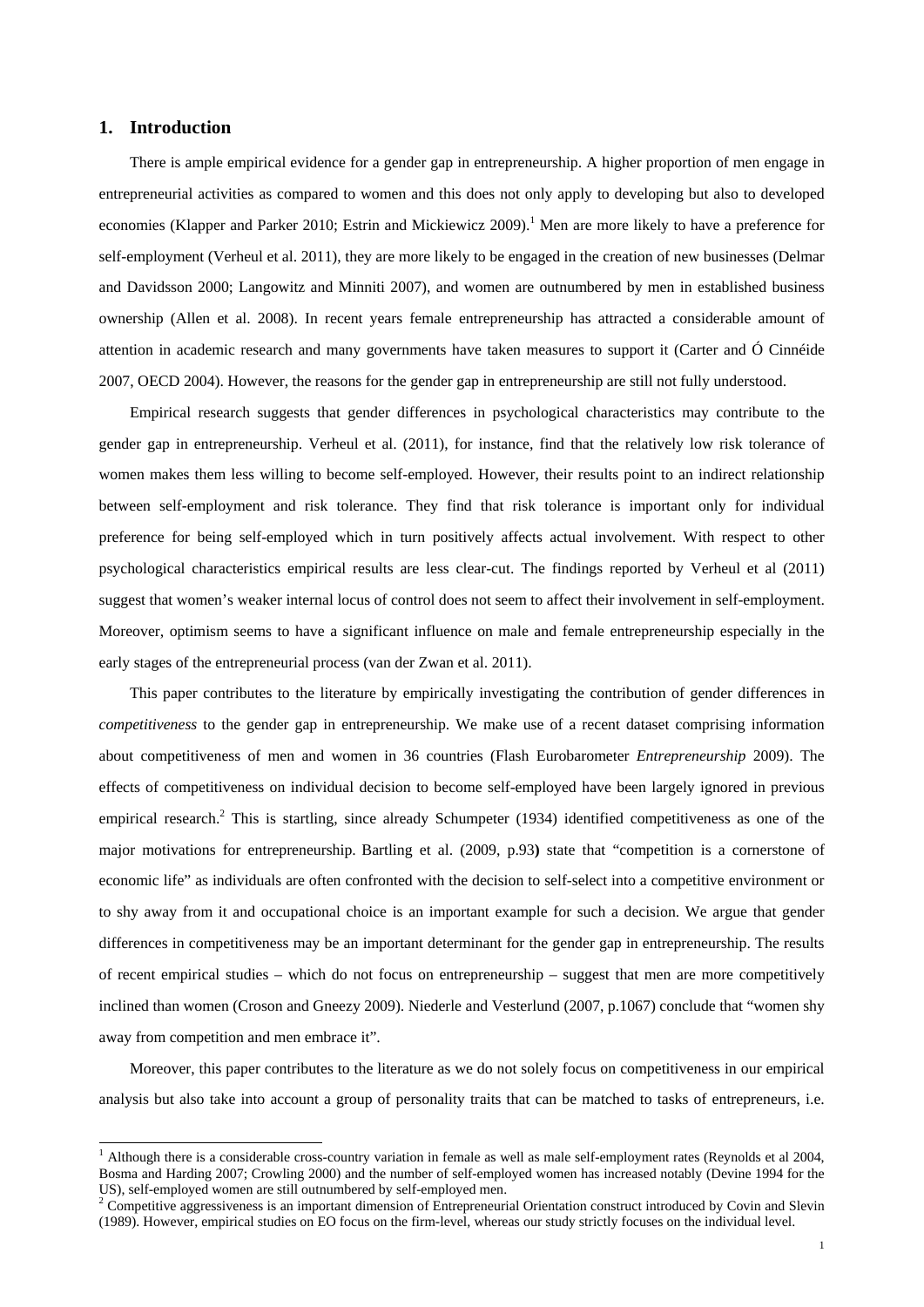*autonomy, general self-efficacy, innovativeness, internal locus of control, optimism, proactiveness,* and *risk tolerance*. Following Rauch and Frese (2007), we argue that particularly personality traits that can be matched to the task of running a business predispose men and women to entrepreneurship. Results of meta-analytic research point to a small, positive relation between new business creation and *autonomy*, *internal locus of control*, and *risk-taking propensity* and a positive, moderate relation between new business creation and *innovativeness* and *self-efficacy* but the relevance of task matched personality traits might has been underestimated in past research (Hisrich et al. 2007, p.580).

We argue that previous empirical studies may have underestimated the relevance of personality because these studies usually examined the relationship between entrepreneurship and single personality traits, which means that they measure the *partial effects* of such personality traits. It can be argued, however, that especially individuals scoring high on a number of task matched personality traits are more likely to be predisposed to entrepreneurship than individuals scoring high on only one single personality trait. We therefore analyze the *joint effect* of task matched personality traits. To do so, we compute an index of summed scores of the task matched personality traits which we call *Individual Entrepreneurial Aptitude (IEA*).

Furthermore, the focus of our empirical analysis is on *latent* and *nascent entrepreneurship* which can be viewed as the earliest stage of the entrepreneurial process.<sup>3</sup> Consequently, we do *not* analyze the relationship between entrepreneurial *success* and personality traits, since this would address a different research question.<sup>4</sup> We exclude all individuals with any experience in self-employment from our empirical analysis of latent entrepreneurship and all individuals who are currently self-employed from our analysis of nascent entrepreneurship to avoid that our measure of task matched personality traits are affected by entrepreneurial success or failure (reverse causality). By distinguishing between *latent* and *nascent entrepreneurship* we are also able to investigate whether tasked matched personality traits merely influence the general desire to be self-employed or whether they also directly affect the decision to take steps to start a new business.<sup>5</sup>

Finally, we make use of a decomposition technique which allows us to measure the relative contributions of personality traits and other control variables to the gender gap in latent and nascent entrepreneurship. While decomposition techniques were already employed in previous studies on the gender gap in entrepreneurship (Leoni and Falk 2010, Furdas and Kohn 2010), these studies do not examine the role of competitiveness and other task matched traits and they do not focus on latent and nascent entrepreneurship but analyze the decision to become selfemployed *ex post*.

What this study does not at all address are the determinants of gender differences in task matched personality traits. These differences might be the result of *nature*, e.g. genes or hormones (Nicolaou and Shane 2009; Guiso and Rustichini 2011; Buser 2011) or they exist due to *nurture,* e.g. socialization and role models (Gneezy et al. 2009,

1

<sup>3</sup> Individuals who prefer being self-employed are called *latent* entrepreneurs (Blanchflower et al. 2001, Gohmann 2010), while individuals who are actually taking steps to start a business are called *nascent* entrepreneurs (Davidsson, 2006). 4

A related strand of empirical research compares male to female entrepreneurs, where the female self-employed or business owners are compared to their male counterpart with respect to their individual psychological and non-psychological characteristics (see e.g. Sexton and Bowman-Upton 1990; Birley 1989, Cromie1987).

 $<sup>5</sup>$  In a similar way Verheul et al. (2011) treat the entrepreneurial process as a two-step procedure and differentiate between the</sup> cognitive stage of 'wanting it' and the behavioral stage of 'doing it'.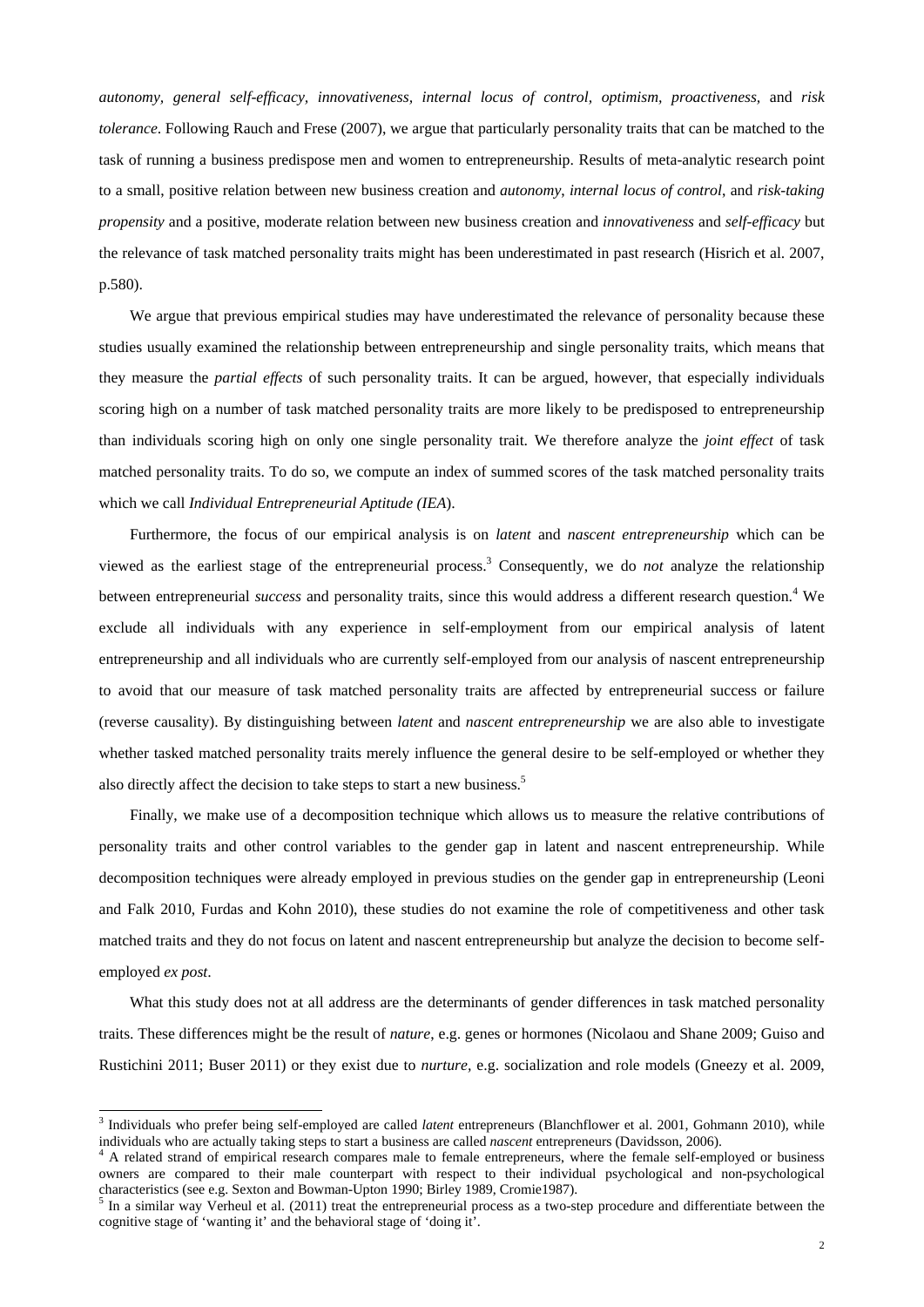Niederle et al. 2010; Balafoutas and Sutter 2010). However, examining the factors determining task matched personality traits is beyond the scope of this study. Moreover, we make use of the notion of *personality traits* instead of *psychological characteristics* or *personality characteristics* to be in line with previous research referring to *traits*. We do by no means insinuate, however, that task matched personality traits are innate and immutable.<sup>6</sup> Furthermore, we acknowledge that not only competitiveness and the other task matched personality traits may be relevant for entrepreneurship but also higher order personality trait dimensions (e.g. the Big Five (see e.g. Costa and McCrae 1992). Recent meta-analyses find a significant correlation between broad personality traits and entrepreneurial behavior (Zhao and Seibert 2006, Zhao et al. 2010) and based on panel data Caliendo et al. (2011) find that the Big Five personality factors significantly influence the decision to start a business. In order to avoid misconceptions, we follow Rauch and Frese (2007) and call the personality traits analyzed in our study *task matched* personality traits.

Our empirical analysis is based on the "Flash Eurobarometer *Entrepreneurship* 2009" which is a general population survey conducted at the request of the Directorate General (DG) "Enterprise and Industry" of the European Commission. In December 2009 and January 2010 people in 32 European countries plus China, Japan, South Korea, and the US were surveyed. In all countries the data are representative of the entire population (over 15 years of age). DG "Enterprise and Industry" kindly allowed us to include items measuring task matched personality traits (e.g. competitiveness). Furthermore, the dataset contains information about interviewees' preferences for being self-employed (latent entrepreneurship), start-up activities (nascent entrepreneurship), and personal characteristics, e.g. age, education or occupational status.

The results of our empirical analyses suggest that latent and nascent entrepreneurship are positively related to competitiveness, risk tolerance, and other task matched traits. Estimation results further point to a strong joint effect of the analyzed task matched traits, where the probability of having a preference for self-employment and the probability of being engaged in business creation increases significantly if an individual scores high on all or almost all task matched personality traits analyzed in this paper. The estimated effects are not only statistically significant but their magnitude is also remarkable. The results of a decomposition analysis suggest that particularly gender differences in competitiveness and risk tolerance contribute significantly to the gender gap in latent and nascent entrepreneurship.

The remainder of our study proceeds as follows. Section 2 explains the conceptual framework of our study and derives hypotheses. Section 3 describes the empirical approach, the data source, and the measurement of variables. Descriptive statistics are presented in Section 4. The econometric specification and estimation results of our study are discussed in Section 5. Section 6 concludes.

#### **2. Conceptual Framework and Hypotheses Development**

1

In order to explain how task matched personality traits may affect men's and women's decision to engage in business creation activities, we make use of a simple occupational choice model. For the sake of simplicity, we

<sup>&</sup>lt;sup>6</sup> There is a debate whether personality traits are fixed and immutable (see Roberts 2006 for a discussion). However, our empirical analysis is not based on this assumption, since we simply argue that an individual's current levels of task matched personality traits influence her or his current preference for self-employment and current start-up activities.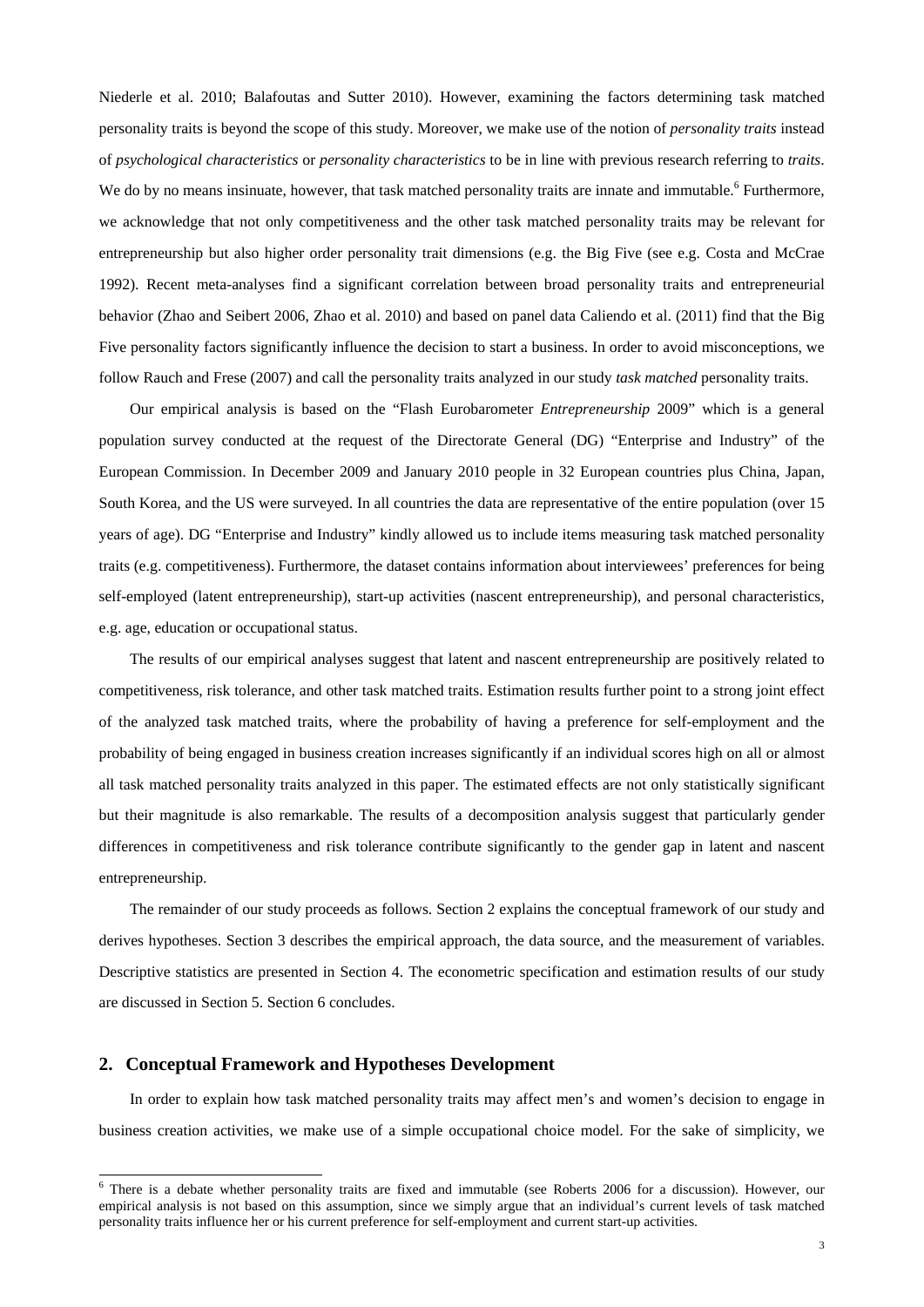assume that individuals can only choose between two occupations: they can switch to self-employment or they may remain in their current (occupational) status. Furthermore, we follow Gimeno et al. (1997) and Gohmann (2010) and assume that the decision to switch from one occupation to another is negatively related to the *costs inherent in switching.* Individuals who want to switch to self-employment have to take into account the cost of starting a new business (Blanchflower et al. 2001).

Assume that an individual remaining in his or her current (occupational) status *(j)* has an *expected* utility of *Uj*. Alternatively the individual can switch from the current (occupational) status to self-employment *(s)* which yields the *expected* utility *Us*. Woman *(f)* and men *(m)* decide to switch from current (occupational) status to selfemployment and become *nascent entrepreneurs* if the following conditions hold:

$$
U_s^m - U_j^m > SC_{js}^m \tag{1a}
$$

$$
U_s^f - U_j^f > SC_{js}^f \tag{1b}
$$

Men and women tend two take steps to start a new business if the expected utility in self-employment  $(U_s)$  minus the expected utility of remaining in the current (occupational) status  $(U_i)$  exceeds the cost inherent in switching from the current occupation to self-employment (*SCjs*).

According to this simple occupational choice model men will be more likely than women to switch from their current status to self-employment if the following condition holds:

$$
U_s^m - U_j^m - SC_{js}^m > U_s^f - U_j^f - SC_{js}^f \iff (U_s^m - U_j^m) - (U_s^f - U_j^f) > SC_{js}^m - SC_{js}^f \tag{2}
$$

Hence, there are to explanations for a gender gap in *nascent entrepreneurship*. On the one hand, a gender gap in business creation activities may exist because women may face higher switching cost than men:  $SC_{js}^m < SC_{js}^f$ . For instance, switching cost may be relatively high for women because of institutional barriers, like access to finance and social norms, which may hinder their engagement in entrepreneurial activities (Klapper and Parker 2010). On the other hand, even if identical switching costs are assumed, men are more likely to start businesses than women if the difference between expected utility in self-employment and expected utility of remaining in current occupation *j* is larger for men as compared to women:  $(U_s^m - U_j^m) > (U_s^f - U_j^f)$ .

However, the conditions (1a) and (1b) also imply that switching cost may force men and women to remain in their current occupation even if the expected utility in self-employment is higher than the expected utility in their current occupation. According to our model women *(f)* and men *(m)* will be *latent entrepreneurs* and remain in the lower utility yielding occupation if the following conditions hold:

$$
0 < U_s^m - U_i^m < SC_{is}^m \tag{3a}
$$

$$
0 < U_s^f - U_j^f < SC_{js}^f \tag{3b}
$$

For *latent entrepreneurs* the difference between the expected utilities in self-employment and their current occupation is positive but it does *not* exceed switching cost. This may explain why many employed men and women in the industrialized countries are *latent entrepreneurs*, i.e. they state that they would rather prefer to be self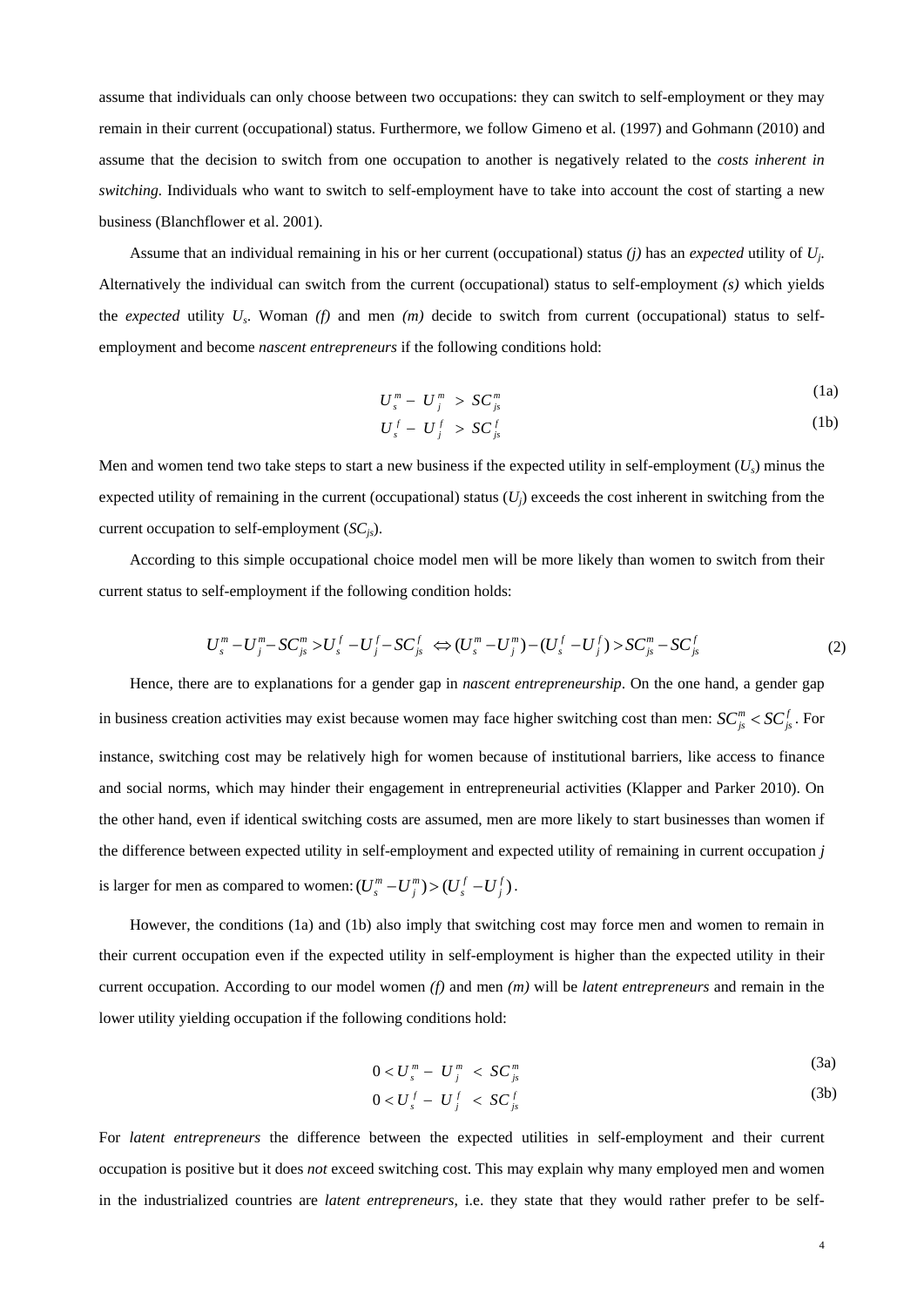employed than being employee if they could choose but do never actually start a business (Blanchflower et al. 2001). Hence, men tend to be more likely to be *latent entrepreneurs* (having a preference for being self-employed) than women if men assess the expected utility in self-employment relatively higher than women.

Our main hypothesis that the gender gap in latent and nascent entrepreneurship is due to gender differences in task matched personality traits is based on two propositions: First, the expected utility in self-employment is positively related to task matched personality traits. Second, men and women differ with respect to the *level* of these personality traits.

However, our first proposition has to be specified because latent and nascent entrepreneurship are determined by the *difference* between expected utility in self-employment and the expected utility in the current occupation. Therefore, we argue that the difference between expected utility in self-employment  $(U_s)$  and the expected utility of remaining in current occupation  $(U_i)$  is increasing in the level of task matched personality traits. This would imply that self-employment tends to be more attractive for men and women ranking high in task matched personality traits as compared to individuals ranking low in these traits. Variation in psychological characteristics may also explain why some latent entrepreneurs take steps to start a business while others do not. Especially latent entrepreneurs with a very high level of task matched personality traits tend to become nascent entrepreneurs because for these individuals the expected utility from self-employment is very high and therefore it is more likely that the difference between the expected utility in self-employment and the expected utility of remaining in current occupation exceeds switching cost. In contrast, latent entrepreneurs with relatively lower levels of task match personality traits may remain in the lower utility yielding occupation because the difference between utilities is still lower than switching cost. According to our second proposition women may score lower in relevant psychological characteristics than men and might therefore be less likely to be latent and nascent entrepreneurs.

In order to justify our first proposition, it is essential to provide an explanation for the link between expected utility in self-employment and task matched personality traits. To do so, we refer to the concept of 'procedural utility' which "refers to the value that individuals place not only on outcomes, as usually assumed in economics, but also on the process and conditions leading to outcomes" (Benz and Frey 2008b, p. 363). Empirical evidence suggests that self-employed are more satisfied with their work than people employed in firms or other organizations (Benz and Frey 2008a, b, Blanchflower 2000, Hundley 2000) and this finding may be explained by procedural utility (Benz and Frey 2008b). In other words self-employed are more satisfied with their work, because they do what they like. $7$ 

We argue that men and women ranking high on task matched personality traits might prefer self-employment to wage employment and may switch from wage employment to self-employment because of a higher *expected* procedural utility in self-employment as compared to wage employment. Psychological research emphasizes the role of person-environment interaction, where a fit can be observed between the individual's psychological characteristics and the characteristics of the work environment (Kristof-Brown et al. 2005). Zhao et al. (2010, p.384)

1

<sup>7</sup> Of course, job satisfaction is not only determined by *non-monetary* benefits but also by *monetary* benefits of self-employment. Results of empirical studies suggest, however, that self-employment offers significant non-monetary benefits, whereas Hamilton (2000) provides empirical evidence that monetary benefits themselves seem to be relatively low.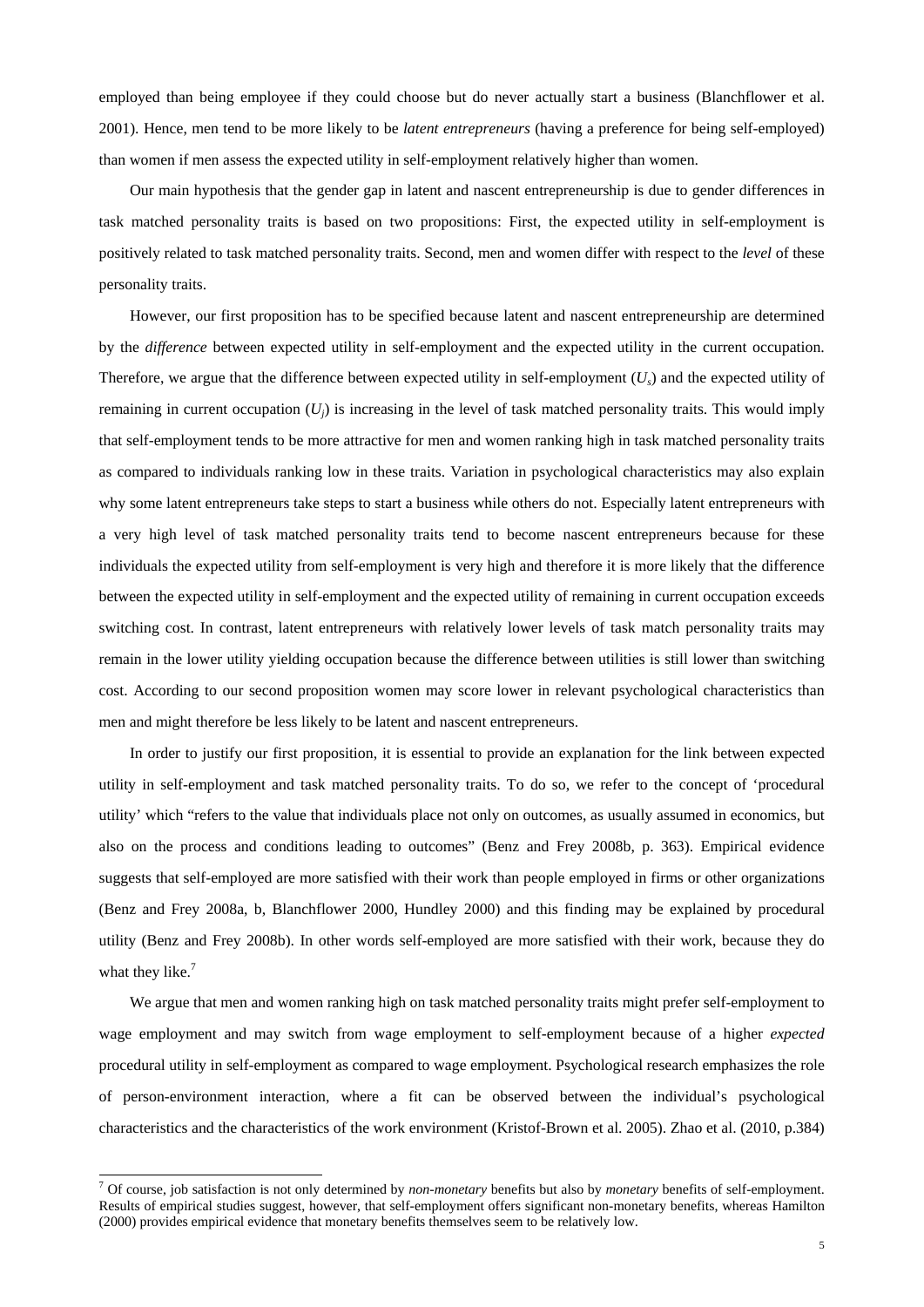"expect individuals to be attracted to entrepreneurship based on the self-perceived match between their own personality traits and the task demands of entrepreneurship".

Against this background, we hypothesize that competitiveness, risk tolerance and other task matched personality traits may predispose men and women to latent entrepreneurship and nascent entrepreneurship and that gender differences in these psychological characteristics contribute to the gender gap in latent and nascent entrepreneurship.

#### **Competitiveness**

Competitiveness is the general willingness to enter competitive situations and we expect that the procedural utility in self-employment is higher for men and women with a competitive spirit than for men and women who shy away from competition. In general, environment tends to be more competitive in self-employment as compared to other occupations.<sup>8</sup> For instance, "a self-employed lawyer is in constant competition for clients, whereas a lawyer working as a civil servant in a public authority is not" (Bartling et al. 2009, p.93). The relevance of competitiveness as major motivation for individual engagement in entrepreneurship was already stressed by Schumpeter (1934, p. 93), who states that "there is the will to conquer; the impulse to fight, to prove oneself superior to others, to succeed for the sake, not for the fruit of success, but of success itself". Accordingly we argue that individuals who are competitively inclined have a higher probability of being *latent* entrepreneurs, since it is more likely that the expected (procedural) utility in self-employment exceeds expected (procedural) utility of in their current occupational status (see Conditions 3a and 3b). Furthermore, it is more likely that competitively inclined individuals are *nascent* entrepreneurs since it is more likely for them that the difference between the expected utilities in selfemployment and current occupation exceeds the cost inherent in switching to self-employment (see Conditions 1a and 1b). This leads to our first two hypotheses:

# *HYPOTHESIS 1a: Latent entrepreneurship is positively related to competitiveness. HYPOTHESIS 1b: Nascent entrepreneurship is positively related to competitiveness.*

Reviewing the literature on gender differences in economic experiments Croson and Gneezy (2009) identify robust differences in competitive preferences. They conclude "that women's preferences for competitive situations are lower than men's, both in purely competitive situations and in bargaining settings" (Croson and Gneezy 2009, p.21). Analyzing the self-selection of women and men into competition versus into a non-competitive alternative Niederle and Vesterlund (2007) find that 73% of the male participants in their experiment select themselves into a competitive situation where the female rate was no more than 35%. The authors stress that this difference cannot be explained by performance, but by differences in the *preference* for competition.<sup>9</sup> Analyzing the behavior of men and women in TV game shows Hogarth et al (2011) find that women quit voluntarily competitive games more often as compared to men and that voluntary withdrawals by women rise if the proportion of female to male competitors

<sup>&</sup>lt;sup>8</sup> Of course, environment is not always more competitive in self-employment than in wage employment. For instance, topmanagers may face fierce competition and empirical evidence suggests that competitiveness is also a key personality trait possessed by successful salespeople (Wang and Netemeyer 2002).<br><sup>9</sup> Other studies show that men also improve their performance under competitive situations as compared to the non-competitive

alternative (e.g. Gneezy et al. 2003), especially in intergroup competition, while such an effect cannot be observed for women (Van Vugt et al. 2007).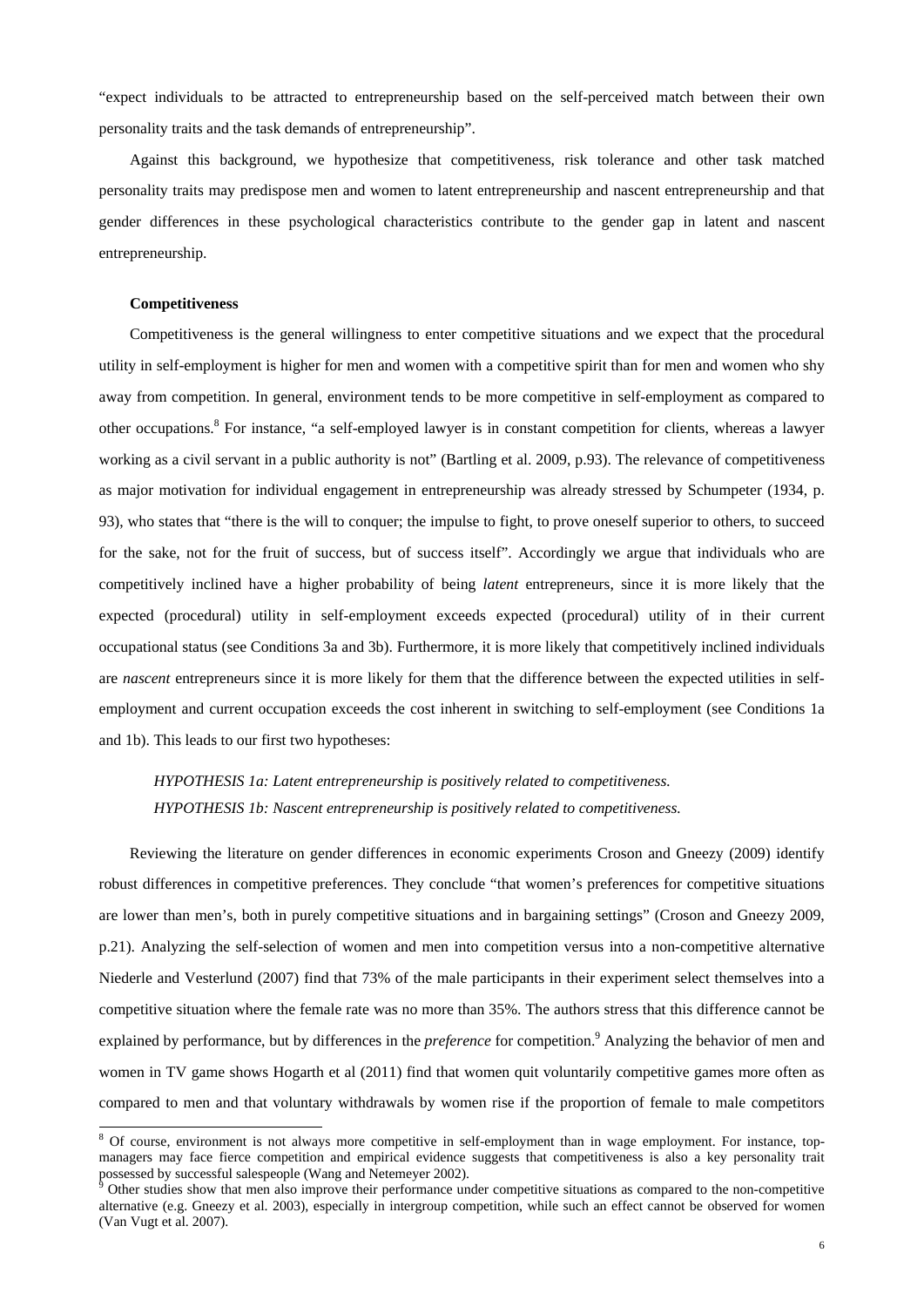decreases. The results of an experimental study by Shurchkov (2011) suggest that women are significantly less likely to compete when task stereotypes and time constraints are present and choose competition more often if both sources of pressure a removed.

Other studies focus on samples consisting of children to reduce the influence of parental role models, education and culture, (Sutter and Rützler 2010, Gneezy and Rustichini 2004) and confirm a gender difference in competitiveness prevailing already at young age. Sutter and Rützler (2010) designed an experiment of a running competition, based on a sample of children between three and eight years old from Austrian Kindergartens and elementary schools. The children had to decide if they run on their own or if they prefer running against another coequal child of their age-group. Across all age-groups, they found girls to be about 15% less willing to join competition as compared to boys. Moreover, this gender difference in competitiveness is reported for three to four years old children. The authors conclude that the gender difference in competitiveness occurs very early in life.

Gender differences in competitiveness may be explained by *nature* (Nicolaou and Shane 2009; Guiso and Rustichini 2011; Buser 2011), *nurture* (Balafoutas and Sutter 2010, Gneezy et al. 2009), or *both*. Recent studies on competitiveness refer to evolutionary or sociobiological theories (Van Vugt et al. 2007, Gneezy and Rustichini 2004) and examine the importance of cultural conditions for the competitive behavior of men and women (e.g. Gneezy et al. 2009). Booth and Nolan (2011, 2009) find that girls' levels of competitiveness and risk tolerance depend on the presence of boys and their results show that girls from single sex schools are as competitive as boys which may point to the relevance of "nuture".

Taken together, the results of empirical studies and economic experiments suggest that generally women are less competitively inclined than men. Nature and nurture may be responsible for the gender difference in competitiveness but we do *not* analyze possible reasons for this gender difference (see Croson and Gneezy 2009 for a discussion). Instead, we focus on the gender gap in entrepreneurship and argue that women's lower level of competitiveness contributes to the gender gap in latent and nascent entrepreneurship. Women will be less likely to self-select in occupations characterized by a competitive environment if they are less competitively inclined than men which leads to the following hypotheses:

*HYPOTHESIS 1c: Gender differences in competitiveness contribute to the gender gap in latent entrepreneurship HYPOTHESIS 1d: Gender differences in competitiveness contribute to the gender gap in nascent entrepreneurship* 

#### **Risk tolerance**

In theoretical studies provided by entrepreneurship reserach, risk tolerance is usually viewed as a crucial determinant for entrepreneurial activities, since individuals with a higher tolerance for risk are more willing to bear risks associated with the entry into self-employment (Kihlstrom and Laffont 1979, Knight 1921). While a number of empirical studies question this relationship (e.g. Cramer et al. 2002), recent empirical studies tend to confirm that the probability of becoming an entrepreneur are positively related to risk tolerance and negatively related to risk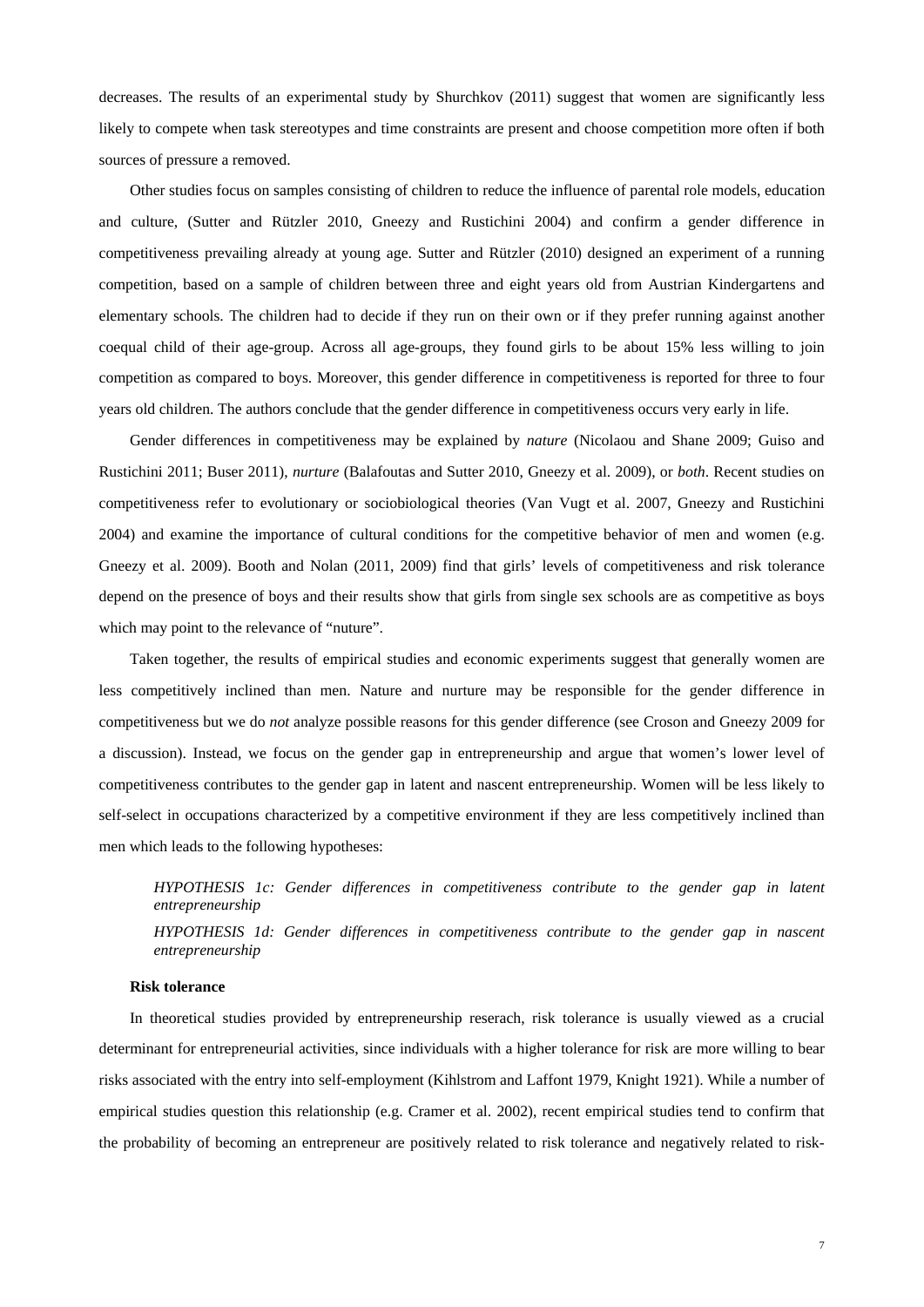aversion (Caliendo et al. 2009, Kan and Tsai 2006).10 Against this background, we expect that *risk tolerance* positively affects particularly the expected *procedural utility in self-employment*. For instance, procedural utility in self-employment tends to exceed procedural utility in wage employment if an individual is risk tolerant whereas men and women who are risk-averse tend to assess expected procedural utility in self-employment as low. Accounting again for the relevance of switching costs, which may cause individuals to stay in wage work although they have a preference for self-employment, we can postulate our second hypothesis:

*HYPOTHESIS 2a: Latent entrepreneurship is positively related to risk tolerance. HYPOTHESIS 2b: Nascent entrepreneurship is positively related to risk tolerance.* 

The literature review by Croson and Gneezy (2009) points to robust gender differences in risk preferences. Croson and Gneezy (2009, p. 4) "find that women are more risk averse than men in lab settings as well as in investment decisions in the field." Although most empirical studies find that women are more risk averse than men, some studies report other findings. For example, Kogan and Dorros (1978) find men to exceed the risk taking propensity of women significantly only in courses of competitive play and therefore suggest a link between a competitive spirit and risk taking propensity. However, inconsistent results can often be explained by artificial settings, which tend to underestimate the gender differences in risk tolerance as compared in real life situations (Ronay and Kim 2006). Based on a meta-analysis of 150 studies, comprising different data collection methods (selfreports, hypothetical choices and observed behavior), Byrnes et al. (1999) conclude that men have a higher risk tolerance as compared to women. Hence, we argue that a lower level of competitiveness contributes to the gender gap in latent and nascent entrepreneurship.

*HYPOTHESIS 2c: Gender differences in risk tolerance contribute to the gender gap in latent entrepreneurship HYPOTHESIS 2d: Gender differences in risk tolerance contribute to the gender gap in nascent* 

*entrepreneurship* 

#### **Individual Entrepreneurial Aptitude**

1

While competitiveness and risk tolerance will predispose men and women to entrepreneurship if expected utility in self-employment is positively related to them, it is likely that other task matched personality traits exist which may also be related to expected utility in self-employment. Rauch and Frese (2007) argue that especially those personality traits that can be matched to the tasks of running a business are relevant for individual decision to start a business. According to Rauch and Frese (2007) a*utonomy, innovativeness, proactiveness, general selfefficacy*, and internal *locus of control* are personality traits that match personality with work characteristics of entrepreneurs.<sup>11</sup> Hence, besides competitiveness and risk tolerance traits may be relevant for latent entrepreneurship and nascent entrepreneurship. We argue that these personality traits tend to have a positive effect on the expected

 $10$  However, empirical results reported by Caliendo et al (2009) also suggest that unemployed and inactive people differ from employed people with respect to the influence of risk tolerance.<br><sup>11</sup> Rauch and Frese (2007, p. 369-370) state that internal locus of control, risk taking, innovativeness, proactive personality, and

generalized self-efficacy "are important predictors of entrepreneurial behavior". However, the results of their meta-analysis suggest that the effect sizes of internal locus of control and risk taking are relatively small.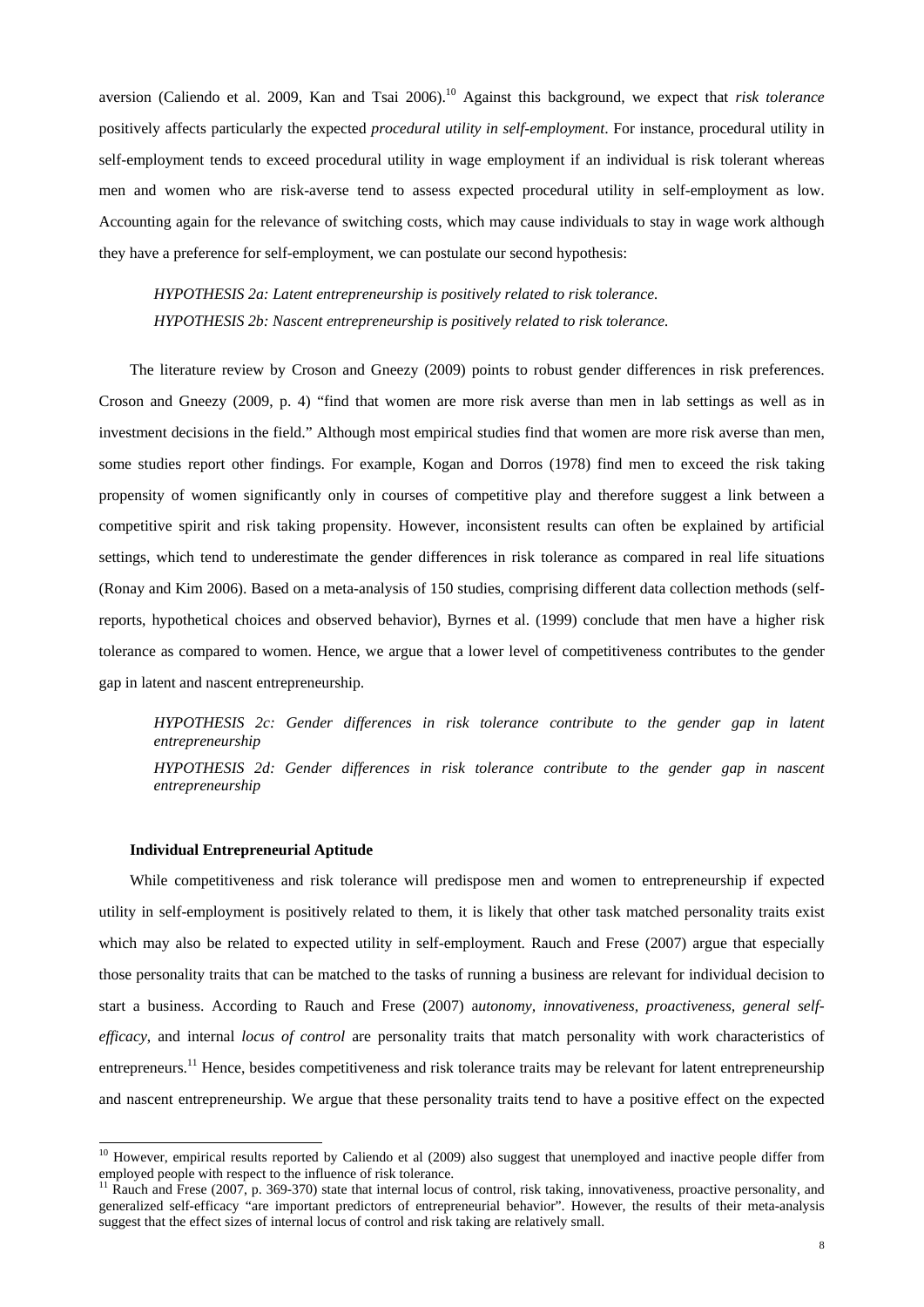procedural utility in self-employment and that this effect is stronger than a potentially positive effect on procedural utility in wage-employment. *Autonomy*, which is closely related to independence, captures the "desire for freedom to control one's own affairs" (Brandstätter 1997, p.164). Of course, it is also possible that individuals may prefer to engage in entrepreneurial activities *within* existing organizations because of the expected gains associated with these activities. However, the procedural utility from entrepreneurial activities within existing organizations tends to be lower, because "employed persons are subject to the institution of hierarchy" whereas self-employed are their own bosses (Benz and Frey 2008a, p.453). Therefore, we expect the difference between the expected utility in self- and wage employment to rise with the level of an individual's striving for autonomy. *Innovativeness* is a basic concept of the Schumpeterian entrepreneur (Schumpeter 1934) and associated with the tendency to search for new ideas and ways of action*.* Innovative people tend to have more and better opportunities to develop their new and probably unconventional ideas as compared to employees, since the latter are often restricted by already existing routines or established processes and incumbent firms may not have a strong incentive to replace existing products with new ones. Hence, highly inventive people may perceive a higher procedural utility when being self-employed. *Proactive* personalities are likely to be prone to entrepreneurial activities as they recognize opportunities and take action on them (Crant 1996). A proactive individual, who has the "relative stable tendency to affect environmental change" (Bateman and Crant 1993, p.103) is therefore more likely to perceive higher non-monetary benefits from business creation as compared to wage work, as a start-up activities allow for acting on the need to actively shape the environment. A high *internal locus of control* (Rotter 1966) should increase the procedural utility in selfemployment relative to wage work as individuals highly internally controlled are likely to prefer work environments that enable them to exert dominating influence on business activities. Self-employment provides a work environment that offers individuals the opportunity to relate their outcomes more closely to their own actions not to powerful other or to chance. *General self-efficacy*, in contrast to *specific* self-efficacy, differentiates individuals in their beliefs in their own capability to perform in a variety of achievement situations (Chen, et al., 2001). It can be expected that individuals who are more confident of the general efficacy of *internal* sources of success (*general selfefficacy*) and not of *external* sources of success (*general external efficacy*) perceive a higher expected utility from self-employment as compared to wage work (Urbig et al. 2011). Individuals high on general self-efficacy are confident to cope even with difficult tasks. These individuals are more likely to exploit *entrepreneurial* opportunities as they are convinced that they can cope with problems associated with starting a new business (Bandura 1997, Chen et al 2001) without the help of powerful others or luck. Finally, *general optimism* may influence the decision to exploit discovered opportunities since more optimistic people may generally perceive the chances of success higher than people who are less optimistic (Shane and Venkataraman 2000). On the one hand, one might argue that optimistic people tend to see a favorable trend, irrespective whether there are employees or self-employed people. On the other hand, self employment is more strongly characterized by uncertainty associated with unforeseen contingencies than wage work. Hence, individuals who are *not* optimistic may value procedural utility in self-employment lower as compared to wage work.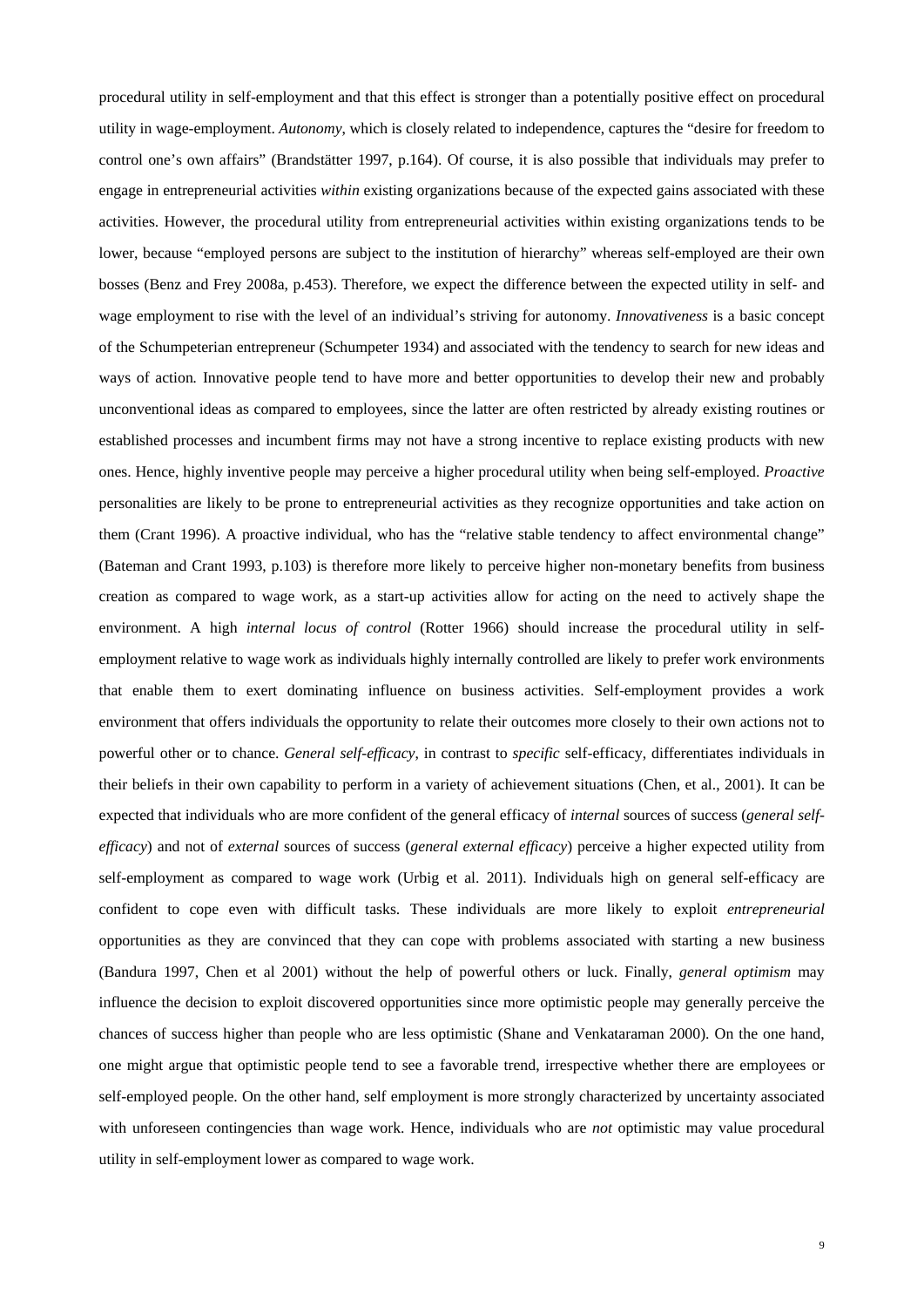Since especially procedural utility in self-employment is positively related to each of the task matched personality traits, it can be expected that the difference between expected utilities in self- and wage employment is larger for individuals ranking high on all tasks matched personality traits. In particular, it can be argued that not a single personality trait but a configuration of personality traits predicts entrepreneurial behavior of men and women (Mueller and Thomas 2001). Consequently, we do not only examine the *partial* influence of competitiveness, risk tolerance, and other task matched personality traits but additionally analyze the *joint effect* of *competitiveness, risk tolerance, autonomy, innovativeness, proactiveness, general self-efficacy*, *general optimism* and *internal locus of control*. We call this group of traits *Individual Entrepreneurial Aptitude (IEA*) and argue that individuals who rank high on *IEA* are more likely to have a general preference for being self-employed (*latent entrepreneurship*) and are also more likely to take steps to start a business (*nascent entrepreneurship*). For instance, an individual may rank high on only one task matched trait, e.g. innovativeness, but ranks low on all other traits. For this individual the probability of being a latent entrepreneur can be expected to be lower as compared to an individual who is not only ranking high on innovativeness but also ranking high on other task matched traits. Accordingly, individuals ranking high on all or almost all task matched traits have ceteris paribus the highest probability of being latent or nascent entrepreneurs. Hence, we derive the following hypotheses with respect to the relationship between entrepreneurship and *Individual Entrepreneurial Aptitude (IEA)*.

*HYPOTHESIS 3a: Latent entrepreneurship is positively related to Individual Entrepreneurial Aptitude (IEA). HYPOTHESIS 3b: Nascent entrepreneurship is positively related to Individual Entrepreneurial Aptitude (IEA).* 

Further, we hypothesize that gender difference in *IEA* may contribute to the gender gap in latent and nascent entrepreneurship. However, in contrast to competitiveness and risk tolerance, empirical evidence for gender differences in other personality characteristics that are considered as relevant for entrepreneurial behavior is scarce. For instance, Wilson et al. (2007) find that women lack behind men in their level of *self-efficacy*. Concerning the gender difference in *locus of control* findings are ambiguous, as men are predominantly suggested to be more internally controlled as compared to women which holds across different domains, but there is also a considerable number of empirical studies which do not find a significant gender difference in locus of control (Sherman et al. 1997, Feingold 1994). Since we expect that all task matched characteristics are positive related to expected utility in self-employment we hypothesize that gender differences in IEA may contribute to the gender gap in entrepreneurship.

*HYPOTHESIS 3c: Gender differences in IEA contribute to the gender gap in latent entrepreneurship HYPOTHESIS 3d: Gender differences in IEA contribute to the gender gap in nascent entrepreneurship*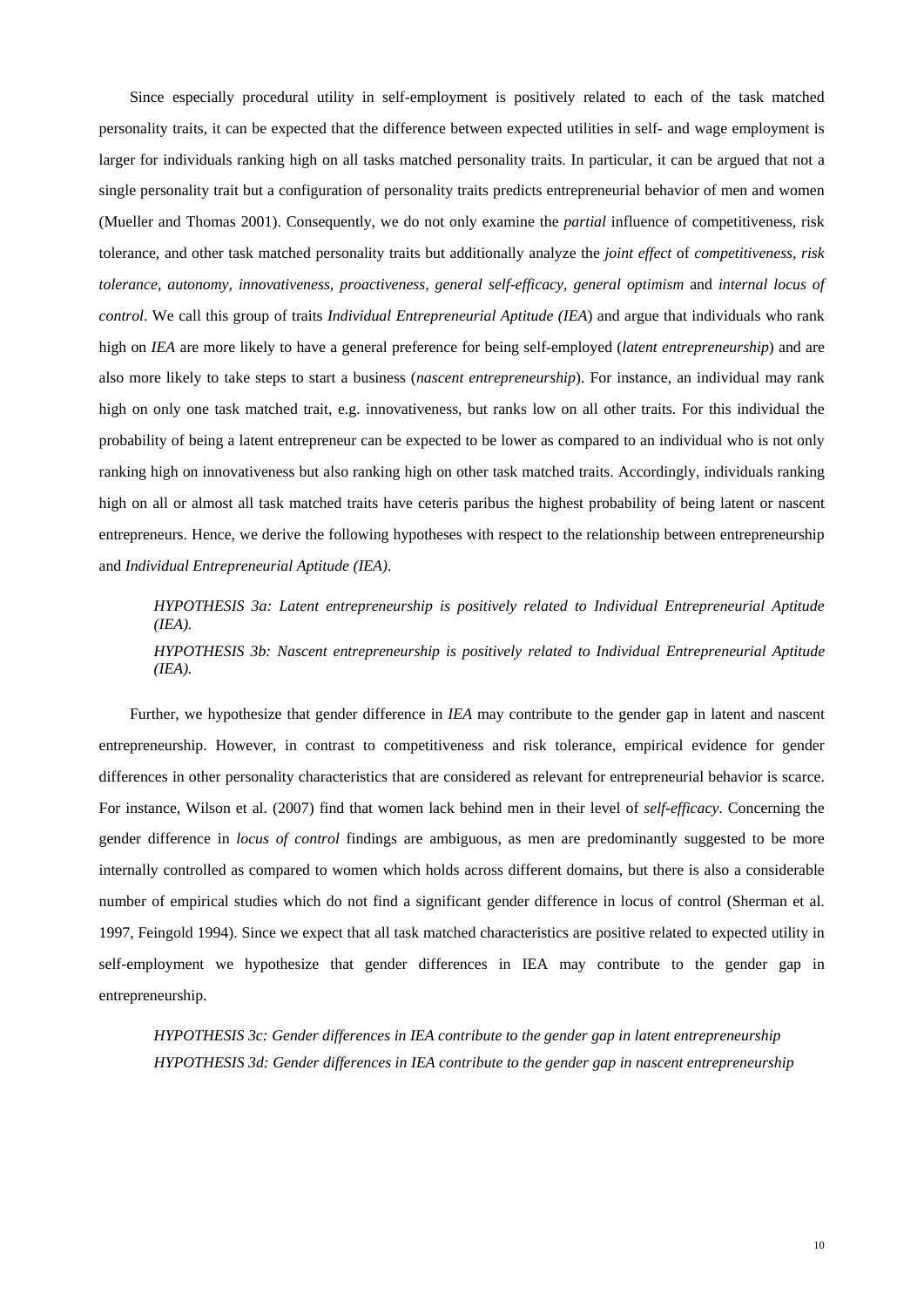#### **3. Method**

## **3.1 Data source**

Individual data are obtained from the Flash Eurobarometer *Entrepreneurship* 2009 (Flash EB *Entrepreneurship*). This general population survey was conducted by *EOS Gallup Europe* in 36 countries at the end of 2009 as a telephone interview. For each country a random sample of 500 or 1000 individuals was generated, representative on the national level for the population aged fifteen years and above. Approximately 26.000 people were surveyed. The Flash EB *Entrepreneurship* 2009 and previous waves of this survey have already been used in other empirical studies (e.g. Gohmann 2010, Grilo and Thurik 2005, Grilo and Thurik 2008, Verheul et al. 2011, van der Zwan et al  $2011$ ).<sup>12</sup>

#### **3.2 Variables**

#### **Dependent Variables**

*Latent entrepreneurship:* The Flash EB *Entrepreneurship* comprises information about individual preference for being self-employed. The interviewees declare whether they would prefer – if they could choose – "*being an employee*" or "*being self-employed*". In line with previous empirical studies we use a dummy variable as an indicator for *latent entrepreneurship* that takes the value one if interviewees state that they prefer being selfemployed and is zero otherwise (Blanchflower et al. 2001). This dummy variable is not fully consistent with our occupational choice model because interviewees do not declare whether they would prefer to remain in their current occupation. However, at least for interviewees who are employees this indicator can be interpreted in this way.

*Nascent entrepreneurship:* The Flash EB *Entrepreneurship* contains a filter question which asks whether respondents have ever started a business or are taking steps to start one. Those who answer this question with 'yes' are asked to choose between five statements that best describes their situation. One statement refers to current startup activities while the other statements refer to past start-up activities. We construct a dummy variable that takes the value one if the respondent is *currently taking steps to start a business* and zero otherwise*.* We call individuals reporting such early stage start-up activities nascent entrepreneurs. Measuring nascent entrepreneurship by selfreported current start-up activities is common practice and used, for example, in the Global Entrepreneurship Monitor (GEM) or the Panel Study of Entrepreneurial Dynamics (PSED).

#### **Task matched Personality Traits**

 $\overline{a}$ 

*DG "Enterprise and Industry"* kindly allowed us to include statements measuring personality traits that can be matched to the tasks of entrepreneurs. However, in order to increase the expected response rate and to keep the costs of the survey down, we agreed to keep the list of questions (statements) as short as possible and included only *eight*  statements each of them measuring a different task matched personality trait, i.e. *competitiveness*, *risk tolerance,* and six other personality traits (*autonomy, innovativeness, proactiveness, general self-efficacy, general optimism,* and

<sup>12</sup> More information about the method of the survey can be obtained from the *Analytical Report* of the Flash EB *Entrepreneurship* 2009: (http://ec.europa.eu/enterprise/policies/sme/facts-figuresanalysis/eurobarometer/fl283\_en.pdf).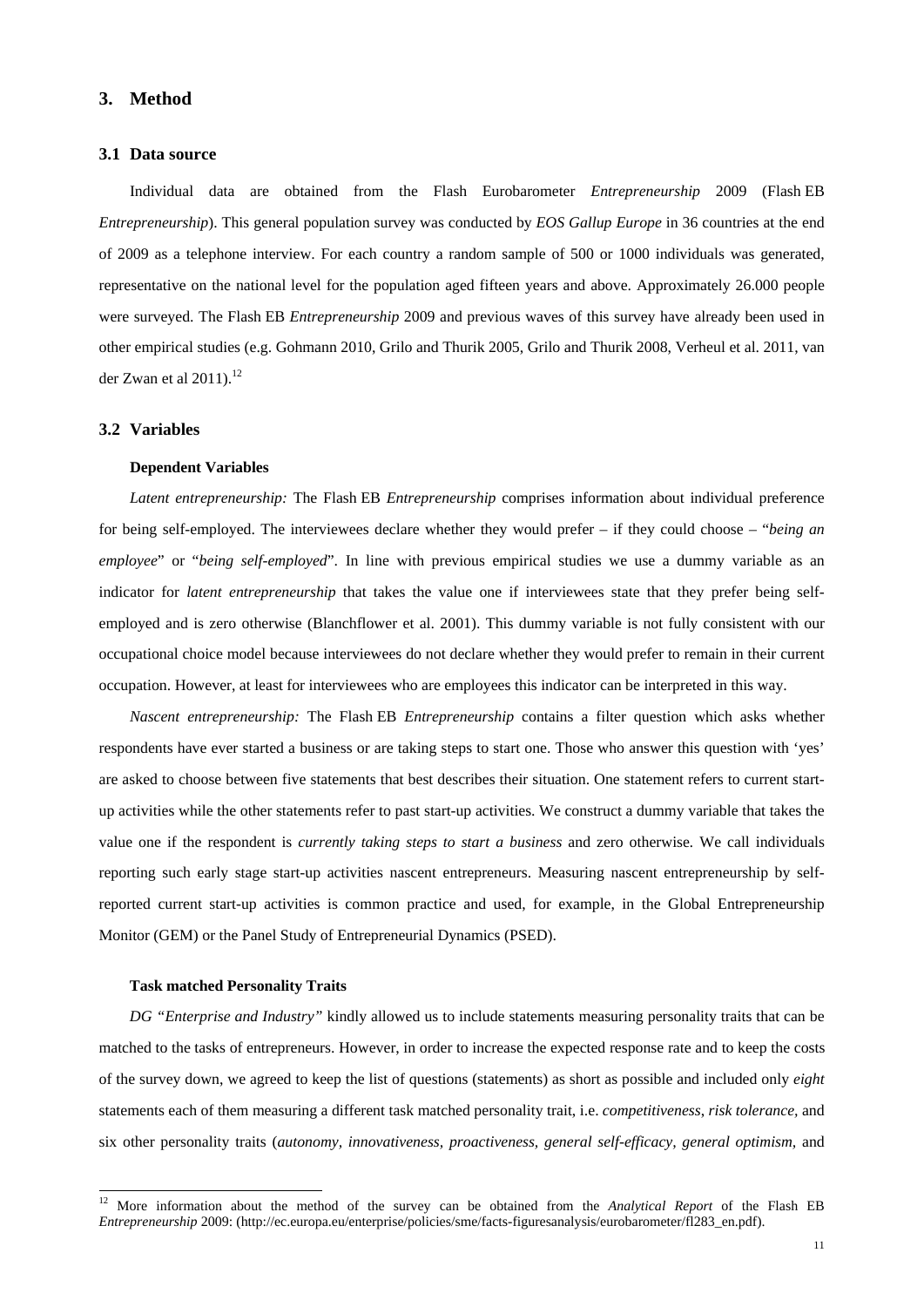*internal locus of control)*. 13 Moreover, all item-scales were adjusted to the methodology of the Flash EB *Entrepreneurship*, which means that each item is measured a 4-point scale where interviewees had to state if they *strongly agree, agree, disagree* or *strongly disagree* with the respective statement.

Measuring each of the task matched personality traits by one single item is certainly a shortcoming as we cannot check the validity of the measurement model by applying internal consistency assessments (e.g. Cronbach's alpha). While it would be preferable to measure each of these traits by a multi-item scale, there is a trade-off between the accuracy of measurement and sample size. Using comprehensive scales usually results in small nonrepresentative samples while large representative samples usually do not allow for exact measurement. Therefore, single item measurement finds its support in literature on measurement instruments. Robins et al. (2001) emphasize the advantage of single item measures in large scale surveys, like the Flash EB *Entrepreneurship*, where time constraints limit the number of items which can be administrated. In practice, "researchers may be faced with a stark choice of using an extremely brief instrument or using no instrument at all" (Gosling et al. 2003).

We selected the eight items according to the following criteria: First, we referred to validated scales, predominantly provided by psychological research and include – when possible – items already tested in an entrepreneurial context. Second, we selected items measuring task matched traits as *general* personality traits (not context-specific). Hence, items should reflect super-ordinate constructs that should be stable across different domains (see e.g. Judge et al. 1998 for general self-efficacy and Dohmen et al. 2011 for risk tolerance) to avoid biased measurement by familiarity with the respective domain.<sup>14</sup> Third, the statements had to be plain for everyone, independent of social and educational background or work experience because the Flash EB *Entrepreneurship* was addressed to the general population. Fourth, simplicity of items was advantageous for the translation of statements into the various languages, administrated by the EOS Gallup Group.15

*Competitiveness:* In order to measure competitiveness of men and women we included an item reflecting the *general* attitude towards competitive situations: *I like situations in which I compete with others.* The indicator for *competitiveness* is a dummy variable that takes the value one if the respondent agrees or strongly agrees with this statement and is zero otherwise (disagree or strongly disagree).

Our measure of competitiveness is an indicator for a *general* affinity to situations which are characterized by competition. It refers to the work and family orientation questionnaire (WOFO) by Helmreich and Spence (1978), who suggest competitiveness as a dimension of achievement motivation.<sup>16</sup> Carsrud et al. (1989) relate competitiveness as a dimension of the multi-dimensional need for achievement motive to entrepreneurial success. While competitiveness has not received much attention in research on entrepreneurship, competitiveness as a personality trait has been studied by Houston et al. (1992), Smither and Houston (1992), and Houston 2002.

1

<sup>&</sup>lt;sup>13</sup> Although it is very likely that other personality traits are also relevant for latent and nascent entrepreneurship, it was not possible to take into account more task matched personality traits or higher order personality trait dimensions (e.g. the Big Five).<br><sup>14</sup> In our study we refer to general personality trait measures provided by psychologica suggest personality measurement scales exclusively developed for entrepreneurs to be "of limited value" and researchers should make use of "established measures from mainstream personality psychology". However, scale development and item design are

controversially discussed in literature on entrepreneurship and personality traits.<br><sup>15</sup> In addition, we also conducted a pilot study based on a sample of students of economics at the University of Wuppertal. In this study we used multi-item scales to measure each of the task matched personality traits. The estimation results show that the single items implemented in the Flash Eurobarometer Entrepreneurship 2009 perform well. <sup>16</sup> Helmreich and Spence (1978) report that factor analysis produced similar factors for men and women.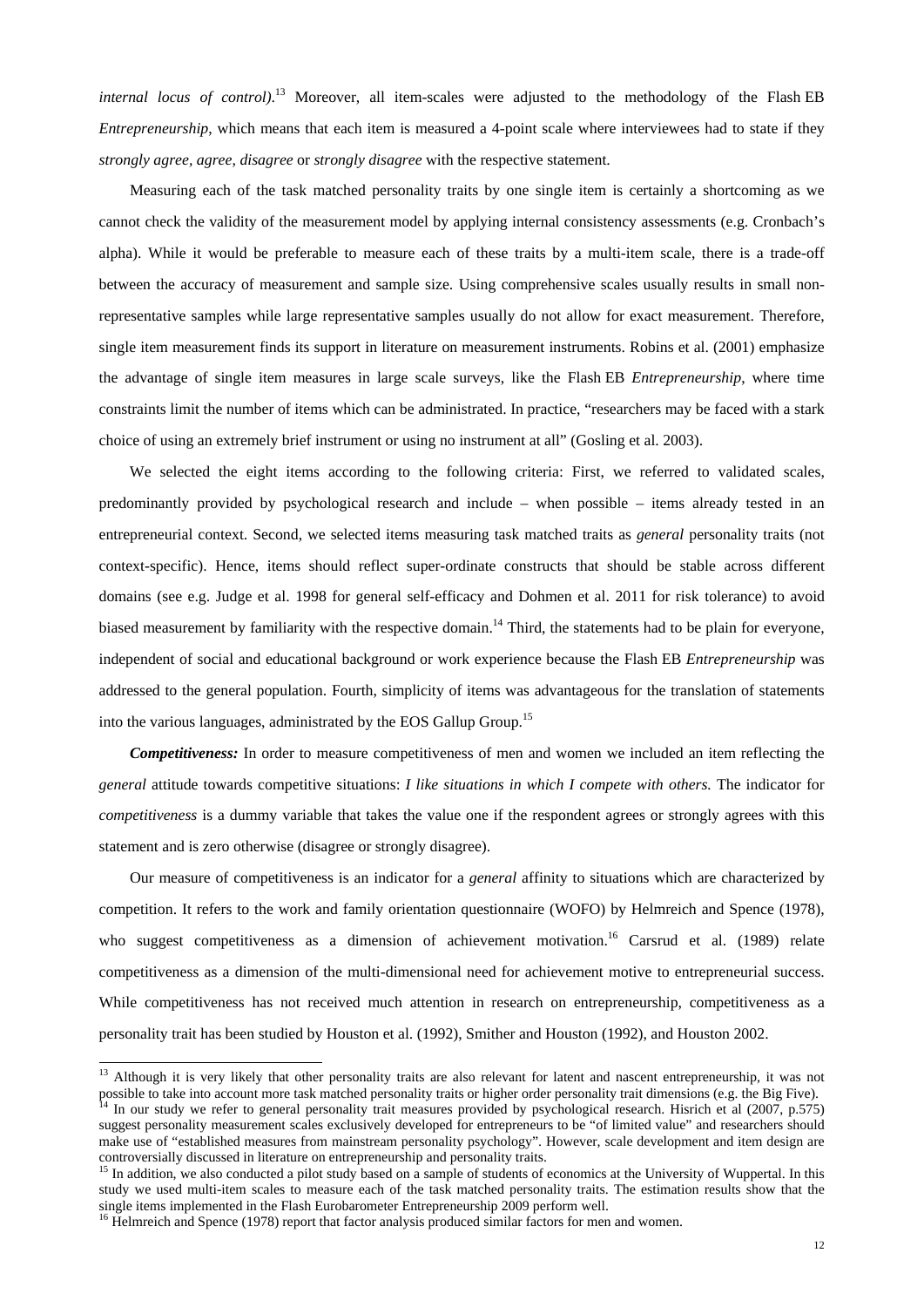*Risk tolerance***:** We measure risk tolerance as the *general* willingness to take risks. The indicator for risk tolerance is a dummy variable that takes the value one if the respondent agrees or strongly agrees with the statement "*In general, I am willing to take risks*", and is zero otherwise (disagree or strongly disagree).<sup>17</sup>

Our measure of general risk tolerance is an indicator for a trait-like attitude which is independent from situational contexts (Mullins and Forlani 2005) and is supposed to be 'super-ordinate to more domain-specific risk attitudes' (Ronay and Kim 2006, p.399). It has been experimentally validated by Dohmen et al. (2011) who examine the measurement of risk attitudes using questions asking people about their *general* willingness to take risks and questions about risk attitudes in specific contexts, such as car driving, financial matters or sports. They present empirical evidence suggesting that the general measure of risk tolerance is an appropriate all-round predictor of risky behavior. This single item measure has been already applied in studies on nascent entrepreneurship (Caliendo et al. 2009) and in labor market studies (e.g. Bonin 2007).

*Other task matched personality traits:* In order to control for the influence of *autonomy, innovativeness, proactiveness, general self-efficacy, general optimism,* and *internal locus of control,* we make use of items already tested in an entrepreneurial context or refer to relevant scales provided by psychological research (see Table 1). When examining the effects of competitiveness and risk tolerance, we control for these six personality traits by including a dummy variable. We compute a dummy variable that is set to 1, if the average sum of scores assigned to the six items is at least equal to 3.

*Individual Entrepreneurial Aptitude (IEA):* In order to examine the *joint effect* of the *eight* task matched personality traits, we compute the summed index of the eight personality traits. Since theoretical considerations do not allow us to draw conclusions on the relative importance of certain personality traits, the index is computed as the *unweighted sum of scores of all indicators.*<sup>18</sup> As all items are positively directed, we can interpret the *IEA*-Index in the way that the higher the summed score the higher the *Individual Entrepreneurial Aptitude*.

This *IEA*-Index ranges between the value 8 at minimum and 32 at maximum. In order to test a non-linear relationship between the level of *IEA* and entrepreneurship, we do not include the *IEA-Index* as continuous variable into regression analyses, but divide the measure into five categories: an *IEA* score of *8 to 20, 21 to 23, 24 to 26, 27 to 29* and *30 to 32.*

> *Insert Table 1: Items measuring the relevant task match personality traits that form Individual Entrepreneurial Aptitude (IEA) here*

#### **Control Variables**

1

*Income satisfaction (opportunity cost):* Theoretical considerations point to the relevance of opportunity cost, i.e. utility in wage employment. We argue that opportunity costs of switching from wage employment to self-

<sup>&</sup>lt;sup>17</sup> Previous empirical studies using data obtained from Flash EB *Entrepreneurship* measured risk tolerance by the following statement: ''One should not start a business if there is a risk it might fail'' (e.g. Grilo and Thurik 2008, van der Zwan et al. 2011; Verheul et al. 2011).

<sup>&</sup>lt;sup>18</sup> Building a summed index is accompanied with some problems as it implicitly adds more weight to highly correlated indicators (Covin and Wales 2011, p. 10, Wilcox et al. 2008, p. 1022) and leads to a loss of information if items are uncorrelated (Howell et al. 2007). This should be less of a concern with our *IEA* measure since the correlation coefficients between all eight items range from 0.15 to 0.32 and are statistically significant. Hence, items are neither strongly correlated nor completely uncorrelated. This suggests that each item measures another personality trait.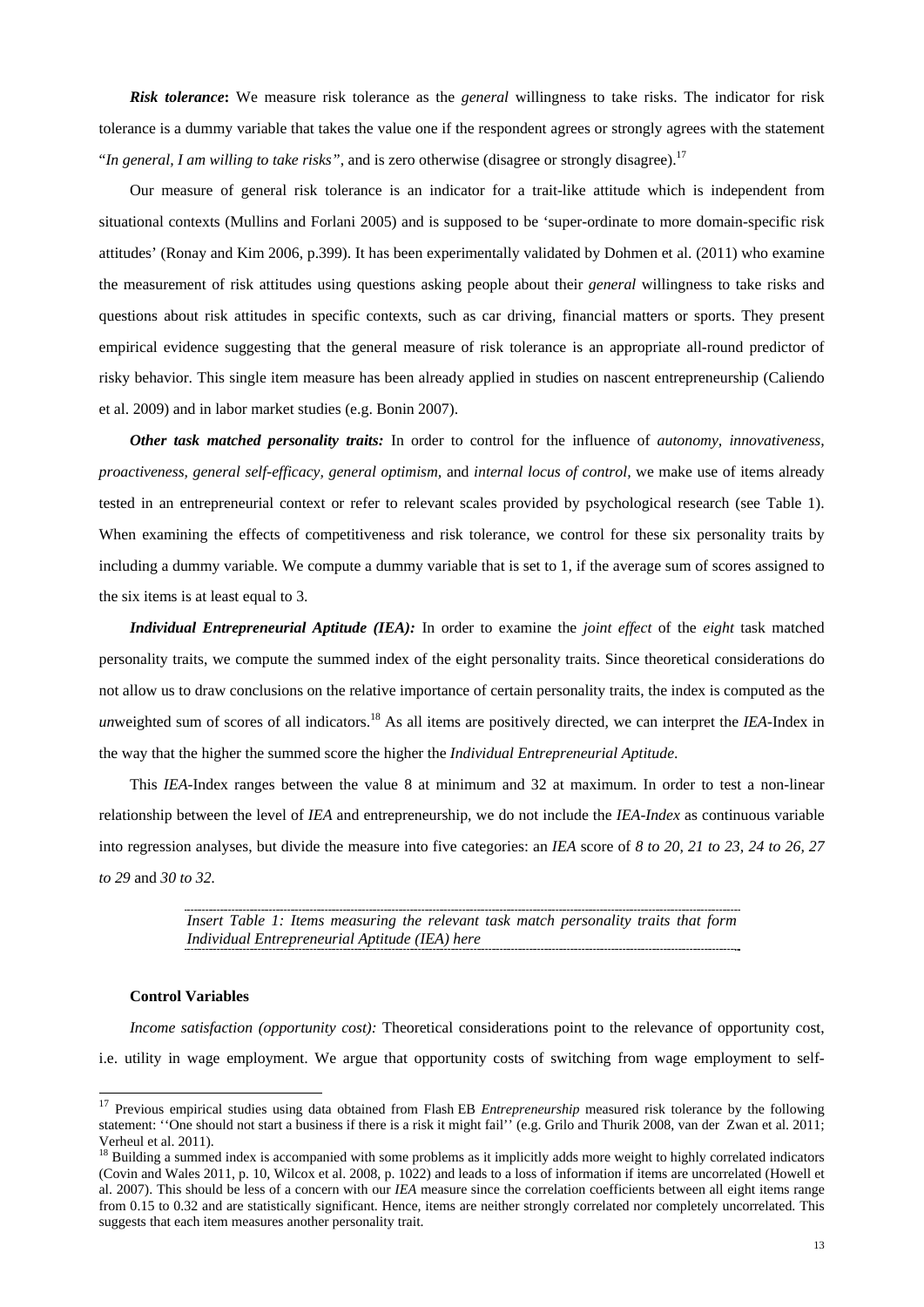employment are high if an individual is very satisfied with current household income and are low if an individual is dissatisfied with the current income. The Flash EB *Entrepreneurship* does not provide any information about the absolute annual income, but about the interviewee's feelings about the household income, ranging from *"live comfortable on the present income"* to finding it *"very hard to manage on the present income"*. The answer provides information about the "value of money" which differs between individuals (van Praag 1985). A further advantage of this measure is that the respondent is not asked to assess his or her satisfaction with personal income but with *household* income, which means that incomes of other family members and family size are taken into account.

*Social status of entrepreneurs*: We control for the perceived social status of entrepreneurs since societal values may influence individuals' desire to engage in entrepreneurial activities (de Bruin et al. 2007). We measure the relative social status assigned to entrepreneurs by the respondent relative to the social status assigned to other proposed occupational groups. Thus, the higher the computed value, the higher the respondent values entrepreneurs compared to the other proposed occupational groups on average.

*Obstacles to entrepreneurial activity:* Based on a survey of the extant literature on the relationship between gender and entrepreneurship, Klapper and Parker (2010) conclude that the gender gap in entrepreneurship cannot be explained by explicit discrimination in laws and regulations but can in part be explained by business environment factors. In particular the limited access of women to external finance may inhibit business creation, since external financing is an important factor for the creation of new ventures. We therefore control for several burdens that might hinder entrepreneurial activity of men and women. These burdens are the lack of information about how to start a business, lack of financial support, and administrative burdens. The latter two obstacles are proposed to be determinants of entrepreneurship by Grilo and Thurik (2005, 2008). Each obstacle is measured by a binary variable that is set to 1 if the respondent strongly agrees with the statement that it is difficult to start a business because of the respective obstacle, and is zero otherwise.

*Further Controls*: We control for *age* by a set of dummy variables and for *education* by age when finished fulltime education as well as for *parental self-employment*, supposed to influence self-employment preference and entrepreneurial activity. Parental self-employment is proxied by a dummy-variable that is set to one, if at least one parent is self-employed, otherwise the value is set to zero. In addition, a set of dummy variables for *occupation* is included, because entrepreneurial activities are more likely to be observed for some occupations in comparison to others (Evans & Leighton 1989). Therefore data is broken down to professions within occupational subgroups. Further, dummy variables for the *area* (metropolitan, urban or rural zone) and *country* where the respondent lives are included in order to control for country-specific effects, such as culture, political system and economic conditions.

The definitions of all variables can be found in Table A 1 in the Appendix and summary statistics of all variables are reported in Table A 2 in the Appendix.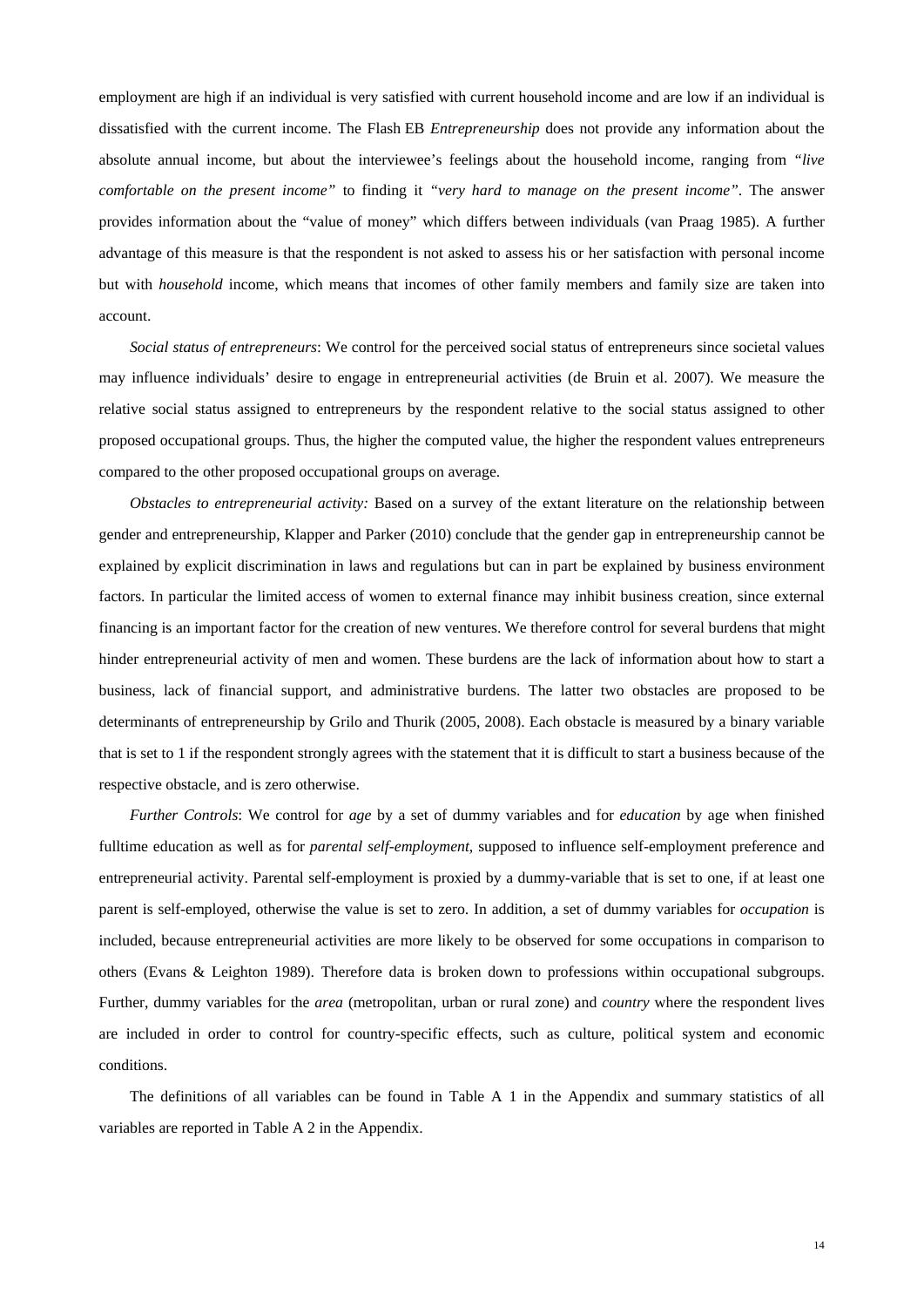#### **3.3 Samples used in empirical analyses**

In our empirical analyses we make use of different samples. The maximum number of observations for which we have complete information about interviewees' assessment of all eight statements measuring task matched personality traits is 22554 (12927 (57%) women and 9627 (43%) men).<sup>19</sup> The descriptive statistics concerning task matched personality traits which we present in the next section are based on this sample. This large sample allows us to present descriptive statistics of task matched personality traits for the total sample and to present the results of tests for gender differences separately for each of the 36 countries.

However, the number of observations which we use in our econometric analyses is lower for several reasons. First, we focus on the employable population at the age of 15 to 64 years, excluding students and retirees. Second, we have to exclude observations due of missing values for relevant variables (including a number of control variables) and because of plausibility checks. Third, we exclude all self-employed individuals to avoid endogeneity problems. Our empirical analysis of the relationship between *nascent* entrepreneurship and task matched personality traits is based on a sample of 8176 individuals (59% women, 41% men). The number of observations used for the analysis of the relationship between *latent* entrepreneurship and task matched personality traits is 6559 (62% women, 38% men). This number is smaller because we additionally exclude all individuals with entrepreneurial experience, i.e. individuals who state that they have ever started a business in the past or are currently taking steps to start a business. Fourth, we analyze sub-samples to check the robustness of our estimation results, i.e. sub-sample of women, men, and employees.

#### **4. Descriptive Statistics**

 $\overline{a}$ 

To set the scene, we report the gender differences in the eight single task matched personality traits and the gender difference in the sum of scores of all eight traits (*IEA-Index)*. Figure 1 shows for each task matched personality trait the fraction of men and women who *strongly agree* with the statement measuring the respective personality trait. Both, men and women, tend to score very high on some task matched traits whereas the fraction of top scorers is relatively low for other traits. For example, 34.95% of men and 33.21% of women strongly agree with the statement measuring internal locus of control whereas only 18% of men and 14% of women strongly agree with the statement measuring risk tolerance. However, for each of the eight personality traits the fraction of top scorers is lower for women as compared to men. In particular, women and men differ with respect to risk tolerance and competiteveness. Only 11.84% of women strongly agree with the statement measuring competitiveness while 19.50% of men agree with it. This finding confirms previous research pointing to gender differences in competitiveness.

> *Insert Figure 1: Share of Top-Scorers in Competitiveness, Risk Tolerance and the other six Personality Traits here*

<sup>&</sup>lt;sup>19</sup> The total Flash EB *Entrepreneurship* 2009 sample (26168 observations) consists of 15239 women (58%) and 10929 men (42%).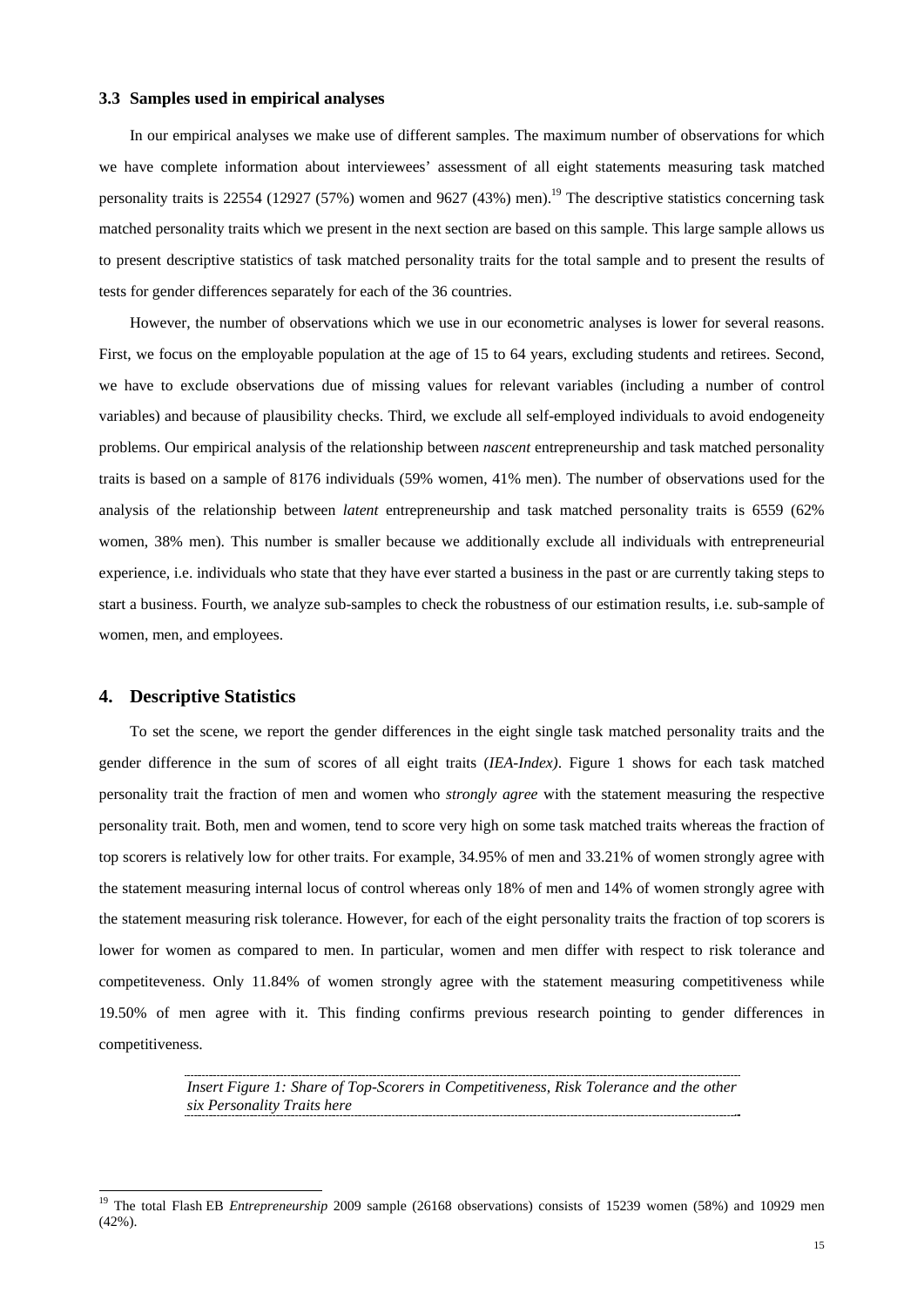Figure 2 shows the distributions of the *IEA-Index*, divided into 5 categories. The figure illustrates the share of women and men having a sum of scores of the personality traits within the respective *IEA* category. The majority of individuals has an *IEA* score from 21 to 26. Only a small fraction of individuals in our sample belongs to the group of top scores (*IEA* score of 30 to 32) which may corroborate Schumpeter (1934) who states that entrepreneurial aptitude is present in only a small fraction of the population. The average *IEA* score of women is lower than the average *IEA* score of men. As compared to men, women are overrepresented in the lower *IEA* score categories and underrepresented in the higher *IEA* score categories.

#### *Insert Figure 2: Distribution of IEA scores of Women and Men here*

Next we test whether the gender differences in task matched personality traits are statistically significant. Since it could be argued that gender differences might be related to culture or that the same items may not necessarily measure the same characteristics in differing countries, we do not only report the results of tests based on the total sample but also report test results separately for each country*.* To do so, we compute for each country genderspecific average scores for each personality trait and in addition the average scores of *IEA.* Table 2 reports the differences in means for each country of our sample and the difference in means for member states of the EU15 and EU27 and for the full set of 36 countries. As can be seen from the table, the main gender differences can be observed for *competitiveness* and *risk tolerance*. Women's average scores of competitiveness are lower than average scores of men in all 36 countries and the differences are statistically significant in 32 countries. Risk tolerance of women is also lower than risk tolerance of men in the majority of countries. Concerning the other personality traits women still tend to score lower as compared to men, but differences are often small and in many cases they do not turn out to be statistically significant. Moreover, we find women and men to differ significantly in their level of *IEA* in 26 of 36 countries (at least at the 5% level), whereby the average scores of the female population are persistently lower than the average scores of men.

Since we measure *IEA* by creating a *summed index* from the scores of its eight components, gender differences in *IEA* differences can be explained by the contributions of the gender differences in the single personality traits forming *IEA*. Here, the descriptive statistics point to the special relevance of competitiveness and risk tolerance for gender differences in *IEA.* Concerning the values reported for the total sample as well as for the member states of the EU27 and the EU15, about 40% of the gender differences in *IEA* are due to gender differences in competitiveness. If one adds gender differences in risk tolerance, about 60% of the differences are due to differences in competitiveness and risk tolerance. Nevertheless, the other traits measuring *IEA* are also important, as they jointly capture about 40% of the difference in *IEA* between women and men.

> *Insert Table 2: Differences between Men and Women in Average Scores of IEA and Single Personality Traits here.*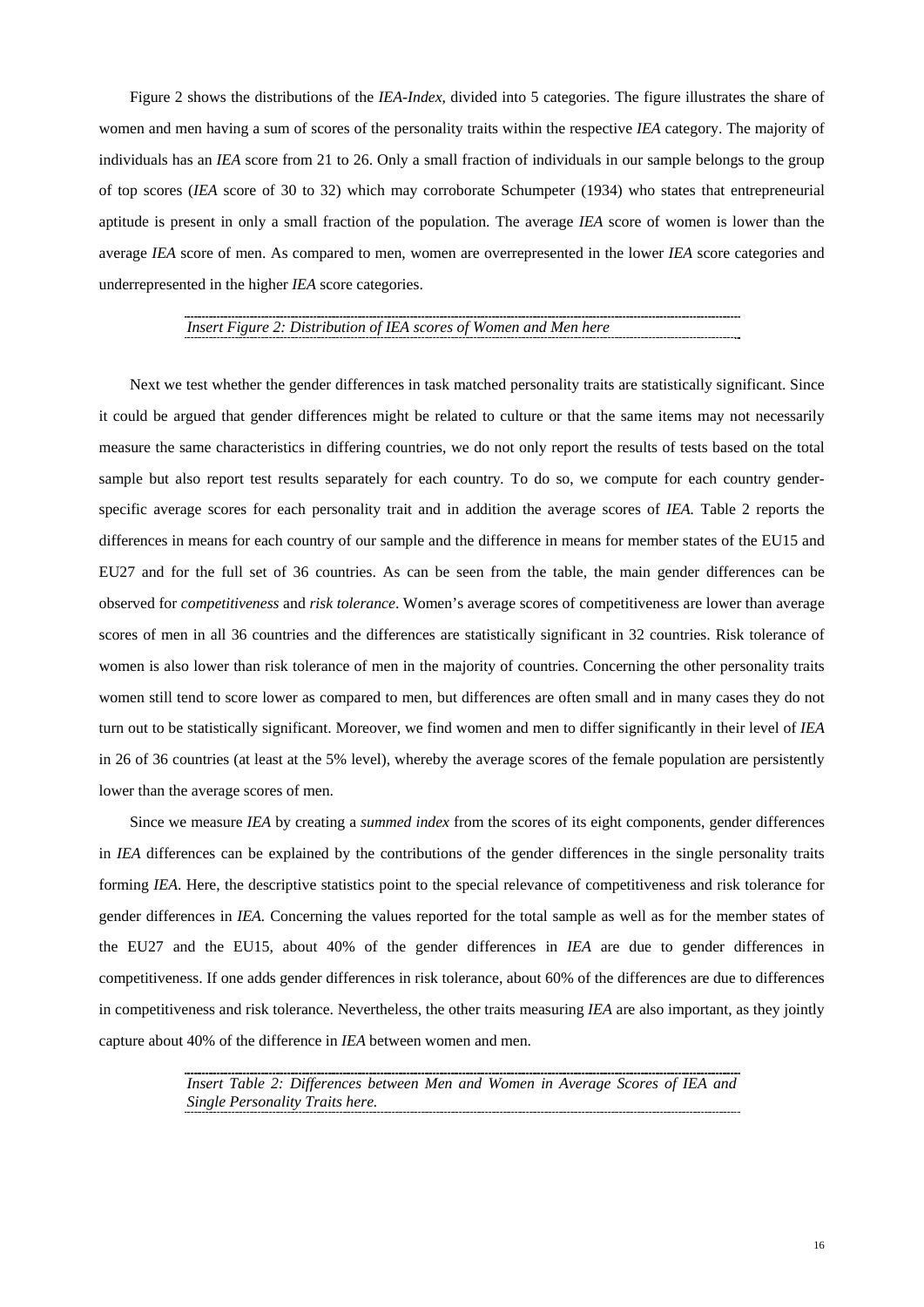### **5. Econometric Specification and Estimation Results**

#### **5.1 Econometric Specification**

According to our simple occupational choice model outlined in Section 2, an individual who is not already selfemployed will prefer being self-employed if the expected utility in self-employment exceeds the expected utility in the current occupation. The individual will actually take steps to start a business if this difference between expected utilities exceeds the costs inherent in switching to self-employment. Hence, latent and nascent entrepreneurship are related to utilities which are *unobserved*. However, following a standard approach in empirical research we assume an additive random utility model, where utilities have a deterministic component and a random component (see e.g. Cameron and Trivedi 2005, p.476f). Furthermore, we argue that the difference between the deterministic components of utilities depend on personality traits that can be matched to the tasks of entrepreneurs. Based on these assumptions we make use of binary probit models to estimate the influence of personality traits on the probability of being a latent and/or a nascent entrepreneur. The binary dependent variable measuring latent entrepreneurship takes the value 1 if an individual prefers being self-employed and is zero otherwise. The dependent variable measuring nascent entrepreneurship takes the value 1 if an individual is currently taking steps to start a business and is zero otherwise. We include a set of age dummy variables, education, a dummy for parental self-employment, social status of entrepreneurs, dummy variables for income satisfaction, a set of occupation dummy variables, and a set of country dummies, which control for country-specific fixed effects. When examining the relationship between nascent entrepreneurship and task matched personality traits, we also control for obstacles to start-up activities which may increase the costs inherent in switching to self-employment.

In order to quantify the contribution of *task matched personality traits* to the gender gap in entrepreneurship and to test our Hypotheses 1c, 1d, 2c, 2d, 3c, and 3d, we make use of the Blinder-Oaxaca decomposition technique which has been extended by Fairlie (2005) to logit and probit models. This allows us to decompose the gender gap in the average value of the dependent variable *Y* into the *coefficients effect* and the *characteristics effect*:

$$
Y_{im} - Y_{if} = \underbrace{\left[\hat{P}(\beta_{ip}, X_{im}) - \hat{P}(\beta_{ip}, X_{if})\right]}_{characteristics \text{-}effect} + \underbrace{\left[\hat{P}(\beta_{im}, X_{im}) - \hat{P}(\beta_{ip}, X_{im})\right]}_{coefficients \text{ effect}} + \underbrace{\left[\hat{P}(\beta_{ip}, X_{if}) - \hat{P}(\beta_{if}, X_{if})\right]}_{coefficients \text{ effect}}
$$
(4)

where *i* is an index representing latent and nascent entrepreneurship,  $Y_{im} - Y_{if}$  represents the gender gap in latent (nascent) entrepreneurship and  $\hat{P}$  represents the average predicted probabilities of latent (nascent) entrepreneurship for both genders  $(m, f)$ . The characteristics influencing latent (nascent) entrepreneurship among men and woman are  $X_{im}$  and  $X_{if}$ . The parameters of the pooled estimations are  $\beta_{ip}$  and the parameters of separate estimations for men and women are:  $\beta_{im}$  and  $\beta_{if}$ . The *characteristics effect* captures the differences in the predicted probabilities due to gender differences in the distribution of characteristics, e.g. levels of *task matched personality traits*, when pooled parameter estimates are used. The *coefficients* (or residual) effect represents the part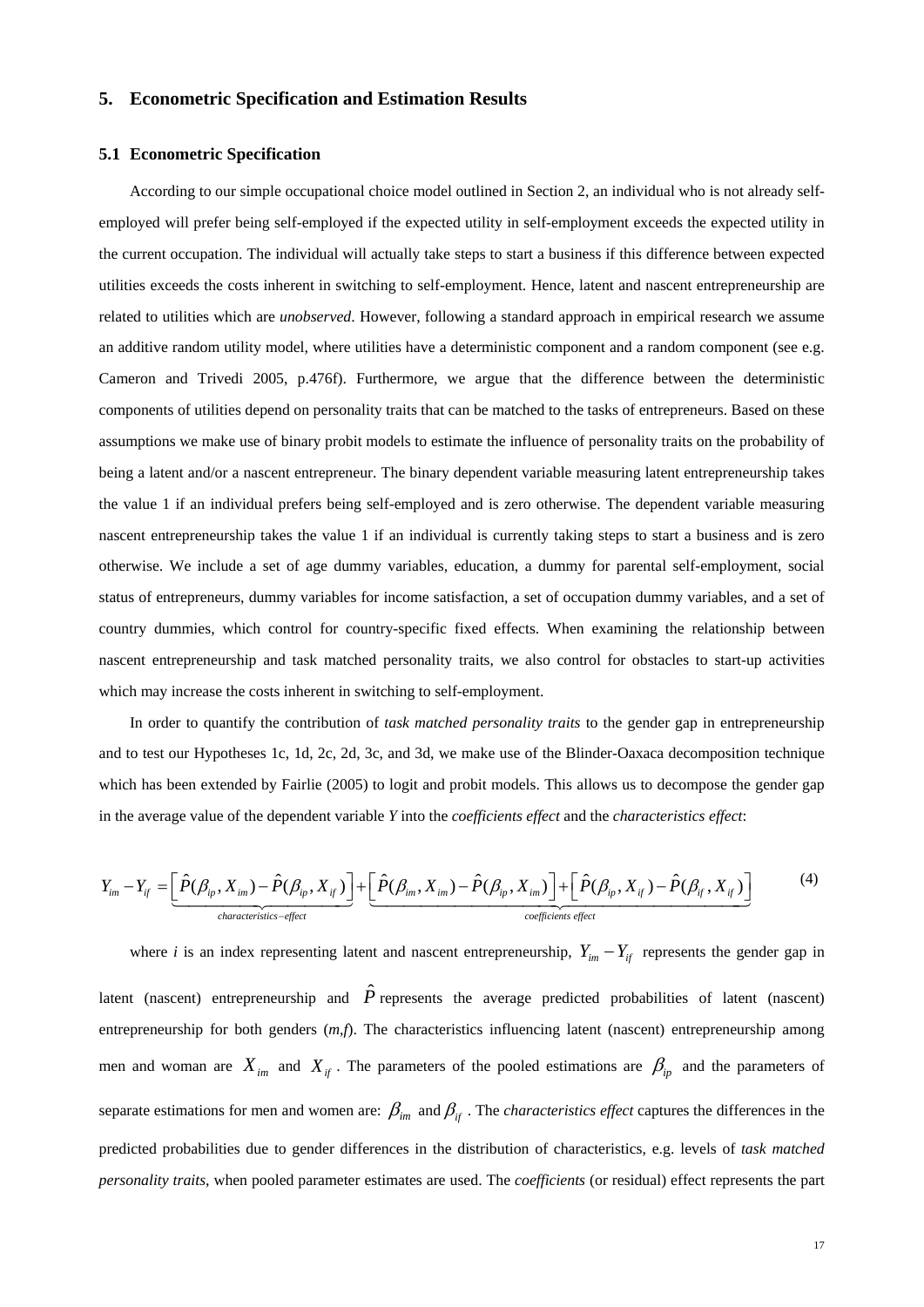of the gender gap in latent (nascent) entrepreneurship which is not explained by the characteristics effect and thus captures the residual part of group differences (Leoni and Falk 2010).

#### **5.2 Latent Entrepreneurship and task matched personality traits**

Estimation results are based on two samples: The first sample (Sample I) comprises individuals who are 15 to 64 years old and who are either employees or are seeking a job or are looking after the home (*employable population*); retirees and individuals in fulltime education are excluded. Sample I comprises 6559 individuals (4064 women and 2495 men), where 36% of the women and 41% of the men are latent entrepreneurs. One might argue that especially people who are looking after the home may be very different from employees. People looking after the home may not be interested in self-employment at all and may also have a low preference for being employee. Therefore, the second subsample only comprises *employees* (Sample II). Sample II comprises 4893 employees where about one third of female employees (928 women) and about 41% of male employees (882 men) are latent entrepreneurs.

In order to avoid endogeneity problems, self-employed individuals and individuals who state that they have ever started a business or are currently taking steps to start one are excluded from Sample I and Sample II. It could be argued that start-up experience may influence, for instance, an individual's level of competitiveness *and* latent entrepreneurship, and including start-up experience as an explanatory variable may also lead to biased results due to reverse causality.

Table 3 reports the estimated marginal effects of the explanatory variables on the probability of being a latent entrepreneur. We first present the results of probit estimations where the indicators for task matched personality traits are not included (regressions Ia and IIa). The estimation results show that women are less likely to prefer selfemployment as compared to men. The estimated marginal effect of the gender dummy variable suggests that the probability of being a latent entrepreneur is 7.79 (employable population) and 7.94 (employees) percentage points lower for women as compared to men holding the control variables constant at their mean. Among the control variables particularly income (dis-)satisfaction seems to have an influence the preference for being self-employed. If an interviewee reports that she or he lives comfortable on the present household income, the probability of being a latent entrepreneur is significantly lower (4.04 and 6.13 percentage points) as compared to an individual reporting that she or he gets along with the present household income. In contrast the probability is significantly higher (3.04 and 4.73 percentage points) if a respondent states that it difficult or very hard to manage on the present household income. Moreover, the positive and statistically significant marginal effects of parental self-employment is in line with previous research suggesting a positive influence of parental self-employment on second generation attitudes towards self-employment (Dunn and Holtz-Eakin 2000). Social status of entrepreneurs also positively affects latent entrepreneurship. In contrast, the estimated marginal effect of education, the effects of age dummies and dummy variables for occupation are statistically insignificant in most cases. Estimation results further point to unobserved environmental effects on latent entrepreneurship, like culture or economic and political system, since country-effects fixed effects are statistically significant at the 1% level throughout all regressions.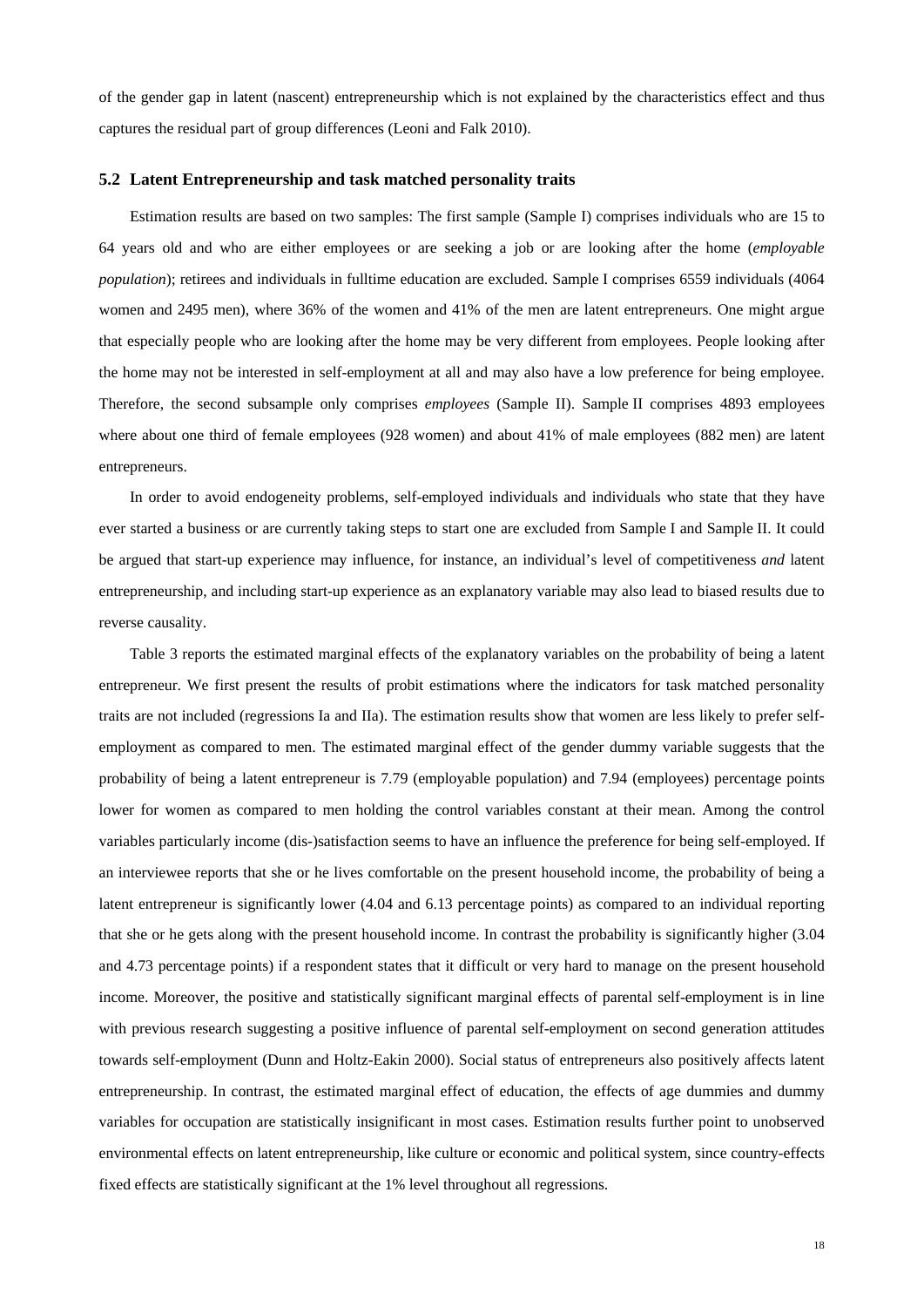In order to test our Hypotheses 1a and 2a derived in Section 2, we extend our model by including competitiveness and risk tolerance. Moreover, we control for the influence of the other six task matched personality traits. As can be seen from Table 3 (regressions Ib and IIb), our estimation results confirm the hypothesized positive relationship between the task matched personality traits and latent entrepreneurship. The estimated marginal effect of competitiveness is positive and statistically significant at the one percent level. The probability of being a latent entrepreneur is 3.85 percentage points higher if an employee is competitively inclined. This confirms our Hypothesis 1a. The marginal effect of risk tolerance is also positive, statistically significant, and even higher than the marginal effect of competitiveness which confirms Hypothesis 1b. The marginal effect of the indicator capturing the influence of the other six task matched personality traits is positive but only statistically significant at the ten percent level. Hence, particularly individuals who are competitively inclined and who are willing to take risks are more likely to be latent entrepreneurs.

Finally, we run separate regressions for men and women to check the robustness of our results. The results of probit estimations based on the sample of women are reported in Columns Ic and IIc in Table 3 and the results of estimations based on the sample of men are reported in Columns Id and IId. Estimation results suggest that the marginal effect of *competitiveness* on female latent entrepreneurship is positive and statistically significant. The probability of being a latent entrepreneur increases by 4.89 percentage points (Sample I) and 4.44 percentage points (Sample II) if a women is competitively inclined. This suggests that variation in competitiveness explains latent entrepreneurship among women. The partial effect of competitiveness on male latent entrepreneurship is positive but it is statistically insignificant at conventional significance levels. The marginal effect of *risk tolerance* on the probability being a latent entrepreneur turns is positive and statistically significant throughout all regressions. For instance, the probability of being a latent entrepreneur rises by about 9 percentage points if a woman is willing to take risks. Concerning the other six personality traits, estimation results provide some support for their relevance for male latent entrepreneurship but seem to be less relevant for latent entrepreneurship among women.

> *Insert Table 3: Determinants of* Latent *Entrepreneurship: Competitiveness and Risk Tolerance – Pooled and Gender-Specific Probit Estimations here.*

So far, we have analyzed the *partial effects* of competitiveness, risk tolerance and the other six task matched personality traits. Next we analyze the *joint effect* of all eight task matched personality traits on the probability of being a latent entrepreneur (Table 4). We therefore run the same regressions as presented in Table 3 but instead of including separate indicators for competitiveness, risk tolerance and the other six task matched personality traits we now make use of a set of dummy variables each of them representing a certain level of our *IEA*-*Index*.

Our estimation results point to a positive relationship between latent entrepreneurship and *IEA.* The estimated marginal effects of the dummy variables reflecting different levels of *IEA* are positive and statistically significant predominantly at the 1% level. In line with our theoretical considerations, the marginal effect is increasing with the level of the *IEA-Index*. The estimated marginal effect is high for very high level of *IEA* (scores from 30 to 32) and still positive but lower for lower levels of *IEA*. For instance, results reported in Column IIc suggest that a female employee's estimated probability of being a latent entrepreneur is 24.5 percentage points higher if she scores very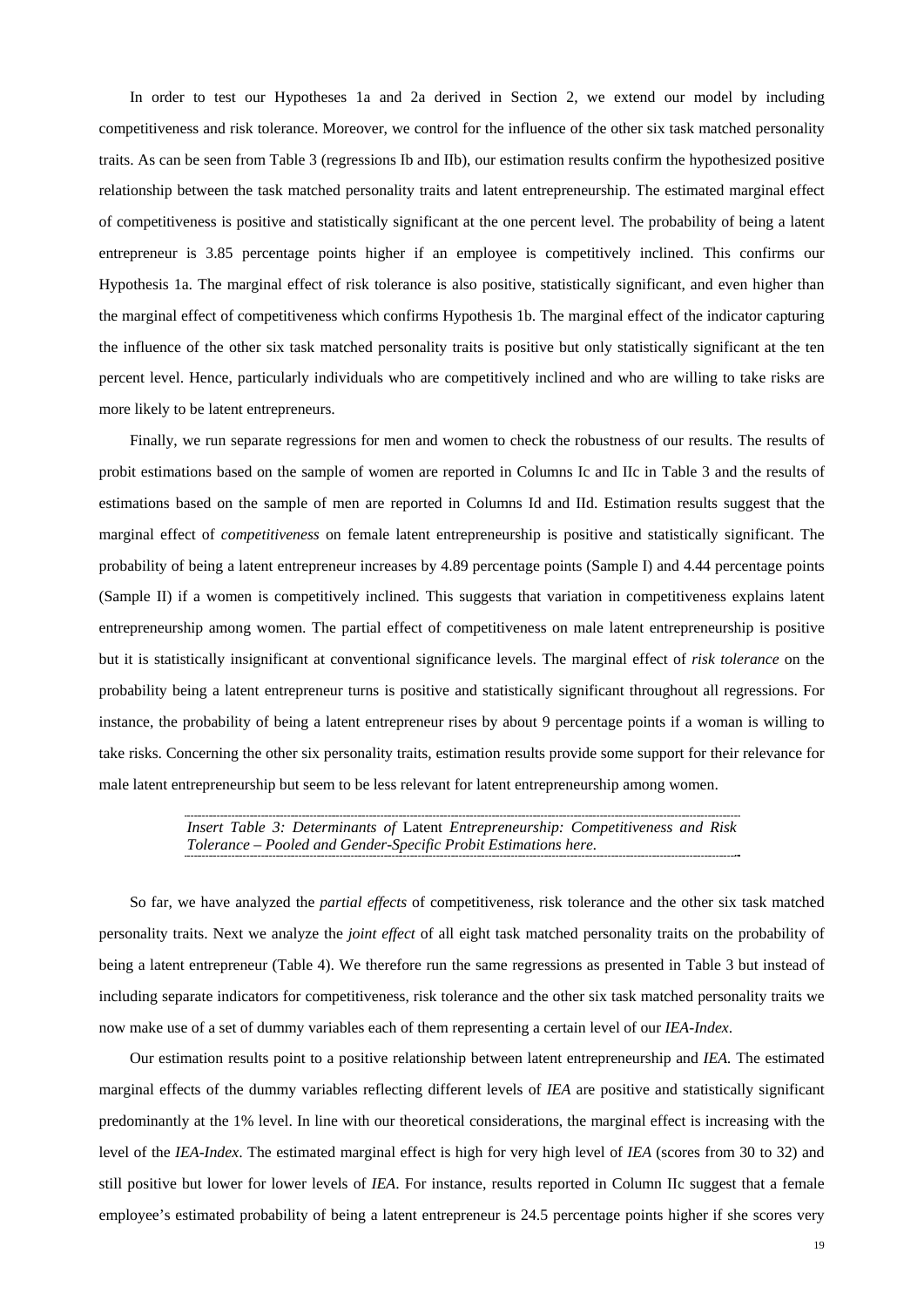high on *IEA* (scores from 30 to 32) as compared to female employees scoring very low on *IEA* (*IEA* score of 8 to 20, which is the reference category). The magnitude of this marginal effect is remarkable. In contrast, the probability of being a latent entrepreneur is only increased by 8.82 percentage points if a female employee scores high on *IEA* (IEA score 27 to 29). Hence, particularly a very high level of *IEA* seems to have a strong influence on female latent entrepreneurship. Results of estimations based on the sample of men also point to a strong and positive relationship between latent entrepreneurship and *IEA*.<sup>20</sup>

Finally, a comparison of the partial effects of competitiveness and risk tolerance reported in Table 3 and the joint effect of all traits (*IEA*) reported in Table 4 shows that the magnitude of the joint effect on latent entrepreneurship clearly exceeds the magnitude of the partial effects for high levels of *IEA*. Hence, the estimation results confirm our *Hypothesis 3a*.

> *Insert Table 4: Determinants of Latent Entrepreneurship: Joint Effect of IEA – Pooled and Gender-Specific Probit Estimations here.*

#### **5.3 Nascent Entrepreneurship and task matched personality traits**

1

In order to test Hypotheses 1b, 2b, and 3b we conduct probit estimations where we examine the relationship between the probability of being a nascent entrepreneur and task matched personality traits. The sample consists of 8176 individuals, where 5% of the 4755 women and 8% of the 3354 men are identified as nascent entrepreneurs.<sup>21</sup> We include obstacles to start-up activities as additional control variables since they may influence the decision to take steps to start a business by increasing the costs inherent in switching to self-employment (see Section 2).

Table 5 reports the estimation results for three different econometric specifications. First, we estimate a model without taking into account latent entrepreneurship (Model I). Second, we control for latent entrepreneurship by including it as an explanatory variable for nascent entrepreneurship (Model II). Third we restrict the sample to those individuals who prefer being self-employed (Model III). This allows us to investigate whether competitiveness, risk tolerance and the other task matched personality traits have a direct effect on nascent entrepreneurship or whether their effect is fully mediated by latent entrepreneurship. If the estimated marginal effects of task matched personality traits are statistically significant in Model II and Model III, this suggests that these personality traits do not only affect nascent entrepreneurship through their influence on latent entrepreneurship but also directly influence the decision to take steps to start a business. Again, we conduct pooled regression (a, b) as well as gender-specific regressions for women (c) and men (d).

Estimation results for our baseline model where personality traits are not included are reported in Column Ia in Table 5. The marginal effect of the gender dummy variable is negative and statistically significant at the 1% level, women's probability of being a nascent entrepreneur is 1.89 percentage points lower as compared to men. Parental

 $^{20}$  In order to check for potential multicollinearity problems we compute variance inflation factors after OLS estimations of linear probability models. Although not reported here, the results do not suggest that multicollinearity is a severe problem.<br><sup>21</sup> The observations used in gender-specific regressions do not add up to the number of observations u

regression because some countries had to be excluded from gender-specific regressions since certain country dummy variables perfectly predict the outcome.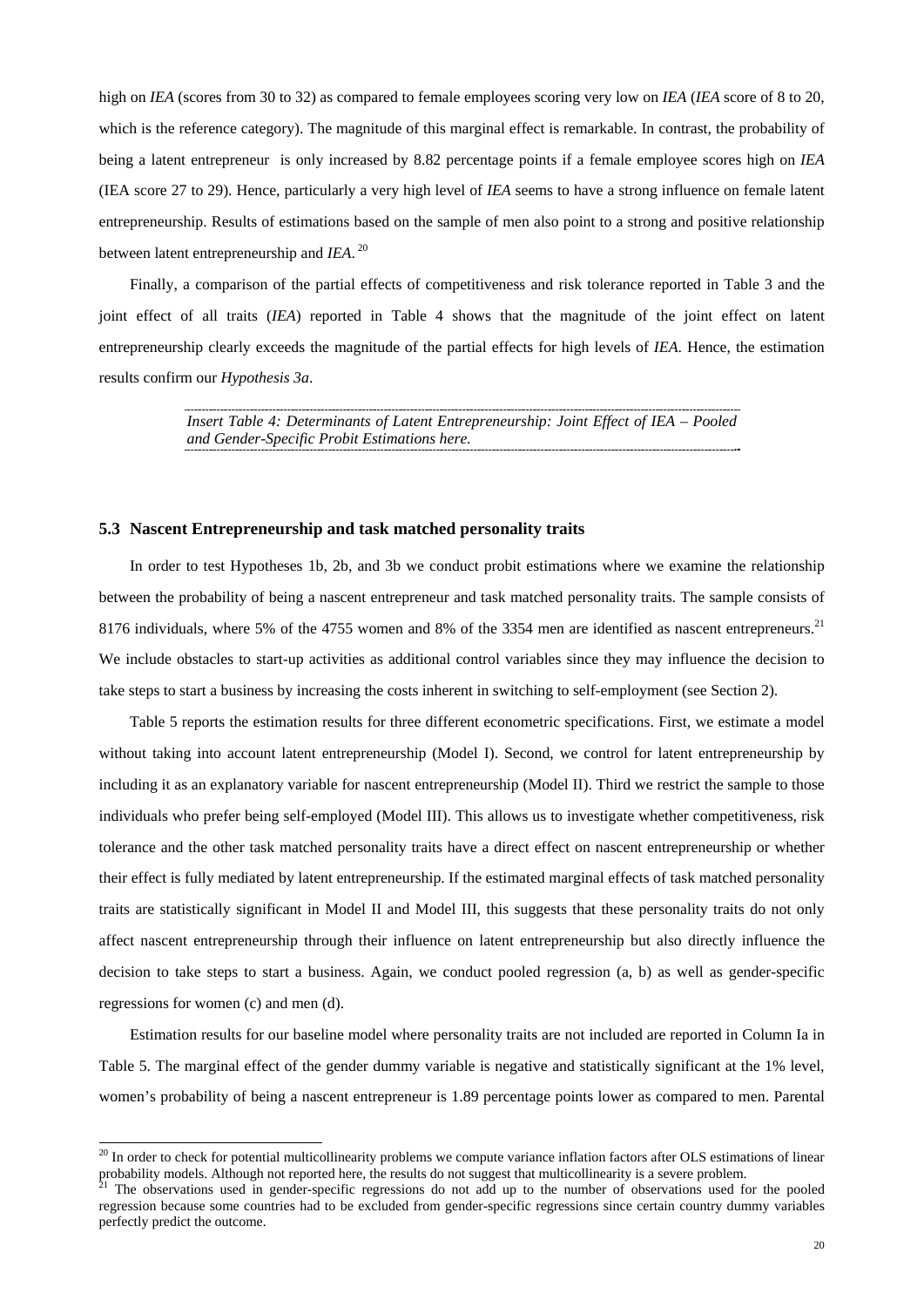self-employment and social status of entrepreneurs have positive effects on nascent entrepreneurship which confirms the findings reported for latent entrepreneurship. In contrast to latent entrepreneurship, nascent entrepreneurship does not seem to be influenced by income satisfaction. This may imply that the 'desire' for being self-employed is related to income satisfaction but income satisfaction may not have a direct influence on the actual decision to start a business. Further, our results suggest that nascent entrepreneurship is related to age and education. However, while previous research points to an inverse u-shaped relationship between age and nascent entrepreneurship, our results point to a negative relationship between age and nascent entrepreneurship. As compared to the reference group (age 36 to 45) younger are more likely to be nascent entrepreneurs and older individuals are less likely. Previous research suggests that the relationship between education and entrepreneurship is ambiguous but typically assumed to be positive (Parker 2004. p.70f and 73f). Our results point to a positive relationship between education and nascent entrepreneurship. Finally, results suggest unobserved occupation- and country-specific fixed effects are statistically significant at the 1% level.

Next, we include thee indicators for competitiveness, risk tolerance, and the other six task matched personality traits (Column Ib). The marginal effects of these variables are positive and statistically significant at the 1% level. For instance, the probability of being a nascent entrepreneur increases by 1.66 percentage points if an individual is competitively inclined and marginal effects of risk tolerance and the other six traits have a similar magnitude. This result is confirmed by gender-specific regressions based on the sample of women (Column Ic) and the sample of men (Column Id).

Columns IIa to IId report the results of estimations where latent entrepreneurship is included as an explanatory variable. Again, the marginal effects of task matched personality traits are positive and statistically significant. Only the marginal effect of risk tolerance turns out to be statistically insignificant if the sample is restricted to women (Column IIb). Columns IIIa to IIId present the results of regressions which are based on the sample of latent entrepreneurs. These estimation results confirm the findings based on Model II. Consequently, our results point to a direct link between nascent entrepreneurship and task matched personality traits. Accordingly, the effect of tasked matched personality traits is not fully mediated by latent entrepreneurship. Furthermore, after controlling for task matched personality traits, the negative marginal effect of the gender dummy variable is only weakly significant (Column IIb) and restricting the sample to latent entrepreneurs results in a statistically insignificant effect of the gender dummy variable (Column IIIb). This may indicate that the gender gap in nascent entrepreneurship is (partly) explained by the influence of personality traits.

Hence, our empirical results confirm the *Hypotheses 1b* suggesting that competitiveness is a determinant of nascent entrepreneurship. Moreover, they confirm *Hypothesis 2b* pointing to the relevance of risk tolerance at least for male entrepreneurship. Moreover, estimation results suggest that the six other task matched personality traits are a relevant determinant of nascent entrepreneurship.

> *Insert Table 5: Determinants of Nascent Entrepreneurship: Competitiveness and Risk Tolerance – Pooled and Gender-Specific Probit Estimations here.*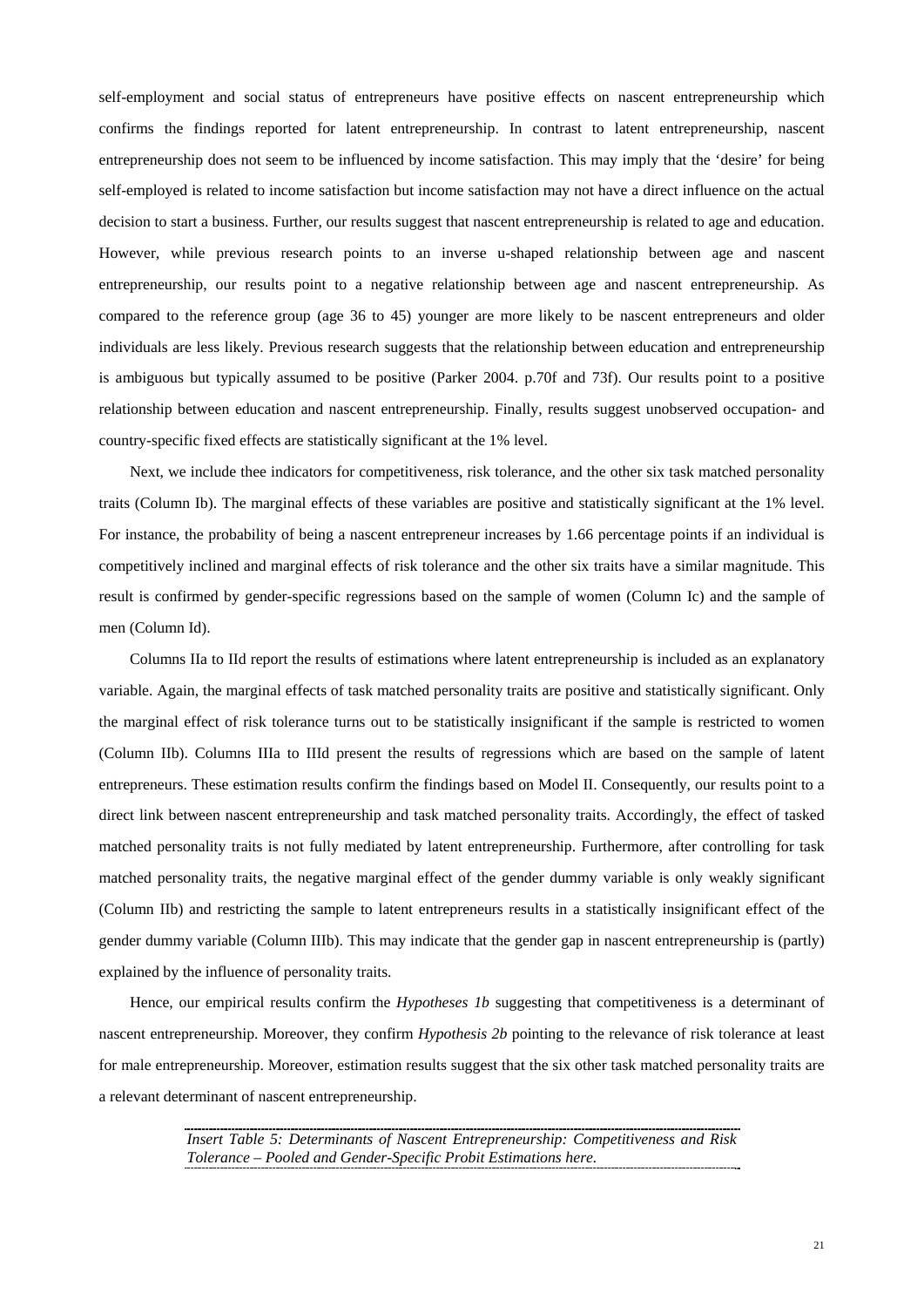In order to investigate the *joint effect* of the task matched personality traits on nascent entrepreneurship, we run the same regressions as shown in Table 5 but make use of five dummy variables reflecting different levels of the *IEA-*index. Our estimation results reported in Table 6 point to a strong impact of *IEA* on nascent entrepreneurship suggesting the probability of being a nascent entrepreneur to increase with the level of *IEA*. Female as well as male nascent entrepreneurship is significantly related to *IEA*. For instance, the results reported in Column Ib suggest that the probability of being nascent entrepreneur is 14.1 percentage points higher if an individual scores very high on *IEA* (*IEA* score of 30 to 32) as compared to an individual scoring very low on (*IEA* score of 8 to 20). The positive relationship is confirmed by results of gender-specific regressions which are based on the sample of women (Columns Ic, IIc, and IIIc) and the sample of men (Id, IId, and IIId). The magnitude of the marginal effect of a very high level of *IEA* is remarkable in gender-specific regressions based on the sample of latent entrepreneurs, where probability of being a nascent entrepreneur increases by 11.2 percentage points (Column IIIc) and by 26.6 percentage points (Column IIId).<sup>22</sup>

Again, in comparison with the magnitude of the partial effects of competitiveness and risk tolerance on nascent entrepreneurship reported in Table 5, the magnitude of the joint effect of all traits (*IEA*) reported in Table 6 is clearly higher for high levels of *IEA*. Hence, estimation results confirm *Hypothesis 3b*.

> *Insert Table 6: Determinants of Nascent Entrepreneurship: Joint Effect of IEA – Pooled and Gender-Specific Probit Estimations here.*

# **5.4 Contribution from gender differences in task matched personality traits to the gender gap in latent and nascent entrepreneurship**

In order to examine the contribution from gender differences in competitiveness, risk tolerance and other task matched personality traits to the gender gap in latent and nascent entrepreneurship, we conduct non-linear decomposition analyses.<sup>23</sup> These analyses are based on the same samples that are used for probit estimations presented in Table 3 and Table 5. The results of the decomposition analyses are reported in Table 7.

In the group of employable individuals 41.15 % of men are latent entrepreneurs whereas only 33.74 percent of the women are latent entrepreneurs implying a difference of 7.71 percentage points. The results for employees are very similar. The fractions of nascent entrepreneurs are much smaller. Only 8.12 percent of men and 5.19 of women are nascent entrepreneurs resulting in a difference of 2.94 percentage points. As can be expected, the fraction of nascent entrepreneurs increases to 13.91% (men) and 10.23% (women) when the sample is restricted to individuals with a preference for being self-employed (latent entrepreneurs).

The characteristics effects reported in Table 7 reflect the contribution from gender differences in all explanatory variables. Accordingly, gender differences in explanatory variables explain 16.85% of the gender gap in

1

 $^{22}$  In order to check for potential multicollinearity problems we again compute variance inflation factors after OLS estimations of linear probability models. Although not reported here, the results do not suggest that multicollinearity is a severe problem.<br><sup>23</sup>Coefficient estimates obtained from the pooled sample regression are used as weights for th

coefficient estimates obtained from male (female) sample regressions can be used to calculate the decomposition (Fairlie 2005). Although not reported here, we also calculated decomposition using alternative weights but our results suggest that the decomposition is hardly affected by the choice of weights.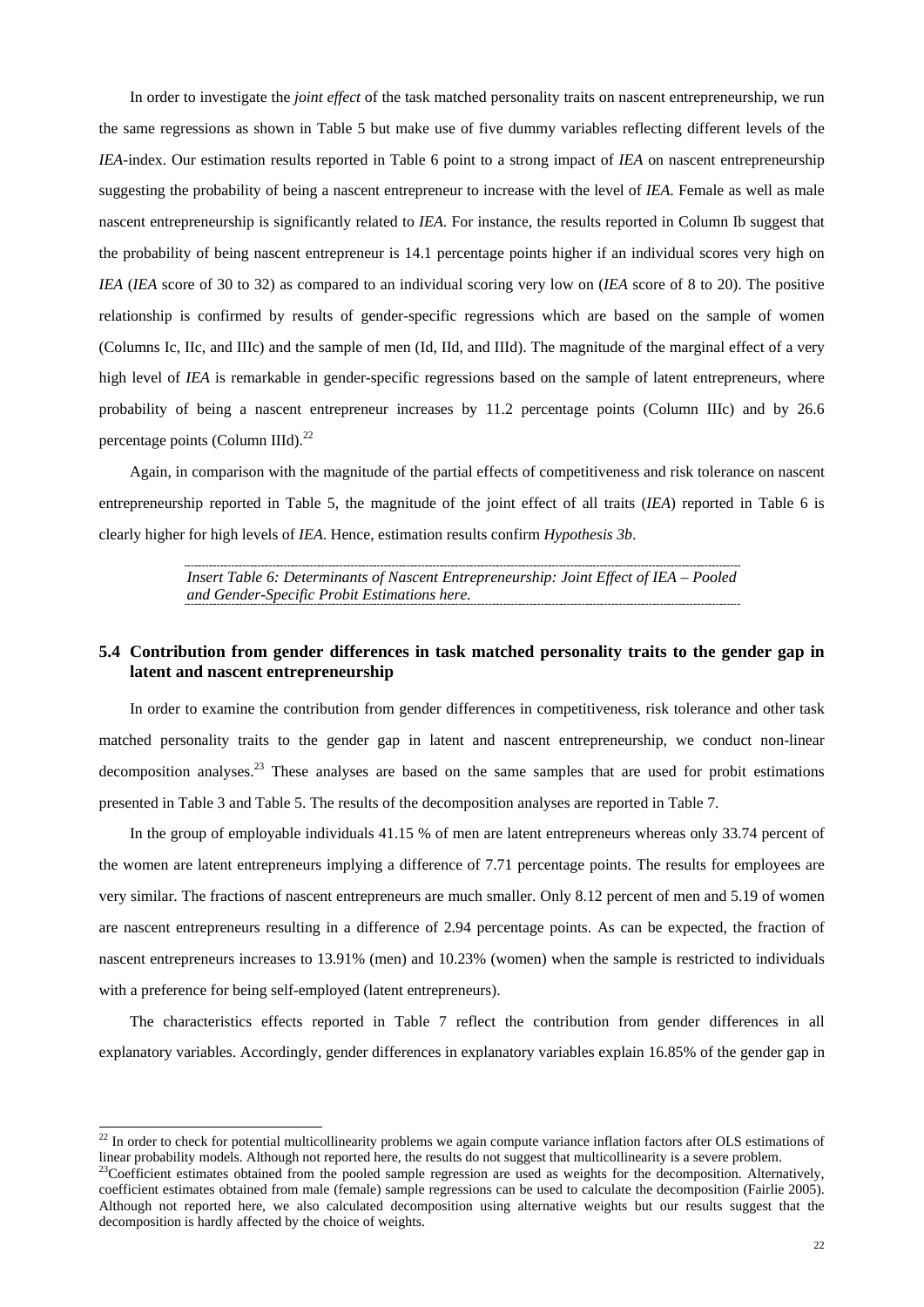latent entrepreneurship and 15.22% if the sample is restricted to employees.<sup>24</sup> This total effect can be broken down into the contribution from gender differences in task matched personality traits and the contribution from gender differences in the control variables. For example, if the distribution of competitiveness would be identical for employed women and employed men, the gender gap in latent entrepreneurship would be reduced by 7.55%. Gender differences in risk tolerance explain about 9% (10%) of the gender gap in latent entrepreneurship. The contribution from gender differences in the other six personality traits is rather small and explains about 1.3% (1.7%) of the gender gap in latent entrepreneurship. In addition, we report the contribution from gender differences in the control variables which is negligible or negative (-4.15%). Hence, our results suggest that women's lower levels of competitiveness and risk tolerance contribute to the gender gap in latent entrepreneurship, whereas gender differences in control variable are not relevant or would even be in favor of latent entrepreneurship among women. This confirms *Hypotheses 1c* and *2c*.

The results of the decomposition analyses with respect to *nascent* entrepreneurship are reported in Columns 3 to 5 in Table 7. Our results suggest that the gender difference in explanatory variables contribute significantly to the gender gap in nascent entrepreneurship. The characteristics effect explains 55.15 to 75.41% of the gender gap in nascent entrepreneurship. A relevant part of this effect is due to gender differences in control variables, which explain about 30% to 57% of the gender gap in nascent entrepreneurship. Accordingly, the overall contribution from gender differences in personality traits is about 19% to 25%. The contribution from gender differences in competitiveness ranges from 10.07% to 13.9% and the gender differences in risk tolerance explain 4.86% to 7.48% of the gender gap in nascent entrepreneurship. The contribution from gender differences in other personality traits seems to be smaller (3.64% to 4.39). Therefore, our *Hypotheses 1d* and *2d* are confirmed.

> *Insert Table 7: Non-linear Decomposition of the Gender Gap in Latent and Nascent Entrepreneurship – The Contribution from Gender Differences in Competitiveness and Risk Tolerance here.*

In order to test our *Hypotheses 3c* and *3d* we conduct the decomposition analysis including dummy variables reflecting different levels of *IEA.* The results of this analysis, which are reported in Table 8, suggest that gender differences in *IEA* explain 8.26% (Sample I) and 9.41% (Sample II) of the gender gap in *latent* entrepreneurship. Gender differences in *IEA* seem to be more important for the gender gap in *nascent entrepreneurship*. The contribution from gender differences in *IEA* ranges from 14.8% to 21.52%. Hence, the results of decomposition analyses suggest that gender differences in *IEA* between men and women contribute significantly to gender gap in nascent entrepreneurship. Accordingly, we find our *Hypothesis 3c* and *3d* confirmed.

However, a comparison of the results reported in Table 8 and the results reported in Table 7 shows that the estimated contribution from task matched personality traits to nascent entrepreneurship is very similar, irrespective whether indicators for competitiveness, risk tolerance and other task matched traits are used or indicators reflecting

1

 $24$  The characteristics effect is computed as the sum of contributions of all explanatory variable. The contribution of each variable to the gender gap in latent entrepreneurship equals the change in the average predicted probability replacing the distribution of the respective variable of women by the distribution of the respective variable of men holding the distribution of the other variables constant (see Fairlie 2005).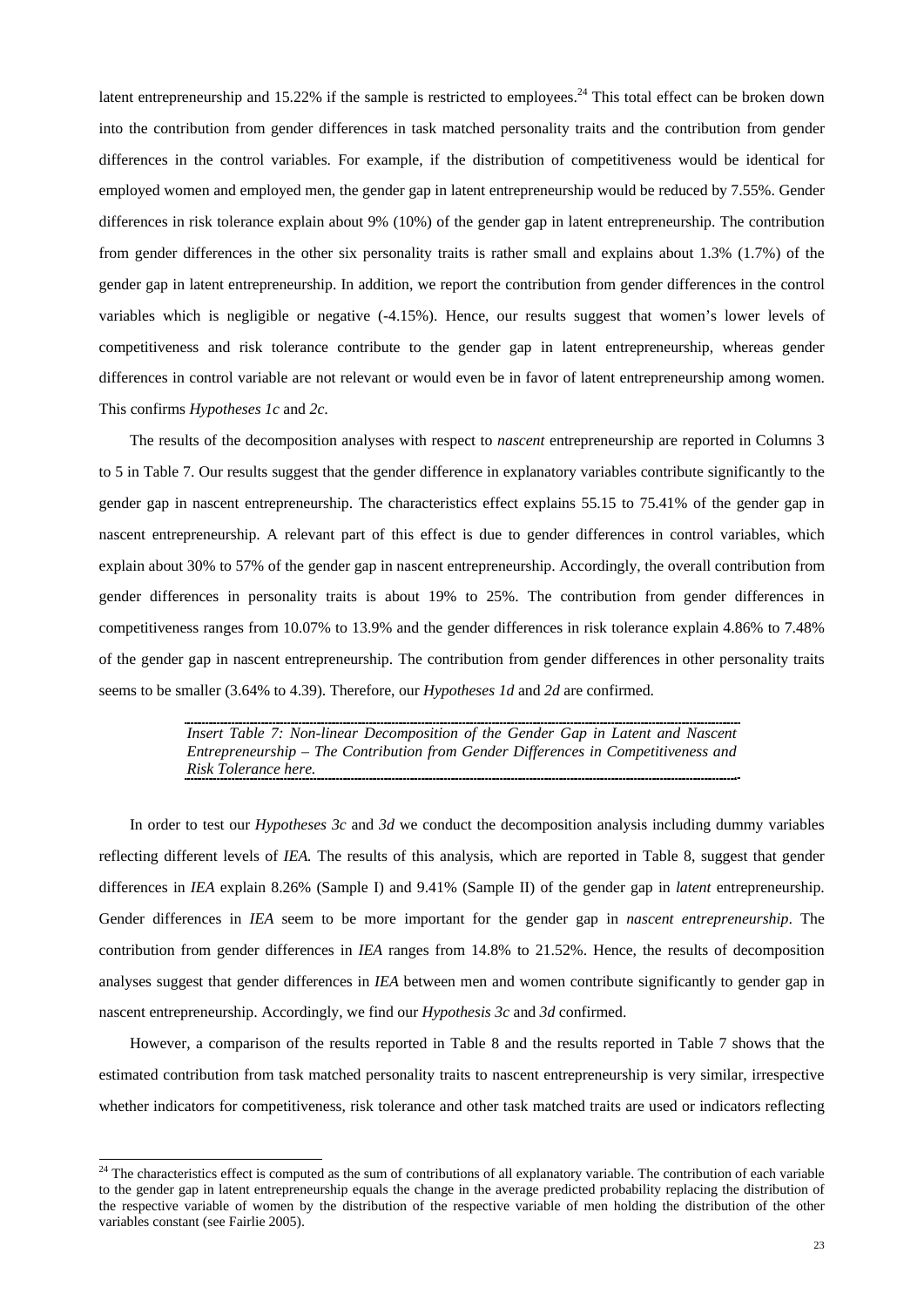different levels of *IEA.* This might be expected, since the descriptive statistics presented in Section 4 show that about 60% of the gender differences in *IEA* are due to differences in competitiveness and risk tolerance. Consequently, particularly gender differences in competitiveness and risk tolerance contribute significantly to the gender gap in latent and nascent entrepreneurship. Nevertheless, it is useful to analyze the joint effect of task matched personality traits, since our estimation results presented in Section 5.2 and 5.3 show that particularly men and women scoring high on all or almost all analyzed task matched personality traits are much more likely to be latent and nascent entrepreneurs.

> *Insert Table 8: Non-linear Decomposition of the Gender Gap in Latent and Nascent Entrepreneurship – The Joint Contribution here.*

#### **6. Conclusion**

Although female entrepreneurship has attracted great attention in academic research in recent years, our knowledge of the determinants of the gender gap in entrepreneurship is still limited. External factors, like business environment, access to finance or work-family conflicts, surely contribute to the gender gap. However, for a better understanding of the gender gap and for the design of appropriate entrepreneurship policy measures it is important to consider psychological factors as well.

The focus of this paper is on the relevance of gender differences in personality traits in explaining the gender gap in entrepreneurship. In particular, it is argued that personality traits that can be matched to the tasks of entrepreneurs may predispose men and women to entrepreneurship. Consequently, gender differences in these personality traits may contribute to the gender gap in entrepreneurship. In order to empirically investigate the relationship between entrepreneurship and task matched personality traits, a dataset is used that covers 36 countries (Flash Eurobarometer *Entrepreneurship* 2009). In this survey, we were allowed to include eight items measuring task matched personality traits. Furthermore, the dataset contains information about individuals' preference for being self-employed (*latent entrepreneurship*) and individuals' start-up activities (*nascent entrepreneurship*).

We find that latent entrepreneurship and nascent entrepreneurship are positively related to *competitiveness* and *risk tolerance*. Individuals who are competitively inclined and who are willing to take risks are more likely to be latent and nascent entrepreneurs. Moreover, our results provide empirical evidence for a strong *joint effect* of the eight task matched personality traits analyzed in this paper: particularly individuals scoring very high on all or almost all of these personality traits are much more likely to be latent and nascent entrepreneurs. The joint effect is also much higher than the partial effects of competitiveness and risk tolerance. Our results also point to a strong and positive direct relationship between nascent entrepreneurship and task matched personality traits even when controlling for latent entrepreneurship. These results are confirmed by gender-specific regressions based on subsamples of men and women. This indicates that the analyzed task matched personality traits are relevant determinants of both, male as well as female entrepreneurship.

Furthermore, we find gender differences in task matched personality traits: women's average scores of competitiveness are significantly lower than average scores of men in 32 countries. This is in line with the results of experimental studies suggesting that "men are more competitively inclined than women" (Gneezy 2009, p. 1637).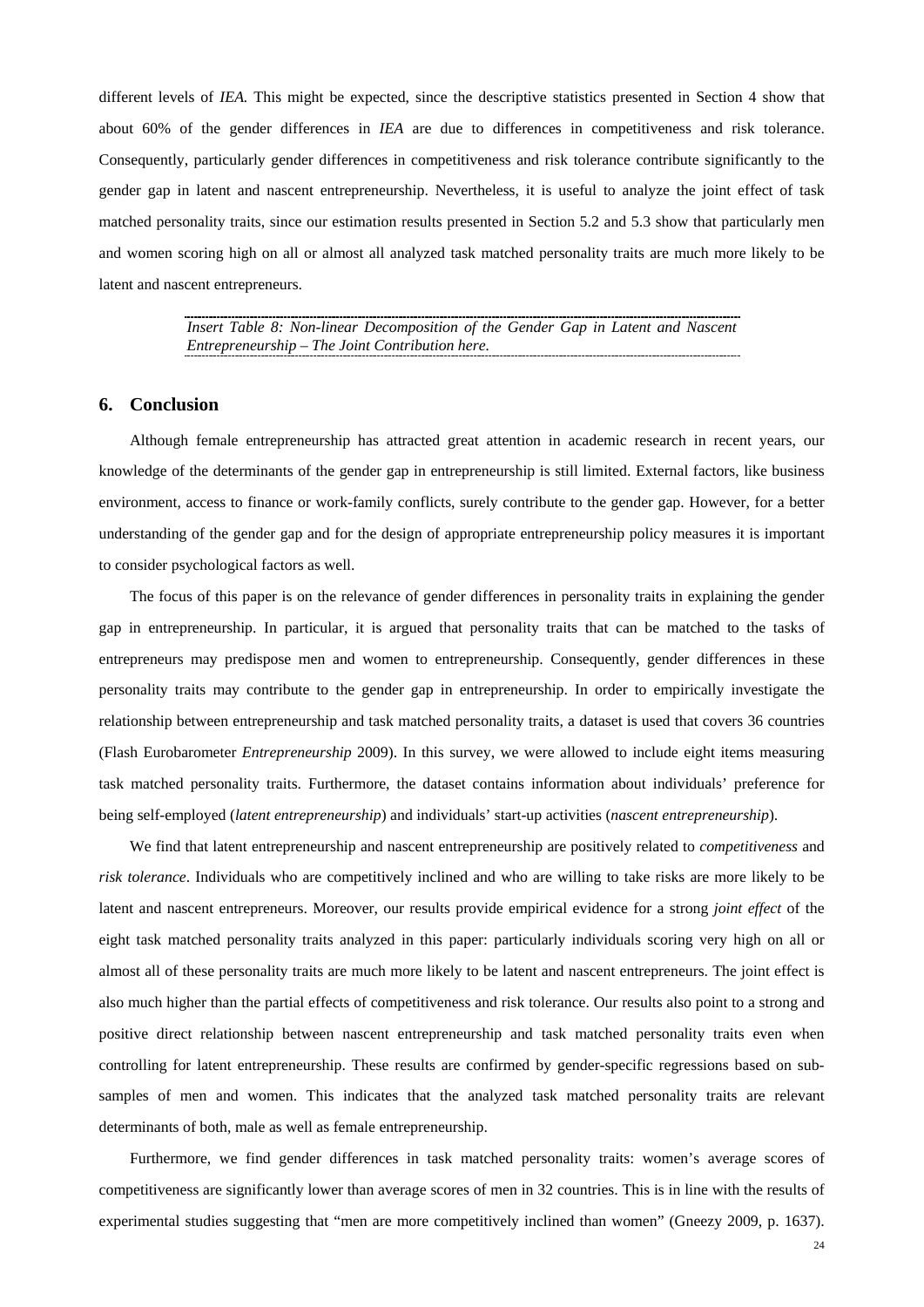The level of risk tolerance of women is also significantly lower than men's level of risk tolerance in the majority of countries. For the other analyzed task matched personality traits the results are less clear-cut. The results of a decomposition analysis suggest that particularly gender differences in competitiveness and risk tolerance contribute to the gender gap in latent and nascent entrepreneurship. Hence, our findings imply that the distribution of task matched personality traits is less favorable for latent and nascent entrepreneurship among women.

This finding is of substantial concern from a societal perspective, since it implies considerable costs in terms of foregone economic growth. Women may not exploit promising opportunities by starting new businesses if they are less competitively inclined. Niederle and Vesterlund (2011) argue that governments may adopt two different approaches to encourage women to enter competition. First, governments may take the gender difference in competitiveness as given and change the institutions under which men and women compete. The adoption of an affirmative action quota system is an example for such an institutional change. Second, governments may try to change the preferences for competition. It is central question in this discussion, however, whether preferences for competition are innate and immutable or whether they are malleable.

The results of our study do not allow us to draw conclusions about the reasons for gender differences in competitiveness or other task matched personality traits. Therefore, we cannot say to what extent task matched traits are innate and to what extent they are mutable. While an analysis of the determinants of gender differences in personality traits is beyond the scope of this study, it would be a fruitful endeavor for future research to investigate factors determining gender differences in task matched personality traits. A rapidly growing literature on gender differences in competition suggests that competitiveness results both from nurture and nature (see Niederle and Vesterlund 2007 for a discussion).

Moreover, other factors than task matched personality traits are likely to be highly relevant for female entrepreneurship. For instance, women's occupational choice may be constrained by gender stereotypes (Bird and Brush 2002) and gender-specific segregation in the labor market. Perceived stereotypes or roles tend to matter, as some jobs are viewed as "men's work", other jobs are viewed as "women's work" (Heilman 1997). The results of an empirical analysis conducted by Gupta et al. (2009) suggest that self-employment is indeed perceived as a masculine field and as "manly" work. The literature on female entrepreneurship also suggests that women may face more severe obstacles to business creation than men which may hinder their engagement in entrepreneurship, e.g. limited access to finance (Becker-Blease and Sohl 2007, Riding and Swift 1990, Verheul and Thurik 2001) or network constraints (Ruef et al. 2003). Although, we control for perceived obstacles to business creation (lack of information, lack of financial support, and administrative burdens) as well as for country-specific fixed effects (capturing all unobserved effects at the country-level, e.g. culture) in our empirical analysis, there is still a need for further research. Future research could analyze, for instance, the interrelation between gender stereotypes and gender differences in task matched personality traits.

Albeit our dataset comprises unique information about task matched personality traits of individuals in 36 countries, there are significant limitations. It can be criticized that using one item to measure each trait is a significant limitation, since this may result in severe measurement error problems. Measurement error in an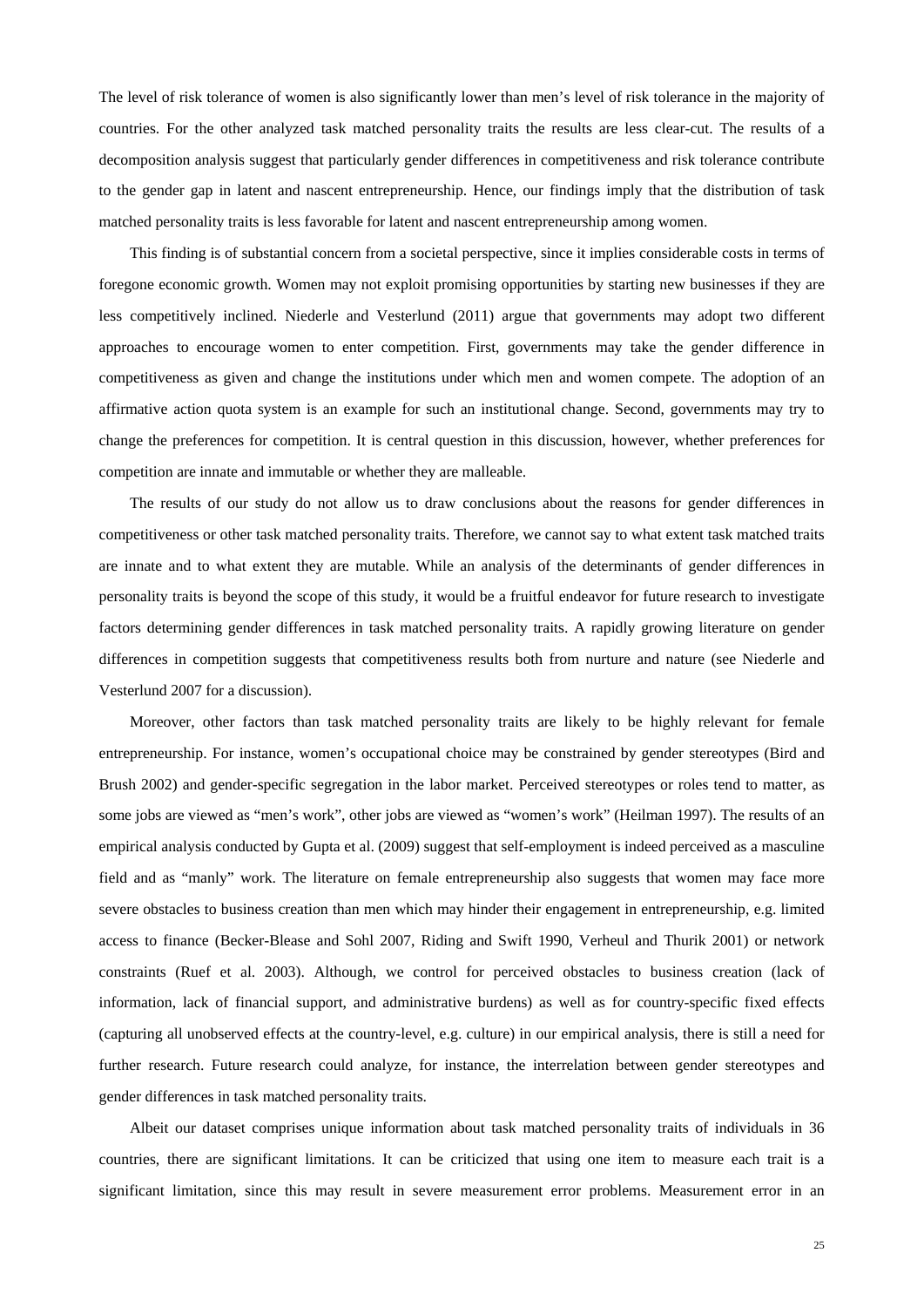explanatory variable tends to bias the estimated effect of the respective variable towards zero (attenuation bias) and measurement error may therefore be simply too high if single item measures or a summed index of these measures is used. However, our results point to a high magnitude of the estimated effects of competitiveness, risk tolerance and *IEA* on latent and nascent entrepreneurship. Hence, in the presence of measurement errors our estimates may represent the lower bound of the true effects of task matched personality traits.

Another concern is whether the task matched personality traits analyzed in this study actually capture 'female' entrepreneurial traits. Although we make use of items obtained from validated scales, we acknowledge that these items may measure 'male' entrepreneurial traits very well but they may not necessarily capture 'female' entrepreneurial traits (see Mirchandani 1999, Ahl 2006). Hence, men's decision to start a business may be related to these personality traits (items), while women's decision to start a business may be influenced by other personality traits. However, this should be less of a concern as the results of our gender-specific regressions suggest that women's preferences for self-employment as well as female nascent entrepreneurship are significantly related to task matched personality traits. However, future research could investigate to what extent task matched traits measure female entrepreneurial traits.

Moreover, our study focuses on personality traits which can be matched to the tasks of entrepreneurs and does control for other possibly relevant personality traits. Prior research shows that higher order personality trait dimensions (e.g. the Big Five) may also have an influence on male and female entrepreneurship (Zhao and Seibert 2006, Zhao et al. 2010) and the effect of broad personality traits on new venture creation may be mediated by task matched traits (Hisrich et al. 2007). For instance, the results of recent experimental studies suggest that the choice to compete may be related to broad personality factors, such as agreeableness (Bartling et al. 2009) and neuroticism (Müller and Schwieren 2012). Future research would therefore benefit from examining the possible links between higher order personality trait dimensions, task matched personality traits and entrepreneurship.

While we use a substantial number of control variables in our empirical analyses to avoid omitted variable bias, we are not able to control for all potentially relevant variables. For instance, we cannot control for number of children in the household or marital status, which may affect latent and nascent entrepreneurship among men and women. Although the results of recent empirical studies suggest that personality traits still have significant effects on female entrepreneurship even if marital status and number of children are controlled for (Furdas and Kohn 2010, Caliendo et al. 2011), future research analyzing the relationship between female entrepreneurship and task matched personality traits should take into account relevant variables, such as family background.

This paper has affirmed that the gender gap in latent and nascent entrepreneurship originates to some extent from gender differences in task matched personality traits. Especially the level of competitiveness differs significantly between men and women. Although Schumpeter emphasized the relevance of competitiveness as major motivation for individual engagement in entrepreneurship, the role of competitiveness for new venture creation has been largely neglected in previous empirical research. Our results provide empirical evidence for the relevance of competitiveness for new venture creation and indicate that particularly gender differences in competitiveness contribute to the gender gap in latent and nascent entrepreneurship. While our paper represents a first step towards a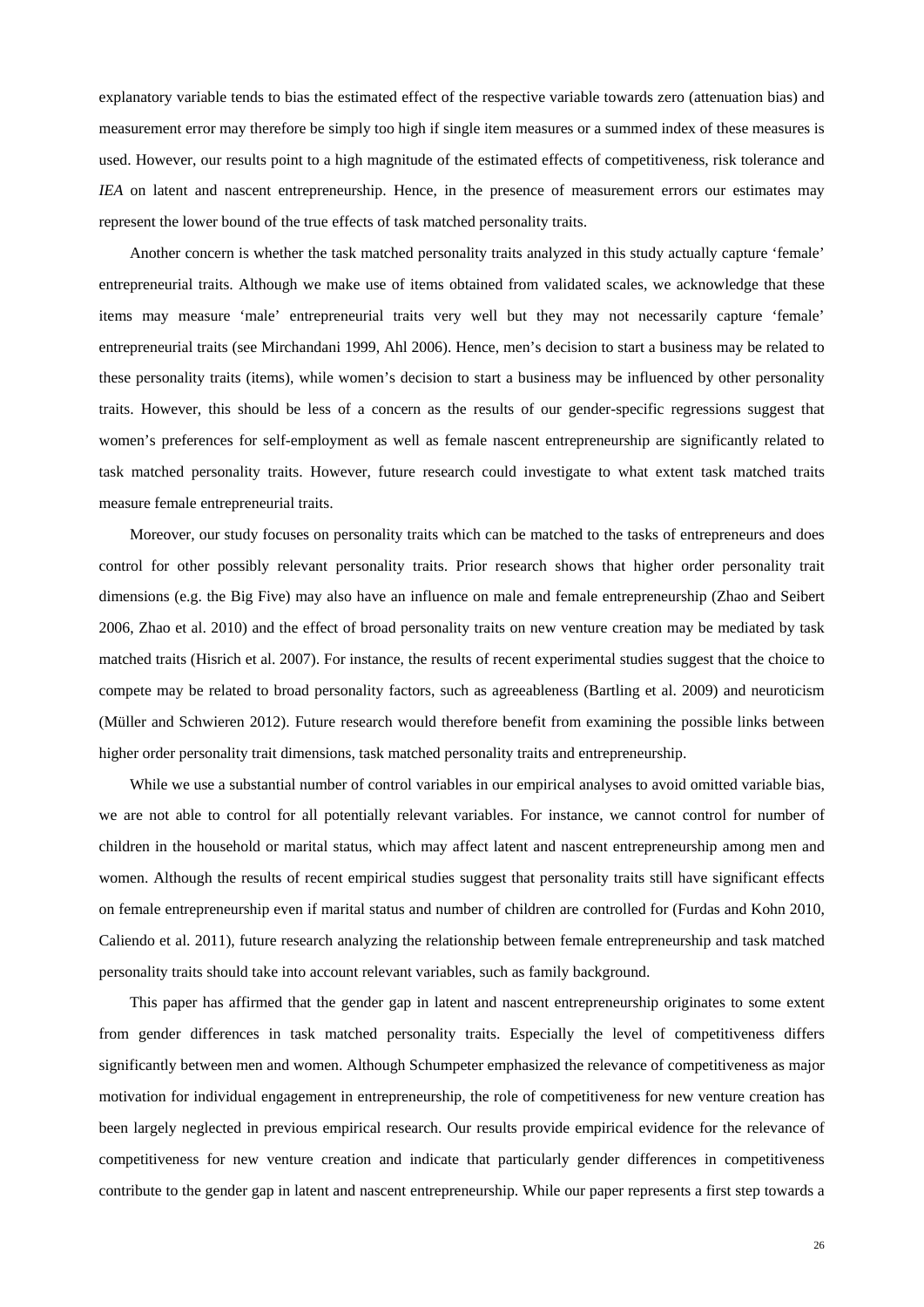better understanding of the relevance of competitiveness for the gender gap in entrepreneurship, certainly more research is needed to analyze the link between competitiveness and men's and women's engagement in entrepreneurial activities.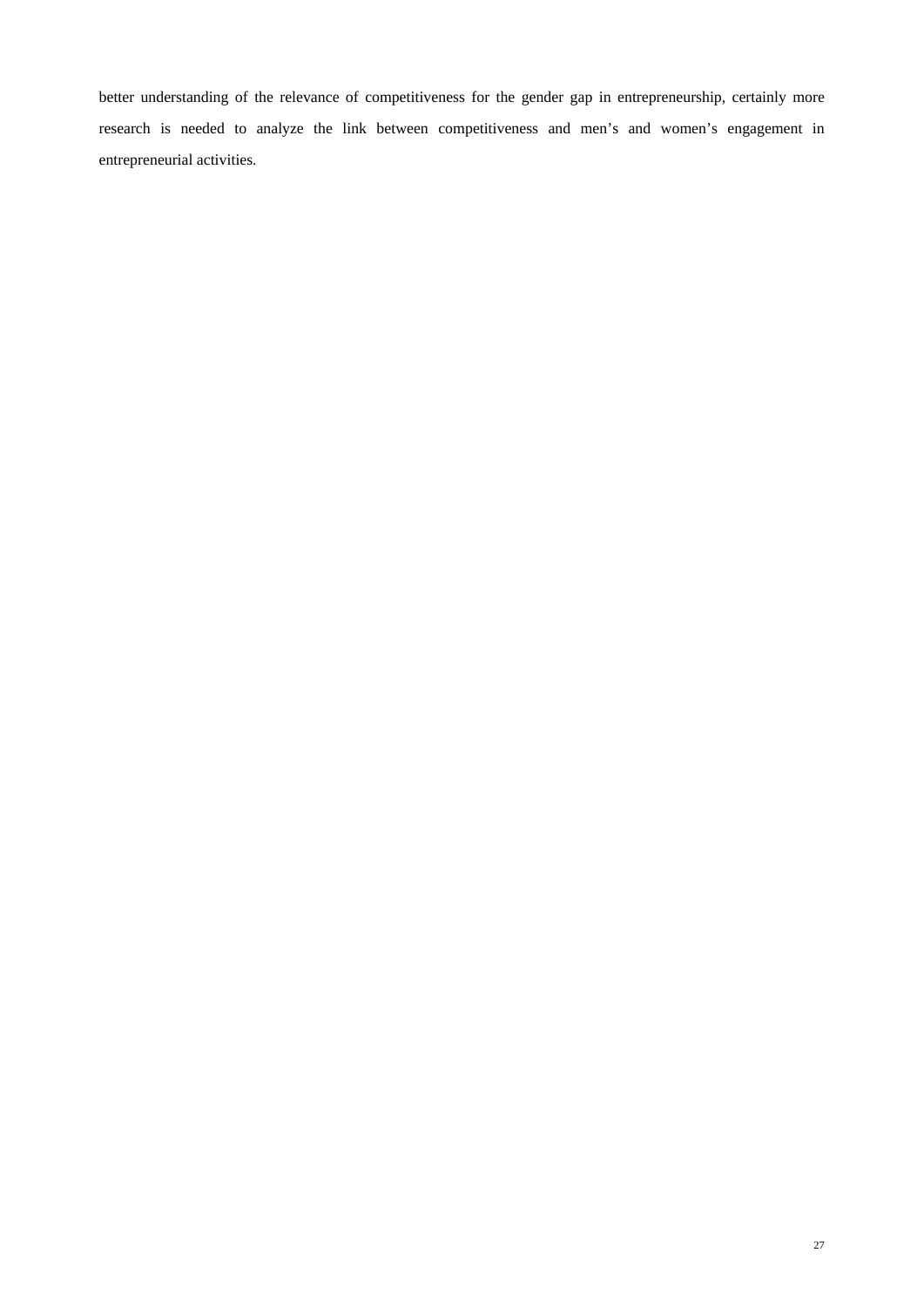# **Appendix**

| Table A 1: Variable Definition               |                                                                                                                                                                                                                                                                                                                                                                                                                                                                                                                                                   |
|----------------------------------------------|---------------------------------------------------------------------------------------------------------------------------------------------------------------------------------------------------------------------------------------------------------------------------------------------------------------------------------------------------------------------------------------------------------------------------------------------------------------------------------------------------------------------------------------------------|
| <b>Variable Name</b>                         | <b>Definition</b>                                                                                                                                                                                                                                                                                                                                                                                                                                                                                                                                 |
| Dependent Variables                          |                                                                                                                                                                                                                                                                                                                                                                                                                                                                                                                                                   |
| Latent Entrepreneurship                      | Dummy variable $= 1$ if the respondent prefers to be self-employed if he could choose<br>between being self-employed and being employee, zero otherwise.                                                                                                                                                                                                                                                                                                                                                                                          |
| Nascent Entrepreneurship                     | Dummy variable $= 1$ if the respondent is currently taking steps to start a business, zero<br>otherwise                                                                                                                                                                                                                                                                                                                                                                                                                                           |
| <b>Personality Traits</b>                    |                                                                                                                                                                                                                                                                                                                                                                                                                                                                                                                                                   |
| Competitiveness                              | Dummy variable $= 1$ , if the respondent agrees or strongly agrees with the statement and<br>set to zero, if the respondent disagrees or strongly disagrees with the statement.                                                                                                                                                                                                                                                                                                                                                                   |
| Risk tolerance                               | Dummy variable $= 1$ , if the respondent agrees or strongly agrees with the statement and<br>set to zero, if the respondent disagrees or strongly disagrees with the statement.                                                                                                                                                                                                                                                                                                                                                                   |
| Other six personality traits                 | The average score in the six task matched personality traits is computed. Dummy<br>variable $= 1$ , if the average score is at least three ( <i>agreement or strong agreement</i> ), zero<br>otherwise. The six task matched personality traits are <i>autonomy</i> , <i>innovativeness</i> ,<br>proactiveness, internal locus of control, general self-efficacy and general optimism.                                                                                                                                                            |
| IEA - Individual Entrepreneurial<br>Aptitude | Summed index formed by eight personality traits typically matched to the tasks of<br>entrepreneurs. The eight traits are <i>competitiveness</i> , <i>risk tolerance</i> , <i>autonomy</i> ,<br>innovativeness, proactiveness, general optimism, general self-efficacy, and internal<br>locus of control. Measure by a set of dummy variables: score of 8 to 20 (reference<br>group) score of 21 to 23, score of 24 to 26, score of 27 to 29, score of 30 to 32. For<br>single item measurement of the personality traits forming IEA see Table 1. |
| <b>Further Control Variables</b>             |                                                                                                                                                                                                                                                                                                                                                                                                                                                                                                                                                   |
| Female                                       | Dummy variable $= 1$ if the individual is female and zero otherwise                                                                                                                                                                                                                                                                                                                                                                                                                                                                               |
| Age                                          | Age reported by the respondent. Measure by a set of dummy variables: age 15 to 25,<br>age 26 to 35, age 36 to 45 (reference group), age of 54 to 64                                                                                                                                                                                                                                                                                                                                                                                               |
| Education (ln)                               | In of age finished fulltime education reported by the respondent                                                                                                                                                                                                                                                                                                                                                                                                                                                                                  |
| Parental Self-Employment                     | Dummy variable $= 1$ if the individual has at least one parent to be self-employed, zero<br>otherwise                                                                                                                                                                                                                                                                                                                                                                                                                                             |
| <b>Income Satisfaction</b>                   | Measured by a set of dummy variables: <i>high</i> : dummy variable $= 1$ if the individual<br>lives comfortable on the present household income; <i>moderate</i> (reference group):<br>dummy variable $= 1$ if the individual gets along with the present household income;<br><i>dissatisfaction</i> : dummy variable $= 1$ if the individual finds it difficult or very hard to<br>manage on the present household income, zero otherwise.                                                                                                      |
| <b>Social Status of Entrepreneurs</b>        | How the respondent values the status of entrepreneurs relative to civil servants, top-<br>managers in large production companies, managers in a bank or similar institutions,<br>politicians, liberal professions (architect, lawyers, artists etc.). We compute the value<br>assigned to entrepreneurs over the averaged scoring assigned to the other proposed<br>occupational groups.                                                                                                                                                          |
| Obstacles to Entrepreneurial Activity        |                                                                                                                                                                                                                                                                                                                                                                                                                                                                                                                                                   |
| Lack of financial Support                    | Dummy variable $= 1$ if the respondent strongly agrees with the statement that it is<br>difficult to start one's own business due to the lack of available financial support, zero<br>otherwise.                                                                                                                                                                                                                                                                                                                                                  |
| <b>Insufficient Information</b>              | Dummy variable $= 1$ if the respondent strongly agrees with the statement that it is<br>difficult to start one's own business due to the complex administrative procedures and<br>zero otherwise.                                                                                                                                                                                                                                                                                                                                                 |
| <b>Administrative Burdens</b>                | Dummy variable $= 1$ if the respondent strongly agrees with the statement that it is<br>difficult to obtain sufficient information on how to start a business, zero otherwise.                                                                                                                                                                                                                                                                                                                                                                    |

Notes: All data are obtained from the Flash Eurobarometer *Entrepreneurship* 2009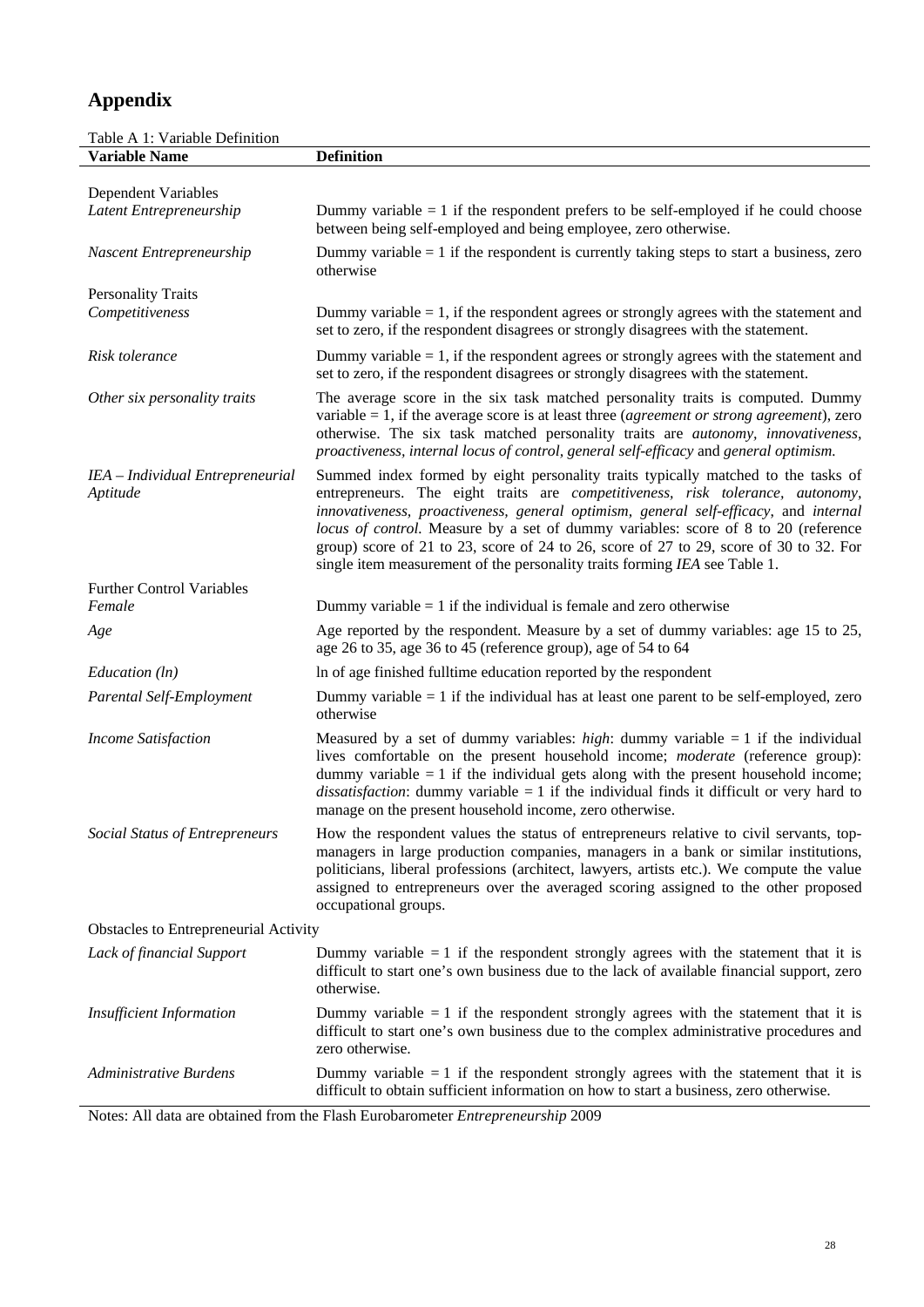|  |  |  | Table A 2: Summary Statistics |  |
|--|--|--|-------------------------------|--|
|--|--|--|-------------------------------|--|

|                                           | Female (58.88%; n=4918)<br>Male (41.12%: n=3434) |                |                                    |                              |                  |                |                  |                              |
|-------------------------------------------|--------------------------------------------------|----------------|------------------------------------|------------------------------|------------------|----------------|------------------|------------------------------|
| Variable                                  | Mean                                             | Std. Dev.      | Min                                | Max                          | Mean             | Std. Dev.      | Min              | Max                          |
|                                           |                                                  |                |                                    |                              |                  |                |                  |                              |
| <b>Latent Entrepreneurs</b>               | 40.73%                                           | 0.491          | $\boldsymbol{0}$                   | $\mathbf{1}$                 | 49.21%           | 0.500          | $\boldsymbol{0}$ | $\mathbf{1}$                 |
| <b>Nascent Entrepreneurs</b>              | 5.19%                                            | 0.222          | $\boldsymbol{0}$                   | $\mathbf{1}$                 | 8.12%            | 0.273          | $\boldsymbol{0}$ | $\mathbf{1}$                 |
| Start-Up Experience                       | 17.36%                                           | 0.379          | $\mathbf{0}$                       | $\mathbf{1}$                 | 27.34%           | 0.446          | $\boldsymbol{0}$ | $\mathbf{1}$                 |
|                                           | 49.84%                                           | 0.500          |                                    | 1                            | 67.50%           |                |                  |                              |
| Competitiveness                           |                                                  |                | $\mathbf{0}$                       |                              |                  | 0.468          | $\boldsymbol{0}$ | 1                            |
| <b>Risk Tolerance</b>                     | 61.65%<br>60.70%                                 | 0.486<br>0.488 | $\boldsymbol{0}$<br>$\overline{0}$ | $\,1\,$<br>$\mathbf{1}$      | 71.46%<br>67.21% | 0.452<br>0.470 | $\boldsymbol{0}$ | $\mathbf{1}$<br>$\mathbf{1}$ |
| other six task matched Personality Traits |                                                  |                |                                    |                              |                  |                | $\boldsymbol{0}$ |                              |
| Individual Entrepreneurial Aptitude       |                                                  |                |                                    |                              |                  |                |                  |                              |
| IEA score of 8 to 20                      | 16.59%                                           | 0.372          | $\boldsymbol{0}$                   | 1                            | 9.96%            | 0.299          | $\boldsymbol{0}$ | $\mathbf{1}$                 |
| IEA score of 21 to 23                     | 36.64%                                           | 0.482          | $\boldsymbol{0}$                   | $\mathbf{1}$                 | 33.49%           | 0.472          | $\boldsymbol{0}$ | $\mathbf{1}$                 |
| IEA score of 24 to 26                     | 28.04%                                           | 0.449          | $\boldsymbol{0}$                   | $\mathbf{1}$                 | 32.62%           | 0.469          | $\boldsymbol{0}$ | 1                            |
| IEA score of 27 to 29                     | 13.50%                                           | 0.342          | $\boldsymbol{0}$                   | $\mathbf{1}$                 | 16.51%           | 0.371          | $\boldsymbol{0}$ | $\mathbf{1}$                 |
| IEA score of 30 to 32                     | 5.23%                                            | 0.223          | $\overline{0}$                     | $\mathbf{1}$                 | 7.43%            | 0.262          | $\mathbf{0}$     | $\mathbf{1}$                 |
|                                           |                                                  |                |                                    |                              |                  |                |                  |                              |
| at least one Parent Self-Employed         | 26.64%                                           | 0.442          | $\overline{0}$                     | 1                            | 24.75%           | 0.432          | $\mathbf{0}$     | $\mathbf{1}$                 |
| Social Status of Entrepreneurs            | 1.21                                             | 0.381          | 0.333                              | 3                            | 1.245            | 0.398          | 0.333            | $\mathfrak{Z}$               |
| Income Satisfaction high                  | 31.98%                                           | 0.466          | $\mathbf{0}$                       | $\mathbf{1}$                 | 28.36%           | 0.451          | $\boldsymbol{0}$ | $\mathbf{1}$                 |
| Income Satisfaction moderate              | 46.62%                                           | 0.499          | $\boldsymbol{0}$                   | $\mathbf{1}$                 | 47.52%           | 0.499          | $\mathbf{0}$     | 1                            |
| <b>Income Dissatisfaction</b>             | 21.39%                                           | 0.410          | $\boldsymbol{0}$                   | $\mathbf{1}$                 | 24.11%           | 0.428          | $\boldsymbol{0}$ | $\mathbf{1}$                 |
| Age group 15 to 25                        | 7.44%                                            | 0.262          | $\boldsymbol{0}$                   | $\mathbf{1}$                 | 24.75%           | 0.432          | $\boldsymbol{0}$ | $\mathbf{1}$                 |
| Age group 26 to 35                        | 21.09%                                           | 0.408          | $\boldsymbol{0}$                   | $\mathbf{1}$                 | 10.80%           | 0.310          | $\boldsymbol{0}$ | $\mathbf{1}$                 |
| Age group 36 to 45                        | 29.79%                                           | 0.457          | $\boldsymbol{0}$                   | $\mathbf{1}$                 | 21.43%           | 0.410          | $\boldsymbol{0}$ | $\mathbf{1}$                 |
| Age group 46 to 55                        | 27.65%                                           | 0.447          | $\boldsymbol{0}$                   | $\mathbf{1}$                 | 27.96%           | 0.449          | $\boldsymbol{0}$ | $\mathbf{1}$                 |
| Age group 56 to 64                        | 14.03%                                           | 0.347          | $\boldsymbol{0}$                   | $\mathbf{1}$                 | 26.32%           | 0.440          | $\boldsymbol{0}$ | $\mathbf{1}$                 |
| Age finished fulltime education           | 19.979                                           | 4.435          | 9                                  | 45                           | 13.48%           | 0.342          | $\mathbf{0}$     | $\mathbf{1}$                 |
|                                           |                                                  |                |                                    |                              |                  |                |                  |                              |
| Obstacles to entrepreneurial activity     | 37.35%                                           | 0.484          |                                    | $\mathbf{1}$                 | 33.90%           | 0.473          |                  | $\mathbf{1}$                 |
| Lack of Financial Support                 |                                                  |                | $\boldsymbol{0}$                   |                              |                  |                | $\boldsymbol{0}$ |                              |
| <b>Administrative Burdens</b>             | 28.81%                                           | 0.453          | $\boldsymbol{0}$                   | $\mathbf{1}$<br>$\mathbf{1}$ | 26.15%           | 0.440          | $\boldsymbol{0}$ | $\mathbf{1}$                 |
| Lack of Information                       | 18.52%                                           | 0.389          | $\mathbf{0}$                       |                              | 16.72%           | 0.373          | $\boldsymbol{0}$ | $\mathbf{1}$                 |
| White-Collar Employment                   |                                                  |                |                                    |                              |                  |                |                  |                              |
| Professional                              | 8.76%                                            | 0.283          | $\boldsymbol{0}$                   | 1                            | 11.30%           | 0.317          | $\boldsymbol{0}$ | 1                            |
| General Management                        | 1.20%                                            | 0.109          | $\boldsymbol{0}$                   | $\mathbf{1}$                 | 2.97%            | 0.170          | $\boldsymbol{0}$ | $\mathbf{1}$                 |
| Management                                | 1.83%                                            | 0.134          | $\boldsymbol{0}$                   | $\mathbf{1}$                 | 3.26%            | 0.178          | $\boldsymbol{0}$ | $\mathbf{1}$                 |
| Middle Management                         | 5.21%                                            | 0.222          | $\boldsymbol{0}$                   | $\mathbf{1}$                 | 9.03%            | 0.287          | $\boldsymbol{0}$ | $\mathbf{1}$                 |
| Civil Servant                             | 12.48%                                           | 0.331          | $\boldsymbol{0}$                   | $\mathbf{1}$                 | 11.50%           | 0.319          | $\boldsymbol{0}$ | $\mathbf{1}$                 |
| Office Clerk                              | 15.17%                                           | 0.359          | $\boldsymbol{0}$                   | $\mathbf{1}$                 | 10.92%           | 0.312          | $\boldsymbol{0}$ | $\mathbf{1}$                 |
| White-Collar, Other                       | 9.72%                                            | 0.296          | $\theta$                           | $\mathbf{1}$                 | 9.93%            | 0.299          | $\mathbf{0}$     | $\mathbf{1}$                 |
| <b>Blue-Collar Employment</b>             |                                                  |                |                                    |                              |                  |                |                  |                              |
| Supervisor/Foreman                        | 1.10%                                            | 0.104          | $\boldsymbol{0}$                   | 1                            | 2.88%            | 0.167          | $\boldsymbol{0}$ | $\mathbf{1}$                 |
| <b>Skilled Manual Worker</b>              | 5.69%                                            | 0.232          | $\mathbf{0}$                       | $\mathbf{1}$                 | 15.32%           | 0.360          | $\boldsymbol{0}$ | $\mathbf{1}$                 |
| <b>Unskilled Manual Worker</b>            | 4.15%                                            | 0.199          | $\mathbf{0}$                       | $\mathbf{1}$                 | 5.07%            | 0.219          | $\boldsymbol{0}$ | $\mathbf{1}$                 |
| Blue-Collar, Other                        | 1.38%                                            | 0.117          | $\mathbf{0}$                       | $\mathbf{1}$                 | 2.01%            | 0.140          | $\boldsymbol{0}$ | $\mathbf{1}$                 |
| Without Professional Activity             |                                                  |                |                                    |                              |                  |                |                  |                              |
| Looking after the Home                    | 22.08%                                           | 0.415          | $\boldsymbol{0}$                   | 1                            | 1.16%            | 0.107          | $\boldsymbol{0}$ | 1                            |
| Seeking a Job                             | 7.65%                                            | 0.266          | $\mathbf{0}$                       | $\mathbf{1}$                 | 11.47%           | 0.319          | $\boldsymbol{0}$ | $\mathbf{1}$                 |
| Without Prof. Activity, Other             | 3.58%                                            | 0.186          | $\boldsymbol{0}$                   | $\,1\,$                      | 3.17%            | 0.175          | $\boldsymbol{0}$ | $\mathbf{1}$                 |
|                                           |                                                  |                |                                    |                              |                  |                |                  |                              |
| Area                                      |                                                  |                |                                    |                              |                  |                |                  |                              |
| Metropolitan Zone                         | 21.68%                                           | 0.412          | $\boldsymbol{0}$                   | 1                            | 25.83%           | 0.438          | $\boldsymbol{0}$ | 1                            |
| Town/Urban Center                         | 43.82%                                           | 0.496          | $\boldsymbol{0}$                   | $\,1\,$                      | 40.89%           | 0.492          | $\boldsymbol{0}$ | $\mathbf{1}$                 |
| Rural Zone                                | 34.51%                                           | 0.475          | $\boldsymbol{0}$                   | $\mathbf{1}$                 | 33.28%           | 0.471          | $\boldsymbol{0}$ | $\mathbf{1}$                 |

*Country* 

36 Dummy Variables for county are included in to regression. (32 European Countries plus Japan, South Korea, China and the US)

Notes. Descriptive statistics are based on the maximum number of individuals included in analysis (8352 individuals, 4918 women and 3434 men).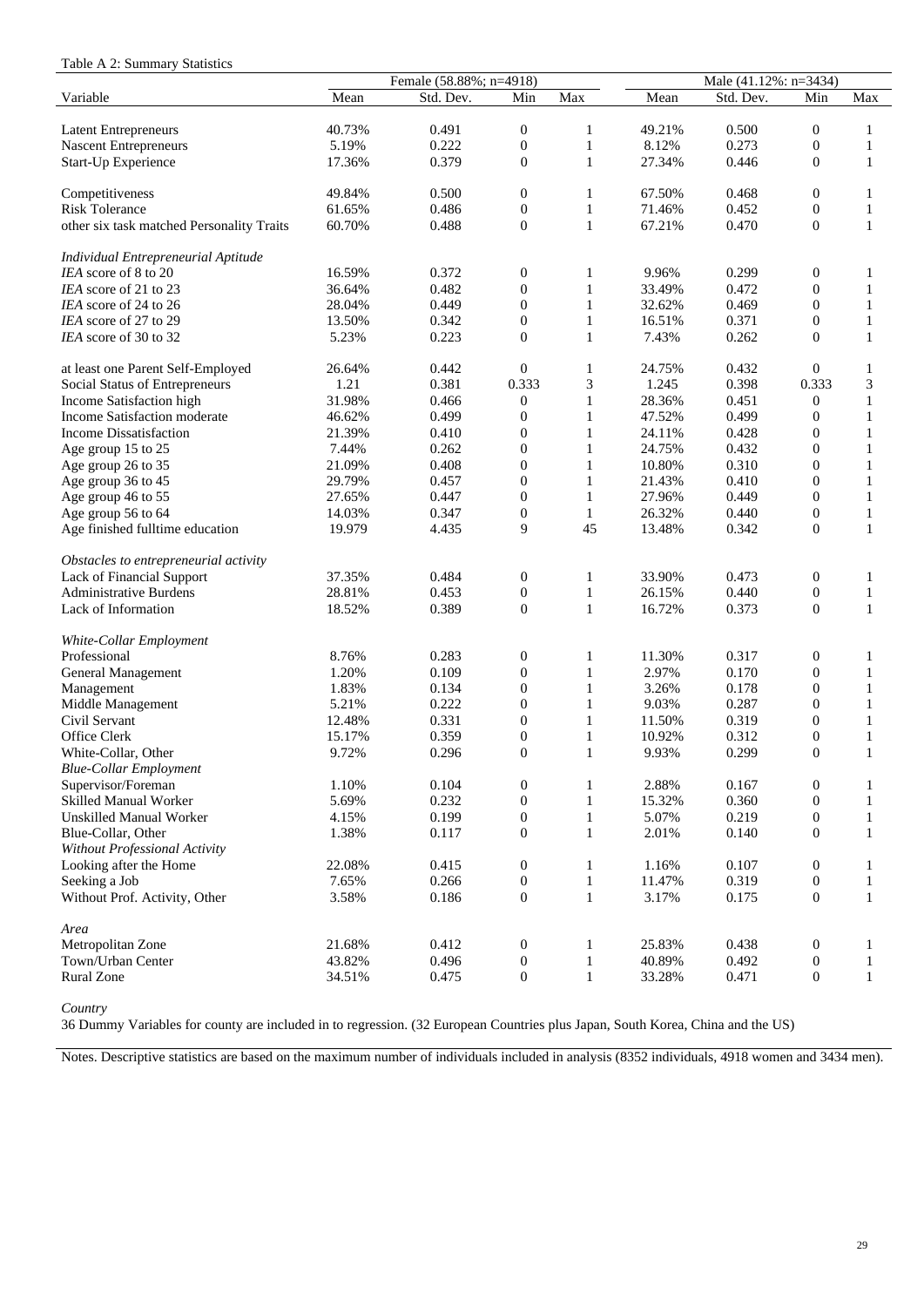# **References**

# **References**

Ahl, H. (2006). Why Research on Women Entrepreneurs Needs New Direction. Entrepreneurship Theory and Practice, 30(5), 595–621.

Allen, E., Elam, A., Langowitz, N., & Dean, M. (2008). 2007 Report on Women and Entrepreneurship. GEM-Global Entrepreneurship Monitor.

Balafoutas, L., & Sutter, M. (2010). Gender, Competition and the Efficiency of Policy Interventions. IZA Discussion Paper No 5015.

Bandura, A. (1997). *Self-Efficacy:The Exercise of Control.* New York: Freeman.

Bartling, B., Fehr, E., Maréchal, M. & Schunk, D. (2009). Egalitarianism and Competitiveness. *American Economic Review: Papers and Proceedings* 99, 93–98

Bateman, T. S., & Crant, J. M. (1993). The Proactive Component of Organizational Behaviour: A Measure and Correlates. *Journal of Organizational Behavior,* 14(2), 103–118.

Becker, J. R., Blease, J. E., & Sohl, E. (2007). Do Women Owned Businesses have equal access to Angel Capital? *Journal of Business Venturing, 22* (4), 503–521.

Benz, M., & Frey, B. S. (2008b). Being Independent is a Great Thing: Subjective Evaluations of Self-Employment and Hierarchy. *Economica,* 75(298), 362–383.

Benz, M., & Frey, B. S. (2008a). The Value of Doing what you Like: Evidence from the Self-Employed. *Journal of Economic Behavior & Organization,* 68(3–4), 445–455.

Birley, S. (1989). Female Entrepreneurs: Are they really Any Different? *Journal of Small Business Management*, 27 (1), 32-37.

Bird, B. & Brush, C. (2002). A Gendered Perspective on Organizational Creation. *Entrepreneurship Theory and Practic*e, 26(3), 41–66

Blanchflower, D. G. (2000). Self-Employment in OECD Countries. *Labour Economics* 7(5), 471–505.

Blanchflower, D. G., Oswald, A., & Stutzer, A. (2001). Latent Entrepreneurship across Nations. *European Economic Review,* 45(4-6), 680–691.

Booth, A. L., & Nolen, P. J. (2011). Choosing to Compete: How Different are Girls and Boys? *Journal of Economic Behavior and Organization*, forthcoming.

Booth, A. L., & Nolen, P. J. (2009). Gender Differences in Risk Behaviour: Does Nurture Matter? IZA Discussion Paper No 4026.

Bonin, H., Dohmen, T., Falk, A., Huffman, D., & Sunde, U. (2007). Cross-Sectional Earnings Risk and Occupational Sorting: The Role of Risk Attitudes. *Labour Economics*, 14 (6), 926–937.

Bosma, N., & Harding, R. (2007). Global Entrepreneurship Monitor: GEM 2006 Summary Results. Babson College and London Business School.

Brandstätter, H. (1997). Becoming an Entrepreneur - A Question of Personality Structure? *Journal of Economic Psychology,* 18, 157–177.

Buser, T. (2011). The Impact of the Menstrual Cycle and Hormonal Contraceptives on Competitiveness. *Journal of Economc Behavior and Organization*, forthcoming.

Byrnes, J. P., Miller, D. C., & Schafer, W. D. (1999). Gender Differences in Risk Taking: A Meta-Analysis. *Psychological Bulletin,* 125(3), 367–383.

Caliendo, M., Fossen, F. M., & Kritikos, A. S. (2009). Risk Attitudes of Nascent Entrepreneurs: New Evidence from an Experimentally Validated Survey. *Small Business Economics*, 32, 153–167.

Caliendo, M., Fossen, F., & Kritikos, A. (2011). Personality Characteristics and the Decision to Become and Stay Self-Employed. IZA Discussion Paper No. 5566.

Cameron, A.C., & Trivedi, P. K. (2005). Microeconometrics: Methods and Applications. NY, Cambrigde University Press.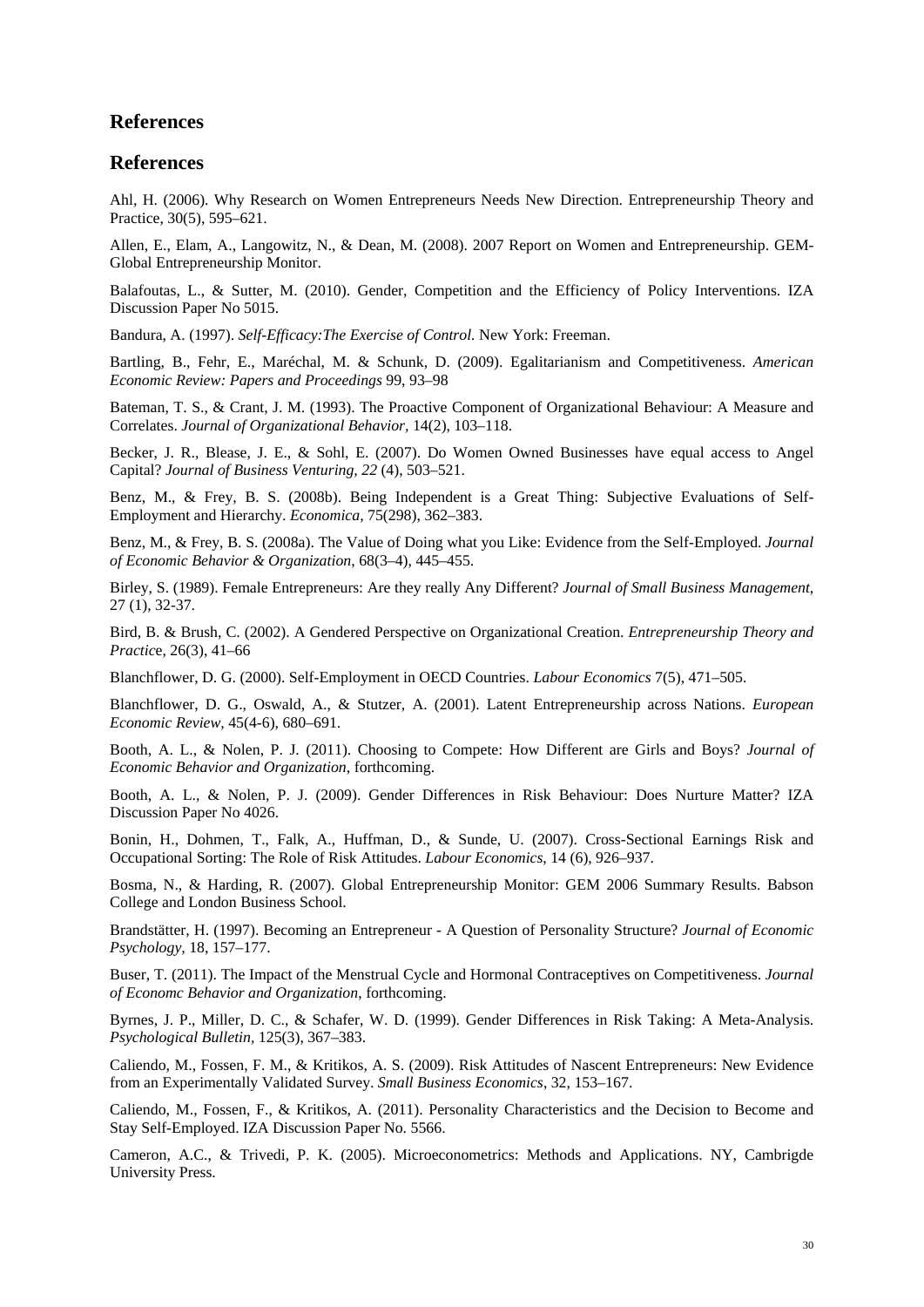Carsrud, A., Olm, K.O. & Thomas, J.B. (1998). Predicting Entrepreneurial Success: Effects of multidimensional Achievement Motivation, Levels of Ownership, and Cooperative Relationships. *Entrepreneurship & Regional Development,* 1(3), 237–244.

Carter, N. M., & Ó Cinnéide, B. (2007). Implications for Education,Training and Policy. In N. M. Carter, C. Henry, B. Ó Cinnéide, & K. Johnston, Female Entrepreneurship. Oxon: Routledge, 206–215.

Cattell, R. B. (1946). *Description and Measurement of Personality*. Oxford, England: World Book Company.

Chen, G., Gully, S. M., & Dov, E. (2001). Validation of the New General Self-Efficacy Scale. *Organizational Research Methods,* 4(1), 62–82.

Clark, D. A., & Beck, A. T. (1991). Personality Factors in Dysphoria: A psychometric Refinement of Becks Sociotropy-Autonomy-Scale. *Journal of Psychopathology and Behavioral Assessments,* 27, 369–388.

Costa, P. T., & McCrae, R. R. (1992). *Revised NEO Personality Inventory and NEO Five-Factor Inventory Professional Manual.* Odessa, FL: Psychological Assessment Resources.

Covin, J. G., & Slevin, D. P. (1989). Strategic Management of Small Firms in Hostile and Benign Environments. *Strategic Management Journal,* 10(1), 75–87.

Covin, J. G., & Wales, W. J. (2011). The Measurement of Entrepreneurial Orientation. Entrepreneurship: *Theory and Practice,* doi: 10.1111/j.1540-6520.2010.00432.x

Cramer, J., Hartog, J., Jonker, N., & Van Praag, C. (2002). Low Risk Aversion encourages the choice for Entrepreneurship: An empirical test of a Truism. *Journal of Economic Behavior and Organization*, 48, 29–36.

Crant, J. M. (1996). The Proactive Personality Scale as a Predictor of Entrepreneurial Intentions. *Journal of Small Business Management*, 34, 42–49.

Cromie, S. (1987). Motivations of aspiring Male and Female Entrepreneurs. *Journal of Organizational Behavior,* 8(3), 251–261, July

Croson, R., & Gneezy, U. (2009). Gender Differences in Preferences. *Journal of Economic Literature,* 47(2), 1– 27.

de Bruin, A., Brush, G. C., & Welter, F. (2007). Advancing a Framework for Coherent Research on Women's Entrepreneurship. *Entrepreneurship: Theory and Practice*, 32(3), 323–339.

Delmar, F., & Davidsson, P. (2000). Where do they come from? Prevalence and Characteristics of Nascent Entrepreneurs. *Entrepreneurship & Regional Development,* 12, 1–23.

Devine, T. J., (1994). Characteristics of Self-Employed Women in the United States. *Monthly Labor Review,*  117(3), 20–34.

Dohmen,T., Falk, A., Huffman, D., Sunde, U., Schupp, S., Wagner, G.G. (2011). Individual Risk Attitudes: Measurement, Determinants, and Behavioral Consequences. *Journal of the European Economic Association,* 9(4), 522–550.

Dunn, T., & Holtz-Eakin, D. (2000). Financial Capital, Human Capital, and the Transition to Self-Employment: Evidence from Intergenerational Links. *Journal of Labor Economics*, 18 (2), 282-305.

Estrin, S., & Mickiewicz, T. (2009). Do Institutions Have a Greater Effect on Female Entrepreneurs? IZA Discussion Paper No. 4577.

Evans, D. S., & Leighton, L. S. (1989). Some Empirical Aspects of Entrepreneurship. *American Economic Review,* 79(3), 519–535.

Fairlie, R. W., (2005). An Extension of the Blinder-Oaxaca Decomposition Technique to Logit and Probit Models. *Journal of Economic and Social Measurement,* 30, 305–316.

Feingold, A., (1994). Gender Differences in Personality: A Meta-Analysis. *Psychological Bulletin,* 116(3), 429– 456.

Furdas, M., & Kohn, K. (2010). What's the Difference?! Gender, Personality, and the Propensity to Start a Business. IZA-Discussion Paper No. 4778.

Gimeno, J., Folta, T. B., Cooper, A. C., & Woo, Y. C. (1997). Survival of the Fittest? Entrepreneurial Human Capital and the Persistence of Underperforming Firms. *Administrative Science Quarterly* 42(4), 750–783.

Gneezy, U., & Rustichini, A. (2004). Gender and Competion at Young Age. *AEA Papers and Proceedings,*  94(2), 377–381.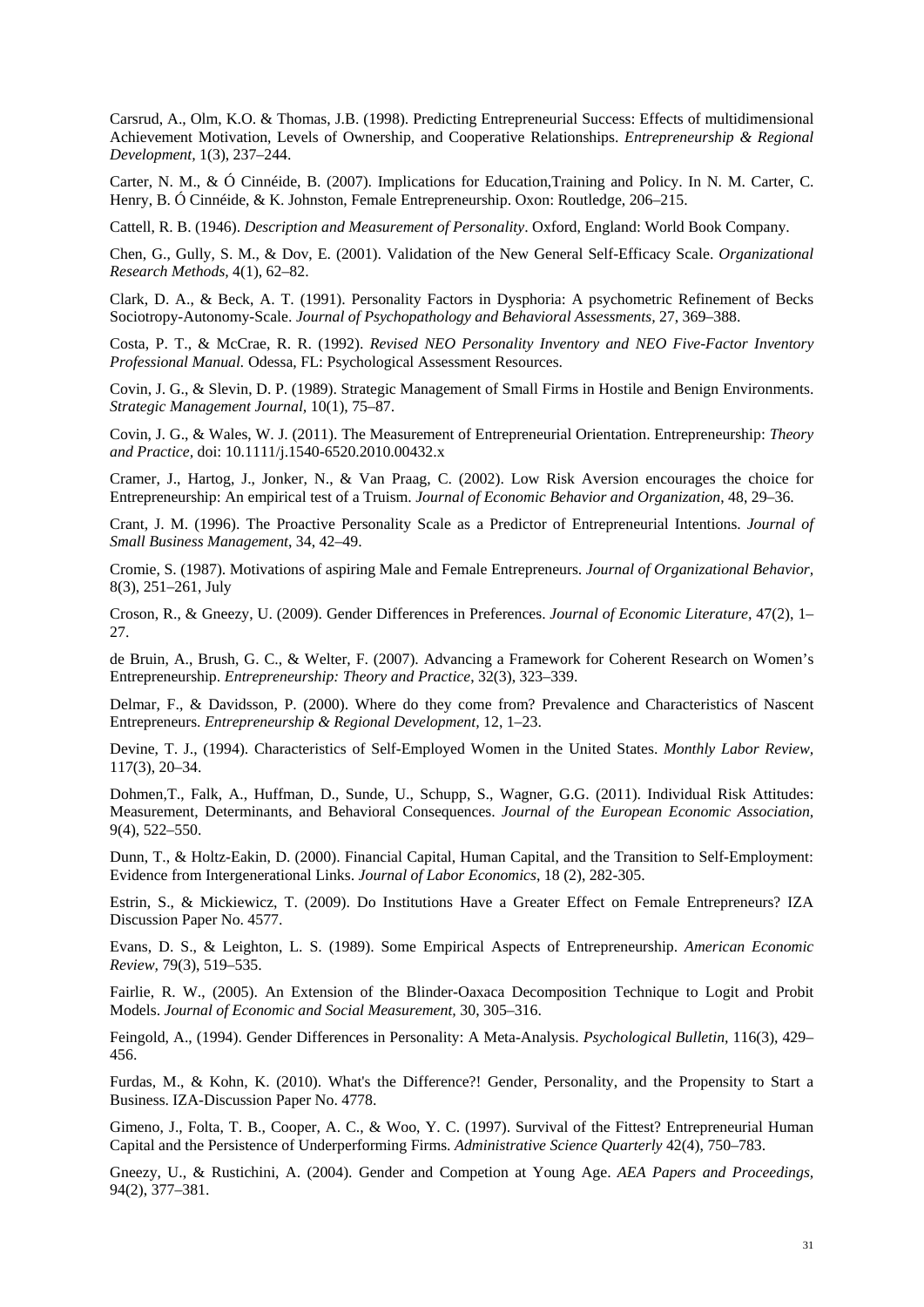Gneezy, U., Leonard, K. L., & List, J. A. (2009). Gender Differences in Competition: Evidence from a Matrilineal and a Patriachal Society. *Econometrica,* 77(5), 1637–1664.

Gneezy, U., Niederle, M., & Rustichini, A. (2003). Performance in Competitive Environments: Gender Differences. *Quarterly Journal of Economics,* 118(3), 1049–1074.

Gohmann, S. F., (2010). Institutions, Latent Entrepreneurship and Self-Employment: An International Comparison. Entrepreneurship: *Theory and Practice*, doi: 10.1111/j.1540-6520.2010.00406.x

Gosling, S. D., Rentfrow, P. J., & Swann, W. B. Jr. (2003). A very brief measure of the Big-Five Personality Domains. *Journal of Research in Personality*, 37, 504–528.

Grilo, I., & Thurik, R. (2008). Determinants of Entrepreneurial Engagement Levels in Europe and the US. *Industrial and Corporate Change*, 17(6), 1113–1145.

Grilo, I., & Thurik, R. (2005). Latent and Actual Entrepreneurship in Europe and the US: Some Recent Developments. *International Entrepreneurship and Management Journal,* 1, 441–459.

Gupta, V. K., Turban, D. B., Wasti, S. A., & Sikdar, A. (2009). The Role of Gender Stereotypes in Perceptions of Entrepreneurs and Intentions to Become an Entrepreneur. *Entrepreneuship: Theory and Practice,* 33(2), 397– 417.

Guiso, L. & Rustichini, A. (2011). What drives Women out of Entrepreneurship? The joint Role of Testosterone and Culture. EUI Working Papers, ECO 2001/02.

Hamilton, B. H. (2000). Does Entrepreneurship Pay? An Empirical Analysis of Returns to Self-Employment. *Jounal of Political Economy,* 108(3), 604–632.

Heilman, M. E. (1997). Sex Discrimmination and the Affirmative Action Remedy: The Role of Sex Stereotypes. *Journal of Business Ethics,* 16(9), 877–889.

Helmreich, R. L., & Spence, J. T. (1978). Work and Family Orientation Questionnaire: An objective Instrument to assess Components of Achievement Motivation and Attitudes toward Family and Career. JSAS Catalog of selected Documents in Psychology, 8(2), Document MS 1677.

Hogarth, R. M., Karelaia, N., & Trujillo, C. A. (2011). When should I quit? Gender Differences in Exiting Competitions. *Journal of Economic Behavior and Organization,* forthcoming.

Houston, J. M., McIntire, S. A., Kinnie, J., & Terry, C. (2002). A Factoronalysis of Scales Measuring Competitiveness. *Educational and Psychological Measurement , 62* (2), 284-298.

Houston, J. M., Farese, D. M., & La Du, (1992). Assessing Competitiveness: A Validation Study of the Competitiveness Index. *Personality and Individual Differences,* 13(10), 1153–156.

Howell, D. R., Breivik, E., & Wilcox, J. B. (2007). Reconsidering Formative Measurement. *Psychological Methods,* 12(2), 205–218.

Hurt, H. T., Joseph, K., & Cook, C. D. (1977). Scales for the Measurement of Innovativeness. *Human Communication Research,* 4(1), 58–65.

Hundley, G. (2000). Why and When are the Self-Employed More Satisfied with their Work? *Industrial Relations: A Journal of Economy and Society,* 40(2), 293–316.

Jann, B. (2006). Fairlie—Nonlinear Decomposition of Binary Outcome Differentials. Software module available in Stata.

Judge, T. A., Erez, A.,Bono, J.E. (1998). The Power of Being Positive: The Relation between Positive Self-Concept and Job Performance. Human Performance, 11(3), 167–187.

Kan, K., & Tsai, W. (2006). Entrepreneurship and Risk Aversion. *Small Business Economics*, 26, 465–474

Kihlstrom, R. E., & Laffont, J. J. (1979). A general Equilibrium Theory of Firm Formation based on Risk Aversion. *Journal of Political Economy*, 87(4), 719–748.

Klapper, L. F., & Parker, S. C. (2010). Gender and the Business Environment for New Ferm Creation. (O. U. Press, Ed.) The World Bank Research Observer, 1–21.

Knight, F. (1921). *Risk, Uncertainty and Profit.* NY: Houghton Miffin.

Kogan, N., & Dorros, K. (1978). Sex Differences in Risk Taking and its Attribution. *Sex Roles,* 4(5), 755–765.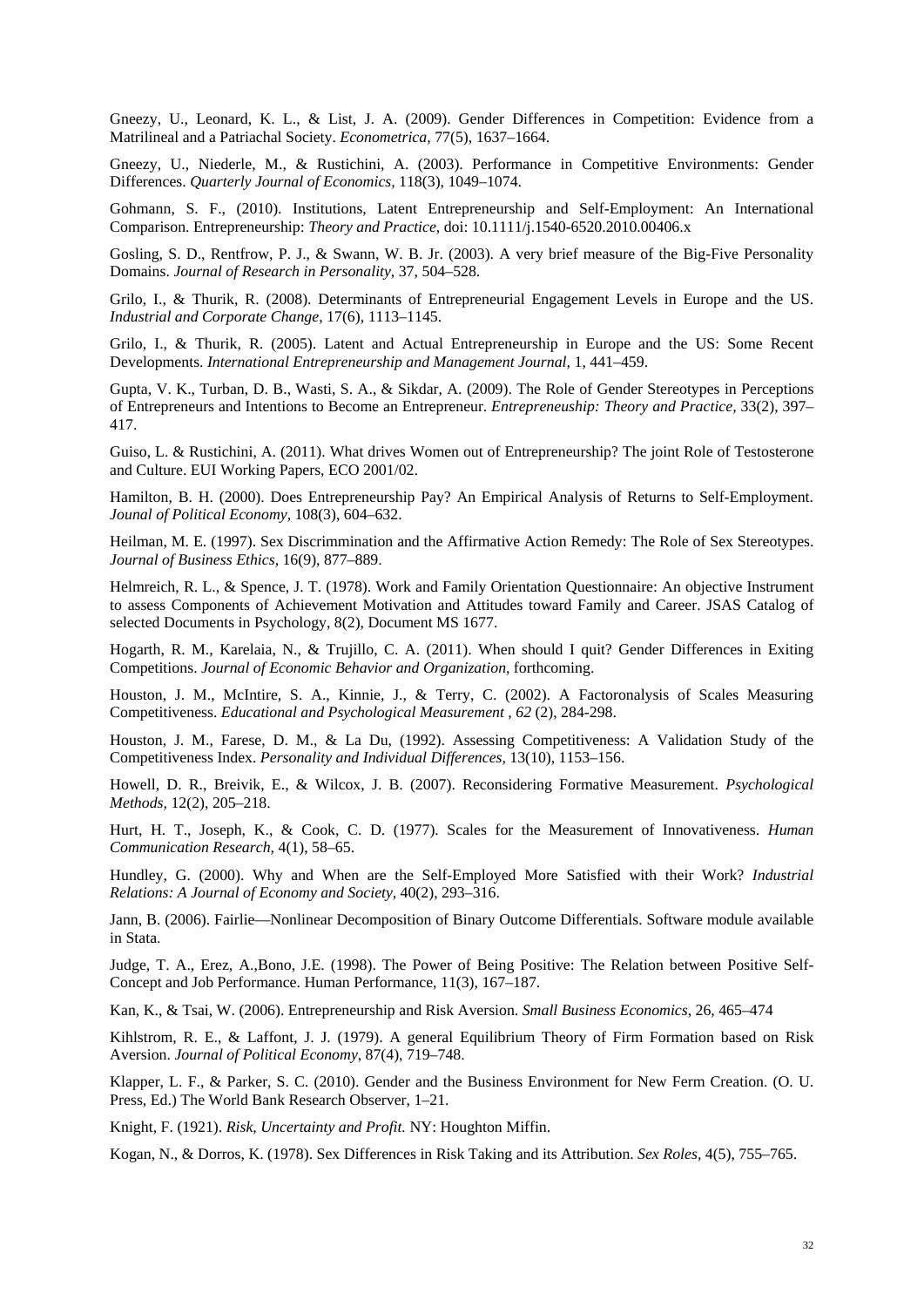Kristof-Brown, A. L., Zimmerman, R. D., & Johnson, E. C. (2005). Consequences of Individuals' Fit at Work: A Meta-analysis of Person-Job, Person-Organization, Person-Group, and Person-Supervisor Fit. *Personnel Psychology,* 58(2), 281–342.

Langowitz, N., & Minniti, M. (2007). The Entrepreneurial Propensity of Women. *Entrepreneuship: Theory and Practice,* 31(3), 341–364.

Leoni, T., & Falk, M. (2010). Gender and field of study as Determinants of Self-employment. *Small Business Econnomics,* 34(2), 167–185.

Levenson, H. (1974). Distinctions within the Concept of Internal-External Control. *Journal of Personality Assessment, 38*, 377–383.

Mirchandani, K. (1999). Feminist Insight on Gendered Work: New Directions in Research on Women and Entrepreneurship. Gender, *Work and Organization*, 6(4), 224–235.

Mueller, S. L., & Thomas, A. S. (2001). Culture and Entrepreneurial Potential: A nine Country Study of Locus of Control and Innovativeness. *Journal of Business Venturing,* 16(1), 51–75.

Mullins, J. W., & Forlani, D. (2005). Missing the Boat or Sinking the Boat: A Study of New Venture Decision Making*. Journal of Business Venturing,* 20(1), 47–69.

Müller, J., & Schwieren, C. (2012). Can Personality explain what is underlying Women's Willingness to Compete? *Journal of Economic Psychology*, *33*, 448-460.

Nicolaou, N., & Shane, S. (2009). Can Genetic Factors influence the likelihood of engaging in Entrepreneurial Activity? *Journal of Business Venturing,* 24(1), 1–22.

Niederle, M., & Vesterlund, L. (2011). Gender and Competition. *Annual Review of Economics,*(11)3, 601–30

Niederle, M., & Vesterlund, L. (2007). Do Women Shy Away from Competition? Do Men Compete Too Much? *Quarterly Journal of Economics,* 122(3), 1067–1101.

OECD (2004). Promoting Entrepreneurship and Innovative SMEs in a Global Economy: Towards a more responsible and inclusive Globalisation. 2nd OECD Conference of Ministers responsible for Small and Medium Sizes Enterprises (SMEs)*.*

Parker, S. C. (2004). *The Economics of Self-Employment and Entrepreneurship.* Cambrigde: University Press.

Rauch, A., & Frese, M. (2007). Let's put the Person back into Entrepreneurship Research: A Meta-Analysis on the Relationship between Business Owners' Personality Traits, Business Creation, and Success. *European Journal of Work and Organizational Psychology,* 16(4), 353–385.

Riding, A., & Swift, C. (1990). Women Business Owners and Terms of Credit: Some Empirical Findings of the Canadian Experience, *Journal of Business Venturing*, *5*(5), 327–340.

Reynolds, P., Bygrave, W., & Autio, E. (2004). Global Entrepreneurship Monitor: 2004 Executive Report. Kauffman Center for Entrepreneurial Leadership, Kansas City, MO.

Roberts, B. W., Walton, K. E., & Viechtbauer, W. (2006). Personality traits change in adulthood: Reply to Costa and McCrae (2006). *Psychological Bulletin,* 132, 29–32.

Robins, R. W., Hedin, H. M., & Trzesniewski, K. H. (2001). Measuring global self-esteem: Construct validation of a single-item measure and the Rosenberg Self-Esteem Scale. *Personality and Social Psychology Bulletin,* 27, 151–161.

Ronay, R., & Kim, D.-Y. (2006). Gender differences in explicit and implicit Risk Attitudes: A Socially Facilitated Phenomenon. *British Journal of Social Psychology,* 45(2), 397–419.

Rotter, J. B. (1966). Generalized Expectancies for Internal versus External Control of Reinforcement. *Psychological Monographs , Whole No 609*.

Ruef, M., Aldrich, H. E., & Carter, N. M. (2003). The Structure of Founding Teams: Homophily, Strong Ties, and Isolation among U.S. Entrepreneures. *American Sociological Association,* 68 (2), 195-222.

Scheier, M. F., Carver, c. S., & Bridges, M. W. (1994). Distinguishing Optimism from Neuroticism (and Trait Anxiety, Self-Mastery and Self-Esteem). *Journal of Personality and Social Psychology,* 67(6), 1063–1078.

Schumpeter, J. A. (1934). The Theory of Economic Developement*.* Cambridge, MA: Harvard University Press.

Sexton, D., & Bowman-Upton, N. (1990). Female and Male Entrepreneurs: Psychological Characteristics and their role in Gender Related Discrimination. *Journal of Business Venturing*, 5, 29–36.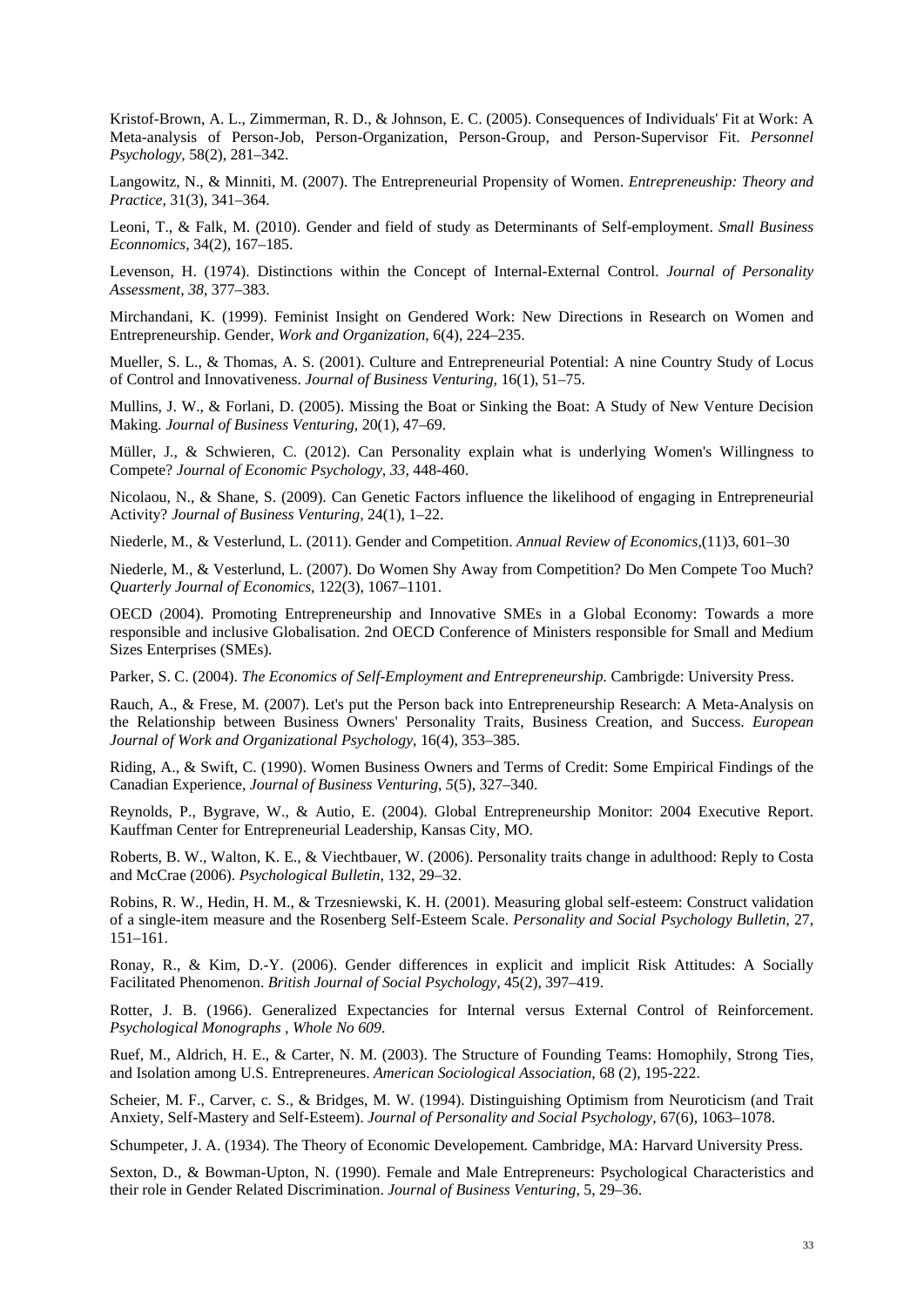Shane, S., & Venkataraman, S. (2000). The Promise of Entrepreneurship as a Field of Research. *Academy of Management Review,* 25(1), 217–226.

Sherman, A. C., Graham, E., & Williams, R. L. (1997). Gender Differences in the Locus of Control Construct. *Psychology and Health,* 12, 239–248.

Shurchkov, O. (2011). Under Pressure: Gender Differences in Output Quality and Quantity under Competition and Time Constraints. *Journal of the European Economic Association*, forthcoming.

Smither, R D. and Houston, J. M. (1992): The Nature of Competitiveness: The Development and Validation of the Competitiveness Index. *Educational and Psychological Measurement*; 52, 407–418

SOEP (2005).German Socio-Economic Panel. Research Notes 4, DIW Berlin.

Sutter, M., & Rützler, D. (2010). Gender Differences in Competition Emerge Early in Life. IZA Discussion Paper No 5015.

Urbig, D. Bönte, W. & Monsen, E. (2011). With Bad Luck and No Help. Babson College Entrepreneurship Research Conference 2011, Syracuse, NY.

van der Zwan, P., Verheul, I., & Thurik, A. R. (2011). The Entrepreneurial Ladder, Gender, and Regional Developement. *Small Business Economics,* published online April.

van Praag, B. M. (1985). Linking Economics with Psychology – An Economist View. *Journal of Economic Psychology,* 6(3), 289–311.

van Vugt, M., De Cremer, D., & Dirk P. Janssen, D.P. (2007). Gender Differences in Cooperation and Competition: The Male-Warrior Hypothesis, *Psychological Science*, 18(1), 19–23.

Verheul, I., & Thurik, R. (2001). Start-Up Capital: "Does Gender Matter? *Small Business Economics*, 16, 329– 345.

Verheul, I., Thurik, R., Grilo, I., & van der Zwan, P. (2011). Explaining Preferences and Actual Involvement in Self-Employment: Gender and the Entrepreneurial Personality. *Journal of Economic Psychology,* doi:10.1016/ j.joep.2011.02.009.

Wang,G., & Netemeyer, R.G. (2002). The Effects of Job Autonomy, Customer Demandingness, and Trait Competitiveness on Salesperson Learning, Self-Efficacy, and Performance, *Journal of the Academy of Marketing Science,* 30, 217–228.

Wilcox, J. B., Howell, R. D., & Breivik, E. (2008). Questions about Formative Measurement. *Journal of Business Research*, 61(2), 1219–1228.

Wilson, F., Kickul, J., & Marlino, D. (2007). Gender, Entrepreneurial Self-Efficacy, and Entrepreneurial Career Intentions: Implications for Entrepreneurship Education. *Entrepreneurship: Theory and Practice,* 31(3), 387– 406.

Zhao, H., & Seibert, S. (2006). The Big Five Personality Dimensions and Entrepreneurial Status: A Meta-Analytic Review. *Journal of Applied Psychology,* 91(2), 258–271.

Zhao, H., Seibert, S. E., & Lumpkin, G. T. (2010). The Relationship of Personality to Entrepreneurial Intentions and Performance: A Meta-Analytic Review. *Journal of Management,* 36(2), 381–404.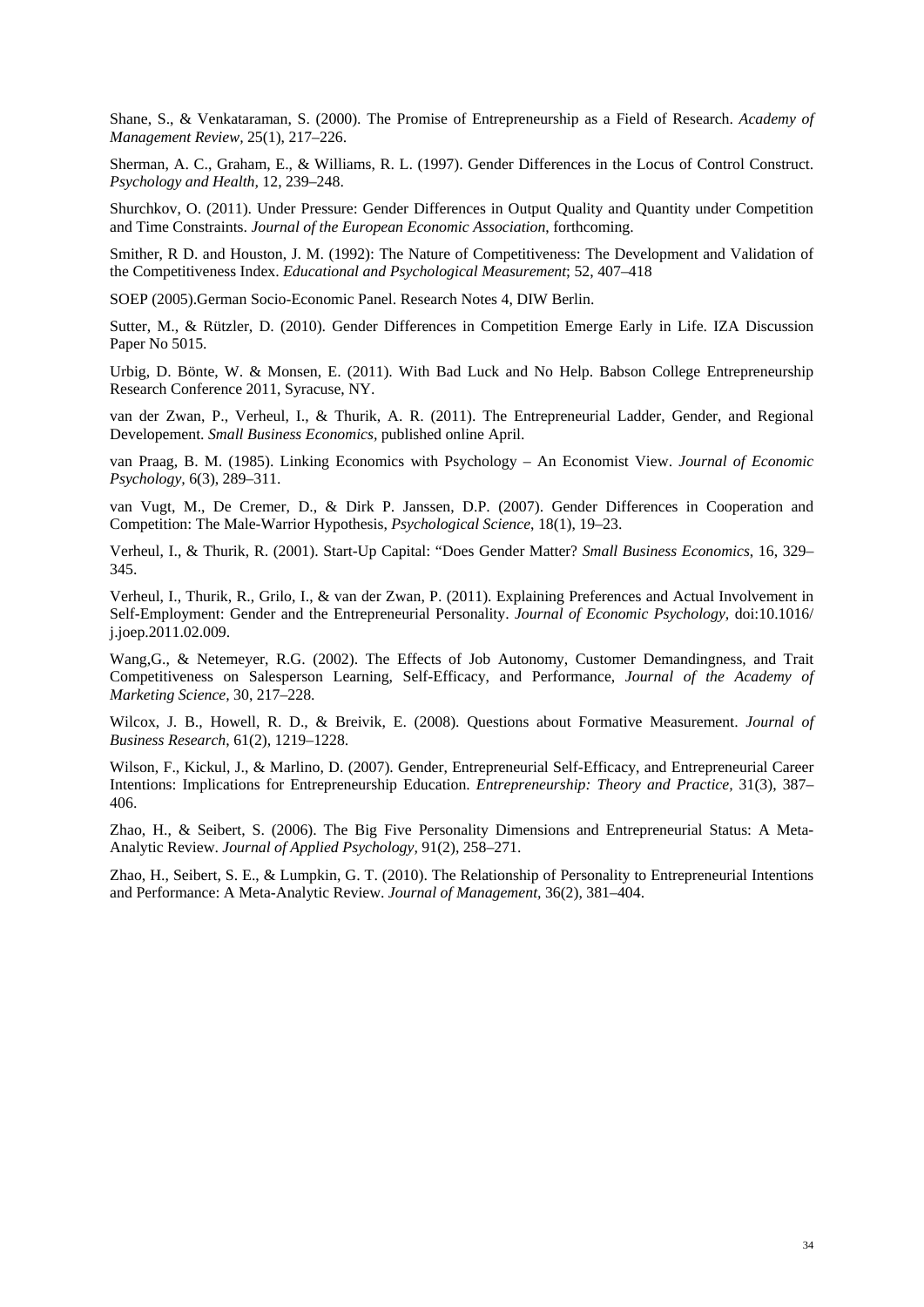|  | Table 1: Items measuring the relevant task match personality traits that form Individual Entrepreneurial Aptitude <i>(IEA)</i> |  |
|--|--------------------------------------------------------------------------------------------------------------------------------|--|
|  |                                                                                                                                |  |

| (adapted from the SOEP, see Dohmen et al. 2011)<br>Generally, when facing difficult tasks, I am certain that I will accomplish them.<br>(General Self-Efficacy)<br>(adapted from Chen et al. 2001)<br><i>(internal vs. external Locus of Control)</i><br>(adapted from Rotter 1966 and Levenson 1974)<br><i>(Proactiveness)</i><br>(adapted from Bateman and Crant 1993)<br>The possibility of being rejected by others for standing up for my decisions would not stop me.<br>(Autonomy)<br>(adapted from Clark and Beck 1991)<br>(Innovativeness)<br>(adapted from Hurt et al. 1977)<br>I am optimistic about my future.<br>(General Optimism)<br>(adapted from Scheier et al. 1994)<br>I like situations in which I compete with others.<br><i>(Competitiveness)</i> | In general, I am willing to take risks.                              | (Risk Tolerance) |
|-------------------------------------------------------------------------------------------------------------------------------------------------------------------------------------------------------------------------------------------------------------------------------------------------------------------------------------------------------------------------------------------------------------------------------------------------------------------------------------------------------------------------------------------------------------------------------------------------------------------------------------------------------------------------------------------------------------------------------------------------------------------------|----------------------------------------------------------------------|------------------|
|                                                                                                                                                                                                                                                                                                                                                                                                                                                                                                                                                                                                                                                                                                                                                                         |                                                                      |                  |
|                                                                                                                                                                                                                                                                                                                                                                                                                                                                                                                                                                                                                                                                                                                                                                         |                                                                      |                  |
|                                                                                                                                                                                                                                                                                                                                                                                                                                                                                                                                                                                                                                                                                                                                                                         |                                                                      |                  |
|                                                                                                                                                                                                                                                                                                                                                                                                                                                                                                                                                                                                                                                                                                                                                                         | My life is determined by my own actions, not by others or by chance. |                  |
|                                                                                                                                                                                                                                                                                                                                                                                                                                                                                                                                                                                                                                                                                                                                                                         |                                                                      |                  |
|                                                                                                                                                                                                                                                                                                                                                                                                                                                                                                                                                                                                                                                                                                                                                                         | If I see something I do not like, I change it.                       |                  |
|                                                                                                                                                                                                                                                                                                                                                                                                                                                                                                                                                                                                                                                                                                                                                                         |                                                                      |                  |
|                                                                                                                                                                                                                                                                                                                                                                                                                                                                                                                                                                                                                                                                                                                                                                         |                                                                      |                  |
|                                                                                                                                                                                                                                                                                                                                                                                                                                                                                                                                                                                                                                                                                                                                                                         |                                                                      |                  |
|                                                                                                                                                                                                                                                                                                                                                                                                                                                                                                                                                                                                                                                                                                                                                                         | I am an inventive person who has ideas.                              |                  |
|                                                                                                                                                                                                                                                                                                                                                                                                                                                                                                                                                                                                                                                                                                                                                                         |                                                                      |                  |
|                                                                                                                                                                                                                                                                                                                                                                                                                                                                                                                                                                                                                                                                                                                                                                         |                                                                      |                  |
|                                                                                                                                                                                                                                                                                                                                                                                                                                                                                                                                                                                                                                                                                                                                                                         |                                                                      |                  |
|                                                                                                                                                                                                                                                                                                                                                                                                                                                                                                                                                                                                                                                                                                                                                                         |                                                                      |                  |
|                                                                                                                                                                                                                                                                                                                                                                                                                                                                                                                                                                                                                                                                                                                                                                         | (adapted from Helmreich and Spence 1978)                             |                  |

Notes: Items are slightly modified in wording when necessary.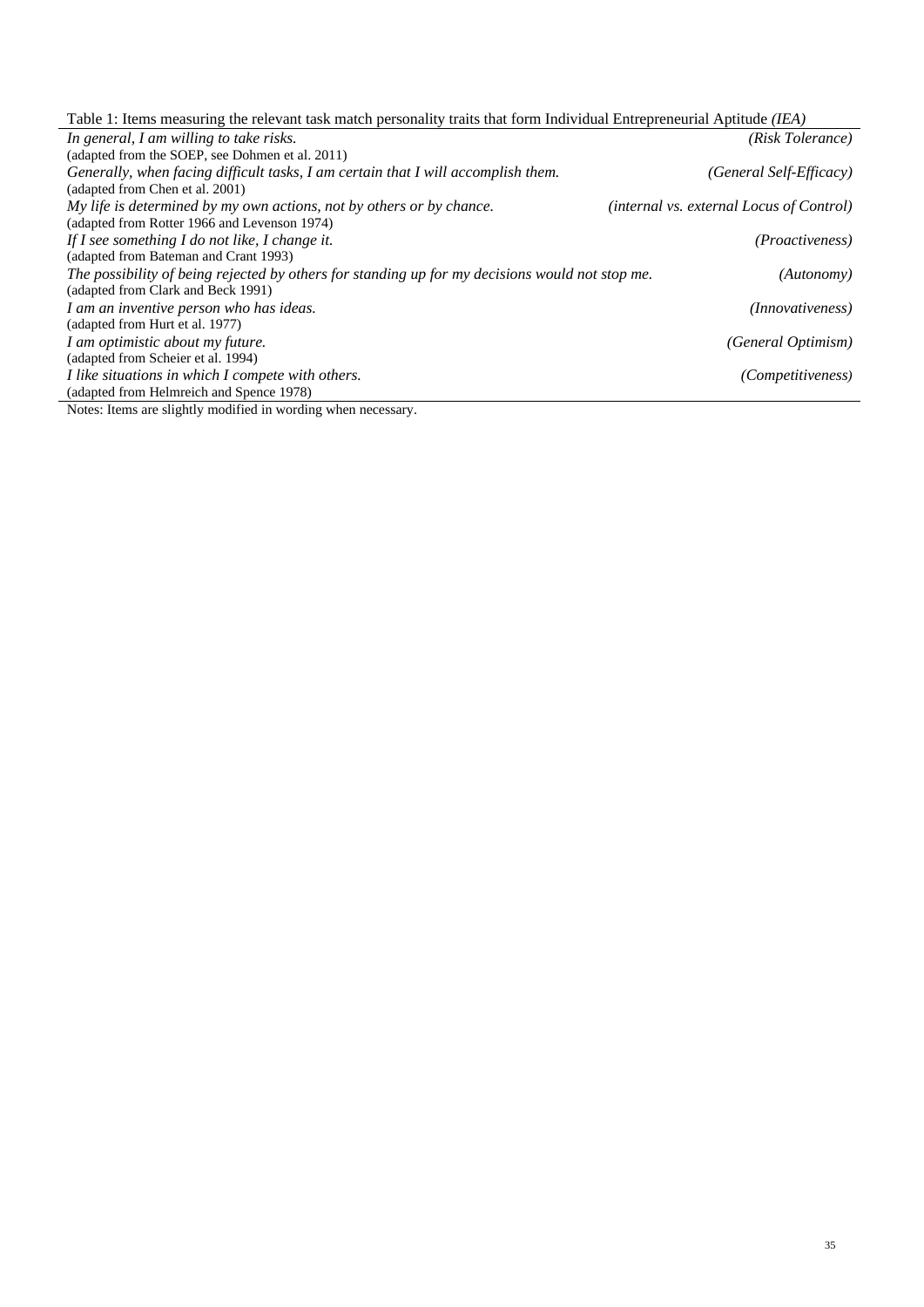|                |             |                 |                |                |               |              |                  |               | <i>Internal</i> |                                 |                  |
|----------------|-------------|-----------------|----------------|----------------|---------------|--------------|------------------|---------------|-----------------|---------------------------------|------------------|
| Country        | <b>IEA</b>  | Competitiveness | Risk Tolerance | Innovativeness | Self-Efficacy | Autonomy     | General Optimism | Proactiveness |                 | Locus of control Share of Women | $\boldsymbol{n}$ |
|                |             |                 |                |                |               |              |                  |               |                 |                                 |                  |
| United Kindom  | $-1.260***$ | $-0.451***$     | $-0.199***$    | $-0.182***$    | $-0.191***$   | $-0.129**$   | $-0.107*$        | 0.008         | $-0.009$        | 56%                             | 875              |
| Portugal       | $-0.988***$ | $-0.283***$     | $-0.226***$    | $-0.134***$    | $-0.061$      | $-0.029$     | $-0.145***$      | $-0.021$      | $-0.0886**$     | 59%                             | 826              |
| France         | $-0.953***$ | $-0.388***$     | $-0.142**$     | $-0.031$       | $-0.021$      | $-0.089$     | $-0.174***$      | $-0.011$      | $-0.0976*$      | 62%                             | 921              |
| Greece         | $-0.818***$ | $-0.398***$     | $-0.084$       | $-0.0866**$    | $-0.0906**$   | $-0.003$     | $0.113*$         | $-0.143***$   | $-0.126**$      | 59%                             | 906              |
| Germany        | $-0.774***$ | $-0.326***$     | $-0.263***$    | $-0.005$       | $-0.0862**$   | $-0.0988**$  | 0.022            | $-0.035$      | 0.018           | 53%                             | 928              |
| Ireland        | $-0.751**$  | $-0.279***$     | $-0.102$       | $-0.071$       | $-0.024$      | $-0.177**$   | $-0.053$         | $-0.072$      | 0.027           | 58%                             | 456              |
| Spain          | $-0.738***$ | $-0.277***$     | $-0.0806*$     | $-0.0803**$    | $-0.100***$   | $-0.123***$  | $-0.056$         | 0.018         | $-0.040$        | 56%                             | 934              |
| Luxembourg     | $-0.645**$  | $-0.220***$     | $-0.065$       | $-0.089$       | $-0.051$      | $-0.032$     | $-0.109*$        | $-0.003$      | $-0.077$        | 63%                             | 474              |
| Italy          | $-0.614***$ | $-0.296***$     | $-0.147***$    | $-0.171***$    | $-0.020$      | 0.052        | 0.020            | $-0.067$      | 0.015           | 56%                             | 808              |
| Austria        | $-0.595**$  | $-0.402***$     | $-0.229***$    | 0.021          | $-0.096$      | $-0.012$     | $-0.023$         | 0.058         | 0.089           | 55%                             | 447              |
| Finland        | $-0.534*$   | $-0.372***$     | $-0.213***$    | 0.097          | $-0.070$      | 0.040        | $0.0991*$        | $-0.035$      | $-0.081$        | 52%                             | 452              |
| Netherlands    | $-0.336**$  | $-0.179***$     | $-0.121***$    | $-0.010$       | $-0.026$      | $-0.0779**$  | 0.000            | $0.0696**$    | 0.008           | 54%                             | 868              |
| Sweden         | $-0.297$    | $-0.282***$     | 0.001          | $-0.060$       | $-0.027$      | $-0.001$     | 0.042            | $-0.002$      | 0.030           | 52%                             | 423              |
| Denmark        | $-0.214$    | $-0.189***$     | $-0.061$       | $-0.027$       | 0.023         | $-0.047$     | 0.028            | 0.045         | 0.014           | 53%                             | 448              |
| Belgium        | $-0.045$    | $-0.103$        | $-0.098$       | $-0.050$       | $0.0871*$     | 0.053        | 0.018            | 0.025         | 0.022           | 63%                             | 814              |
| <b>EU15</b>    | $-0.684***$ | $-0.294***$     | $-0.139***$    | $-0.0664***$   | $-0.0616***$  | $-0.0491***$ | $-0.0385***$     | $-0.00918$    | $-0.0258*$      | 57%                             | 10,580           |
| Slovenia       | $-1.224***$ | $-0.409***$     | $-0.324***$    | $-0.070$       | $-0.114*$     | $-0.026$     | $-0.160**$       | $-0.189***$   | 0.067           | 62%                             | 450              |
| Latvia         | $-1.217***$ | $-0.279***$     | $-0.353***$    | $-0.082$       | $-0.157**$    | $-0.250***$  | $-0.028$         | $-0.008$      | $-0.061$        | 69%                             | 393              |
| Hungary        | $-0.820***$ | $-0.315***$     | $-0.246***$    | $-0.137***$    | $-0.104*$     | 0.014        | $-0.021$         | $-0.039$      | 0.029           | 66%                             | 832              |
| Cypris         | $-0.769***$ | $-0.146**$      | $-0.224***$    | $-0.102*$      | $-0.046$      | $-0.038$     | $-0.110*$        | $-0.051$      | $-0.052$        | 55%                             | 438              |
| Czech Republic | $-0.744***$ | $-0.277***$     | $-0.158***$    | $-0.131**$     | $-0.016$      | $-0.0193$    | $-0.153***$      | 0.028         | $-0.018$        | 60%                             | 851              |
| Romania        | $-0.714**$  | $-0.143*$       | $-0.008$       | $-0.016$       | $-0.052$      | $-0.035$     | $-0.263***$      | $-0.176***$   | $-0.020$        | 59%                             | 414              |
| Lithuania      | $-0.679*$   | $-0.180**$      | $-0.185**$     | $-0.100$       | $-0.061$      | 0.000        | $-0.046$         | $-0.070$      | $-0.037$        | 65%                             | 406              |
| Malta          | $-0.600*$   | $-0.102$        | $-0.134*$      | $-0.063$       | $-0.152**$    | $-0.027$     | $-0.025$         | $-0.047$      | $-0.050$        | 56%                             | 405              |
| Slovakia       | $-0.585*$   | $-0.083$        | $-0.153**$     | $-0.034$       | $-0.055$      | $-0.030$     | $-0.077$         | $-0.135**$    | $-0.020$        | 66%                             | 445              |
| Bulgaria       | $-0.580$    | $-0.215**$      | $-0.159*$      | $-0.095$       | $-0.003$      | 0.001        | $-0.069$         | $-0.015$      | $-0.025$        | 64%                             | 415              |
| Poland         | $-0.521**$  | $-0.310***$     | $-0.0988*$     | $-0.039$       | $-0.018$      | 0.007        | $-0.007$         | $-0.033$      | $-0.022$        | 62%                             | 791              |
| Estonia        | $-0.391$    | $-0.080$        | $-0.173*$      | $-0.102$       | $-0.079$      | $-0.069$     | 0.042            | $-0.012$      | 0.082           | 67%                             | 366              |
| <b>EU27</b>    | $-0.754***$ | $-0.279***$     | $-0.164***$    | $-0.0789***$   | $-0.0682***$  | $-0.0499***$ | $-0.0574***$     | $-0.0358***$  | $-0.0208*$      | 59%                             | 16,786           |
| China          | $-1.019***$ | $-0.269***$     | $-0.308***$    | $-0.122**$     | $-0.123***$   | 0.028        | $-0.062$         | $-0.144***$   | $-0.020$        | 45%                             | 983              |
| <b>USA</b>     | $-0.987***$ | $-0.557***$     | $-0.230***$    | $-0.0952*$     | $-0.018$      | $-0.063$     | 0.022            | $-0.116***$   | 0.069           | 54%                             | 972              |
| Turkey         | $-0.929***$ | $-0.251***$     | $-0.254***$    | $-0.069$       | $-0.050$      | $-0.149***$  | 0.013            | $-0.015$      | $-0.154***$     | 52%                             | 469              |
| Japan          | $-0.894***$ | $-0.261***$     | $-0.191***$    | $-0.194***$    | $-0.079$      | $-0.115**$   | 0.019            | $-0.004$      | $-0.068$        | 54%                             | 876              |
| Croatia        | $-0.853**$  | $-0.241**$      | $-0.307***$    | 0.129          | $-0.154*$     | $-0.069$     | $-0.029$         | $-0.077$      | $-0.105$        | 59%                             | 396              |
| Norway         | $-0.586**$  | $-0.320***$     | $-0.022$       | $-0.050$       | $-0.062$      | $-0.035$     | 0.011            | $-0.051$      | $-0.056$        | 51%                             | 429              |
| South Korea    | $-0.506**$  | $-0.209***$     | $-0.066$       | $-0.110**$     | $-0.054$      | $-0.138***$  | $0.135***$       | $-0.0847*$    | 0.020           | 53%                             | 842              |
| Island         | $-0.376$    | $-0.402***$     | $-0.157*$      | 0.038          | $-0.028$      | 0.050        | 0.005            | $-0.023$      | $0.140**$       | 48%                             | 363              |
| Switzerland    | $-0.239$    | $-0.332***$     | $-0.039$       | 0.034          | 0.011         | 0.059        | 0.052            | $-0.043$      | 0.019           | 61%                             | 438              |
|                |             |                 |                |                |               |              |                  |               |                 |                                 |                  |
| <b>TOTAL</b>   | $-0.761***$ | $-0.297***$     | $-0.168***$    | $-0.0751***$   | $-0.0735***$  | $-0.0458***$ | $-0.0427***$     | $-0.0369***$  | $-0.0223**$     | 57%                             | 22,554           |

Table 2: Differences between Men and Women in Average Scores of *IEA* and Single Personality Traits

Notes: Mean comparison test is based on a sample of 22554 observations, 9627 men and 12927 women as the maximum number of individuals who answered to each item measuring the task matched personality traits and therefore to each item measuring *IEA*. Difference: mean(FEMALE)-mean(MALE); Test of H0: difference in Means =0; Level of Significance: \*\*\* p<0.01, \*\* p<0.05, \* p<0.1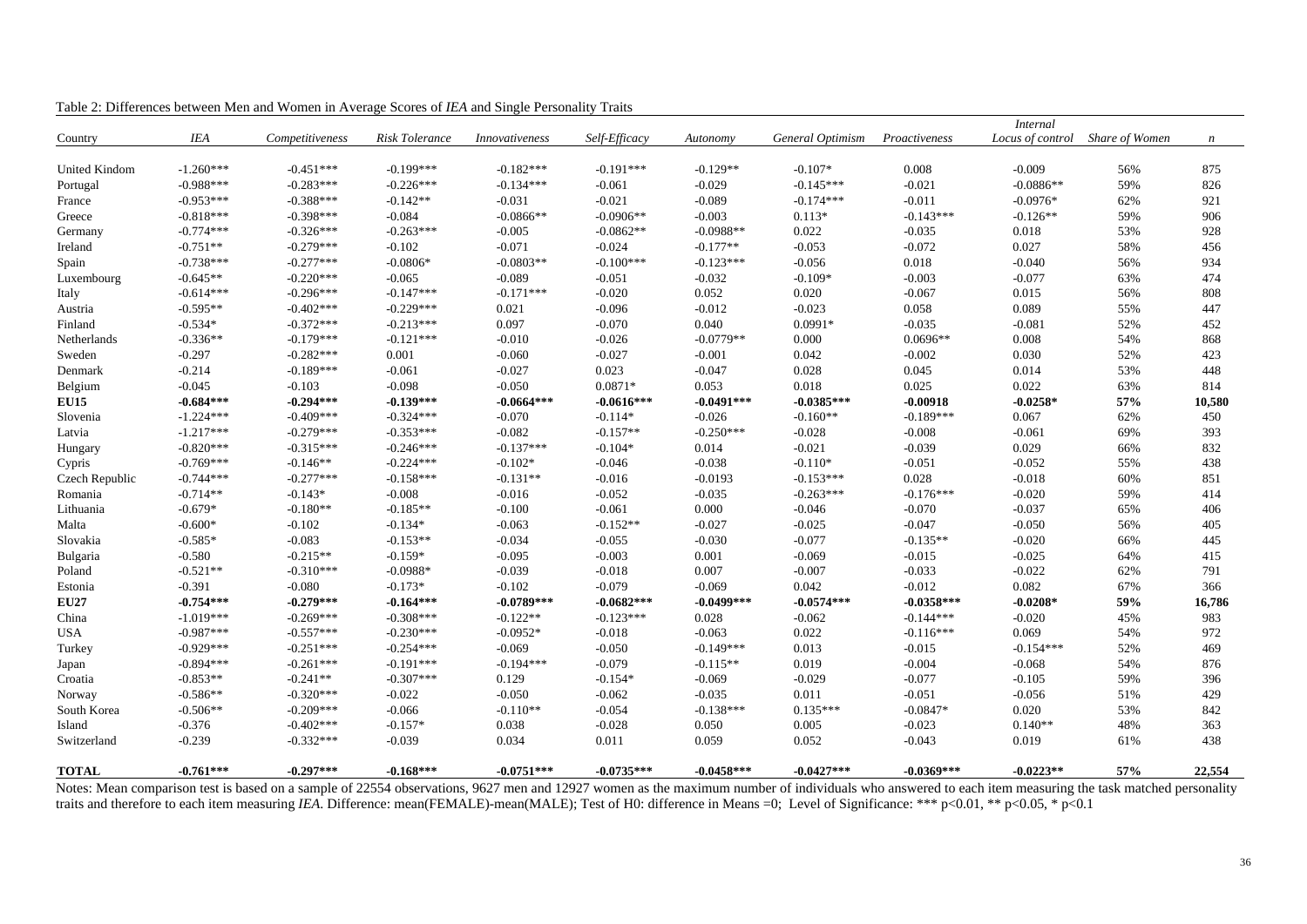| габіс э. Бесеніннано от ванети внигергенеаторі, сотпрени сисво ана тивк тотеганее - тобіса ана сенает брестие і тоби взиннанопе                                                                                 |              |               | <b>Employable Population</b> |             | Employees    |              |                                                                                                                                                                                                                                                                                                                                                                                                                              |                                                                                                                                                                                                                                                                                                                                                           |  |  |
|-----------------------------------------------------------------------------------------------------------------------------------------------------------------------------------------------------------------|--------------|---------------|------------------------------|-------------|--------------|--------------|------------------------------------------------------------------------------------------------------------------------------------------------------------------------------------------------------------------------------------------------------------------------------------------------------------------------------------------------------------------------------------------------------------------------------|-----------------------------------------------------------------------------------------------------------------------------------------------------------------------------------------------------------------------------------------------------------------------------------------------------------------------------------------------------------|--|--|
|                                                                                                                                                                                                                 |              |               | (Sample I)                   |             |              |              | (Sample II)                                                                                                                                                                                                                                                                                                                                                                                                                  |                                                                                                                                                                                                                                                                                                                                                           |  |  |
| <b>VARIABLES</b>                                                                                                                                                                                                | pooled(a)    | pooled(b)     | female(c)                    | male(d)     | pooled(a)    | pooled(b)    | female(c)                                                                                                                                                                                                                                                                                                                                                                                                                    | male(d)                                                                                                                                                                                                                                                                                                                                                   |  |  |
| Female                                                                                                                                                                                                          | $-0.0779***$ | $-0.0666$ *** |                              |             | $-0.0794***$ | $-0.0670***$ |                                                                                                                                                                                                                                                                                                                                                                                                                              |                                                                                                                                                                                                                                                                                                                                                           |  |  |
|                                                                                                                                                                                                                 | (0.0137)     | (0.0139)      |                              |             | (0.0147)     |              |                                                                                                                                                                                                                                                                                                                                                                                                                              |                                                                                                                                                                                                                                                                                                                                                           |  |  |
|                                                                                                                                                                                                                 |              | $0.0405***$   | $0.0489***$                  | 0.0219      |              | $0.0385**$   |                                                                                                                                                                                                                                                                                                                                                                                                                              |                                                                                                                                                                                                                                                                                                                                                           |  |  |
|                                                                                                                                                                                                                 |              | (0.0132)      | (0.0164)                     | (0.0226)    |              |              |                                                                                                                                                                                                                                                                                                                                                                                                                              |                                                                                                                                                                                                                                                                                                                                                           |  |  |
|                                                                                                                                                                                                                 |              | $0.0893***$   | $0.0859***$                  | $0.100***$  |              | $0.0979***$  |                                                                                                                                                                                                                                                                                                                                                                                                                              | 0.0227<br>(0.0246)<br>$0.116***$<br>(0.0242)<br>$0.0456*$<br>(0.0246)<br>$0.0602**$<br>(0.0271)<br>$0.0745**$<br>(0.0298)<br>$-0.0663**$<br>(0.0284)<br>$0.0731**$<br>(0.0296)<br>0.0305<br>(0.0435)<br>0.0252<br>(0.0311)<br>0.0302<br>(0.0299)<br>$-0.0312$<br>(0.0386)<br>$-0.152**$<br>(0.0683)<br>Yes<br>9.66<br>Yes**<br>7.75<br>$Yes***$<br>128.66 |  |  |
|                                                                                                                                                                                                                 |              | (0.0134)      | (0.0167)                     | (0.0226)    |              |              |                                                                                                                                                                                                                                                                                                                                                                                                                              |                                                                                                                                                                                                                                                                                                                                                           |  |  |
|                                                                                                                                                                                                                 |              | $0.0243*$     | 0.00923                      | $0.0457**$  |              | $0.0299*$    |                                                                                                                                                                                                                                                                                                                                                                                                                              |                                                                                                                                                                                                                                                                                                                                                           |  |  |
|                                                                                                                                                                                                                 |              | (0.0137)      | (0.0173)                     | (0.0227)    |              |              |                                                                                                                                                                                                                                                                                                                                                                                                                              |                                                                                                                                                                                                                                                                                                                                                           |  |  |
|                                                                                                                                                                                                                 | $0.0385***$  | $0.0368**$    | 0.0299                       | $0.0492**$  | 0.0283       |              |                                                                                                                                                                                                                                                                                                                                                                                                                              |                                                                                                                                                                                                                                                                                                                                                           |  |  |
| Competitiveness<br>Risk Tolerance<br>Other six Personality Traits<br>At least one Parent self-employed<br>Social Status of Entrepreneurs<br>Income Satisfaction high<br>Income Satisfaction low<br>Age 15 to 25 | (0.0149)     | (0.0150)      | (0.0188)                     | (0.0250)    | (0.0173)     | (0.0173)     |                                                                                                                                                                                                                                                                                                                                                                                                                              |                                                                                                                                                                                                                                                                                                                                                           |  |  |
|                                                                                                                                                                                                                 | $0.0629***$  | $0.0626***$   | $0.0495**$                   | $0.0860***$ | $0.0493**$   | $0.0480**$   |                                                                                                                                                                                                                                                                                                                                                                                                                              |                                                                                                                                                                                                                                                                                                                                                           |  |  |
|                                                                                                                                                                                                                 | (0.0165)     | (0.0165)      | (0.0211)                     | (0.0269)    | (0.0196)     | (0.0197)     |                                                                                                                                                                                                                                                                                                                                                                                                                              |                                                                                                                                                                                                                                                                                                                                                           |  |  |
|                                                                                                                                                                                                                 | $-0.0404**$  | $-0.0457***$  | $-0.0315$                    | $-0.0674**$ | $-0.0613***$ | $-0.0663***$ |                                                                                                                                                                                                                                                                                                                                                                                                                              |                                                                                                                                                                                                                                                                                                                                                           |  |  |
|                                                                                                                                                                                                                 | (0.0167)     | (0.0167)      | (0.0213)                     | (0.0271)    | (0.0182)     | (0.0182)     |                                                                                                                                                                                                                                                                                                                                                                                                                              |                                                                                                                                                                                                                                                                                                                                                           |  |  |
|                                                                                                                                                                                                                 | $0.0349**$   | $0.0374**$    | $0.0342*$                    | $0.0469*$   | $0.0473***$  | $0.0523***$  |                                                                                                                                                                                                                                                                                                                                                                                                                              |                                                                                                                                                                                                                                                                                                                                                           |  |  |
|                                                                                                                                                                                                                 | (0.0151)     | (0.0152)      | (0.0186)                     | (0.0264)    | (0.0180)     | (0.0182)     |                                                                                                                                                                                                                                                                                                                                                                                                                              |                                                                                                                                                                                                                                                                                                                                                           |  |  |
|                                                                                                                                                                                                                 | $0.0632**$   | $0.0476*$     | 0.0343                       | $0.0767**$  | $0.0586*$    | 0.0436       |                                                                                                                                                                                                                                                                                                                                                                                                                              |                                                                                                                                                                                                                                                                                                                                                           |  |  |
|                                                                                                                                                                                                                 | (0.0251)     | (0.0250)      | (0.0335)                     | (0.0385)    | (0.0300)     | (0.0297)     |                                                                                                                                                                                                                                                                                                                                                                                                                              |                                                                                                                                                                                                                                                                                                                                                           |  |  |
| Age 26 to 35                                                                                                                                                                                                    | 0.0124       | 0.00502       | $-0.0211$                    | 0.0429      | 0.0231       | 0.0157       |                                                                                                                                                                                                                                                                                                                                                                                                                              |                                                                                                                                                                                                                                                                                                                                                           |  |  |
|                                                                                                                                                                                                                 | (0.0175)     | (0.0175)      | (0.0216)                     | (0.0295)    | (0.0198)     | (0.0198)     |                                                                                                                                                                                                                                                                                                                                                                                                                              |                                                                                                                                                                                                                                                                                                                                                           |  |  |
| Age 46 to 55                                                                                                                                                                                                    | 0.0121       | 0.0160        | 0.00986                      | 0.0326      | 0.0113       | 0.0152       |                                                                                                                                                                                                                                                                                                                                                                                                                              |                                                                                                                                                                                                                                                                                                                                                           |  |  |
|                                                                                                                                                                                                                 | (0.0166)     | (0.0167)      | (0.0207)                     | (0.0283)    | (0.0186)     | (0.0187)     | (0.0239)                                                                                                                                                                                                                                                                                                                                                                                                                     |                                                                                                                                                                                                                                                                                                                                                           |  |  |
| Age 56 to 64                                                                                                                                                                                                    | $-0.0435**$  | $-0.0389*$    | $-0.0501**$                  | $-0.00378$  | $-0.0459*$   | $-0.0408*$   | (0.0149)<br>$0.0444**$<br>(0.0151)<br>(0.0193)<br>$0.0892***$<br>(0.0153)<br>(0.0197)<br>0.0141<br>(0.0205)<br>(0.0157)<br>0.0270<br>0.00622<br>(0.0226)<br>0.0291<br>(0.0264)<br>$-0.0701***$<br>(0.0236)<br>0.0365<br>(0.0231)<br>0.0567<br>(0.0412)<br>0.00276<br>(0.0256)<br>0.00770<br>$-0.0412$<br>(0.0314)<br>0.0969*<br>(0.0570)<br>Yes<br>Yes<br>9.13<br>Yes*<br>5.66<br>Yes***<br>146.49<br>4893<br>4893<br>0.0788 |                                                                                                                                                                                                                                                                                                                                                           |  |  |
|                                                                                                                                                                                                                 | (0.0202)     | (0.0204)      | (0.0248)                     | (0.0358)    | (0.0240)     | (0.0242)     |                                                                                                                                                                                                                                                                                                                                                                                                                              |                                                                                                                                                                                                                                                                                                                                                           |  |  |
| Education (ln)                                                                                                                                                                                                  | 0.00446      | $-0.000329$   | $0.0808*$                    | $-0.114*$   | $-0.0190$    | $-0.0225$    |                                                                                                                                                                                                                                                                                                                                                                                                                              |                                                                                                                                                                                                                                                                                                                                                           |  |  |
|                                                                                                                                                                                                                 | (0.0361)     | (0.0361)      | (0.0453)                     | (0.0606)    | (0.0434)     | (0.0435)     |                                                                                                                                                                                                                                                                                                                                                                                                                              |                                                                                                                                                                                                                                                                                                                                                           |  |  |
| Occupation                                                                                                                                                                                                      | Yes***       | Yes***        | Yes***                       | Yes         | Yes          |              |                                                                                                                                                                                                                                                                                                                                                                                                                              |                                                                                                                                                                                                                                                                                                                                                           |  |  |
|                                                                                                                                                                                                                 | 39.35        | 45.55         | 51.76                        | 11.13       | 11.18        | 11.18        |                                                                                                                                                                                                                                                                                                                                                                                                                              |                                                                                                                                                                                                                                                                                                                                                           |  |  |
| Area                                                                                                                                                                                                            | Yes***       | Yes***        | Yes**                        | Yes**       | Yes***       | Yes***       |                                                                                                                                                                                                                                                                                                                                                                                                                              |                                                                                                                                                                                                                                                                                                                                                           |  |  |
|                                                                                                                                                                                                                 | 14.88        | 16.65         | 8.89                         | 8.26        | 12.23        | 12.23        |                                                                                                                                                                                                                                                                                                                                                                                                                              |                                                                                                                                                                                                                                                                                                                                                           |  |  |
| Country                                                                                                                                                                                                         | Yes***       | Yes***        | Yes***                       | Yes***      | Yes***       | Yes***       |                                                                                                                                                                                                                                                                                                                                                                                                                              |                                                                                                                                                                                                                                                                                                                                                           |  |  |
|                                                                                                                                                                                                                 | 342.11       | 288.49        | 217.08                       | 126.6       | 218.3        | 218.3        |                                                                                                                                                                                                                                                                                                                                                                                                                              |                                                                                                                                                                                                                                                                                                                                                           |  |  |
| Observations                                                                                                                                                                                                    | 6559         | 6559          | 4064                         | 2495        | 4893         |              |                                                                                                                                                                                                                                                                                                                                                                                                                              | 2136                                                                                                                                                                                                                                                                                                                                                      |  |  |
| Pseudo R <sup>2</sup> (Mc Fadden)                                                                                                                                                                               | 0.0602       | 0.0687        | 0.0773                       | 0.0745      | 0.0631       | 0.0732       |                                                                                                                                                                                                                                                                                                                                                                                                                              | 0.0857                                                                                                                                                                                                                                                                                                                                                    |  |  |

Table 3: Determinants of *Latent* Entrepreneurship: Competitiveness and Risk Tolerance – Pooled and Gender-Specific Probit Estimations

Notes. Probit estimation reporting marginal effects on the probability to be latent entrepreneur. Regression analysis is conducted for the employable population (Sample I) and for employees (Sample II). Selfemployed and individuals and individuals with start-up experience are excluded. Regressions (c) and (d) are based on the subsamples of women and men. Competitiveness, and risk tolerance are measured by a dummy variable that is set to one, if the respondent at least agrees with the respective statement, otherwise the dummy variable is set to zero which is the reference group in regression analysis. Reference income satisfaction: moderate; reference age: age group 36 to 45; reference occupation: blue collar manual worker; reference area: rural zone; reference country: USA. Robust standard errors in parentheses; Level of significance: \*\*\* p<0.01, \*\* p<0.05, \* p<0.1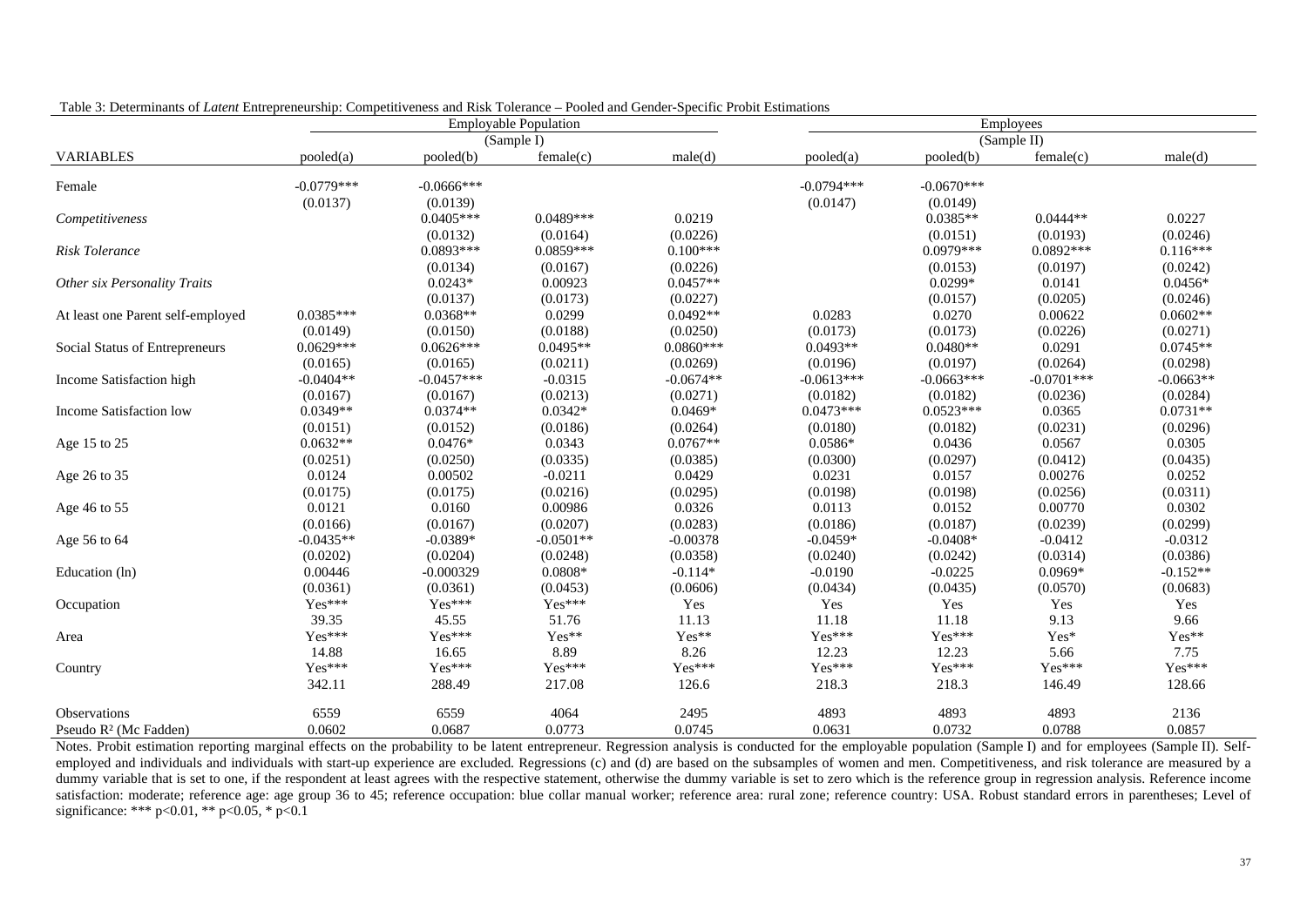| гале 4. Determinants от <i>Eatent Entrepreneurship</i> , John Entert от 12/1 – I ботей ани Оснист-Эреспте I толл Esumations |              |              | <b>Employable Population</b> |             | Employees    |              |              |             |  |
|-----------------------------------------------------------------------------------------------------------------------------|--------------|--------------|------------------------------|-------------|--------------|--------------|--------------|-------------|--|
|                                                                                                                             |              |              | (Sample I)                   |             |              |              | (Sample II)  |             |  |
| <b>VARIABLES</b>                                                                                                            | pooled(a)    | pooled(b)    | female(c)                    | male(d)     | pooled(a)    | pooled(b)    | female(c)    | male(d)     |  |
| Female                                                                                                                      | $-0.0779***$ | $-0.0727***$ |                              |             | $-0.0794***$ | $-0.0734***$ |              |             |  |
|                                                                                                                             | (0.0137)     | (0.0137)     |                              |             | (0.0147)     | (0.0147)     |              |             |  |
| IEA Score 21 to 23                                                                                                          |              | $0.0824***$  | $0.0839***$                  | $0.0750**$  |              | $0.0717***$  | $0.0617**$   | $0.0767*$   |  |
|                                                                                                                             |              | (0.0200)     | (0.0238)                     | (0.0369)    |              | (0.0240)     | (0.0292)     | (0.0417)    |  |
| IEA Score 24 to 26                                                                                                          |              | $0.103***$   | $0.0885***$                  | $0.121***$  |              | $0.0984***$  | $0.0644**$   | $0.133***$  |  |
|                                                                                                                             |              | (0.0212)     | (0.0257)                     | (0.0382)    |              | (0.0254)     | (0.0316)     | (0.0430)    |  |
| IEA Score 27 to 29                                                                                                          |              | $0.133***$   | $0.101***$                   | $0.175***$  |              | $0.140***$   | $0.0882**$   | $0.194***$  |  |
|                                                                                                                             |              | (0.0257)     | (0.0318)                     | (0.0441)    |              | (0.0304)     | (0.0383)     | (0.0491)    |  |
| IEA Score 30 to 32                                                                                                          |              | $0.207***$   | $0.229***$                   | $0.172***$  |              | $0.229***$   | $0.245***$   | $0.199***$  |  |
|                                                                                                                             |              | (0.0342)     | (0.0444)                     | (0.0562)    |              | (0.0407)     | (0.0556)     | (0.0625)    |  |
| At least one Parent self-employed                                                                                           | $0.0385***$  | $0.0363**$   | 0.0296                       | $0.0482*$   | 0.0283       | 0.0264       | 0.00427      | $0.0607**$  |  |
|                                                                                                                             | (0.0149)     | (0.0149)     | (0.0188)                     | (0.0250)    | (0.0173)     | (0.0173)     | (0.0225)     | (0.0271)    |  |
| Social Status of Entrepreneurs                                                                                              | $0.0629***$  | $0.0624***$  | $0.0520**$                   | 0.0839***   | $0.0493**$   | $0.0477**$   | 0.0317       | $0.0713**$  |  |
|                                                                                                                             | (0.0165)     | (0.0166)     | (0.0211)                     | (0.0269)    | (0.0196)     | (0.0197)     | (0.0265)     | (0.0298)    |  |
| Income satisfaction High                                                                                                    | $-0.0404**$  | $-0.0462***$ | $-0.0321$                    | $-0.0674**$ | $-0.0613***$ | $-0.0685***$ | $-0.0733***$ | $-0.0663**$ |  |
|                                                                                                                             | (0.0167)     | (0.0167)     | (0.0213)                     | (0.0271)    | (0.0182)     | (0.0182)     | (0.0235)     | (0.0284)    |  |
| Income Satisfaction Low                                                                                                     | $0.0349**$   | $0.0404***$  | $0.0368**$                   | $0.0494*$   | $0.0473***$  | $0.0536***$  | 0.0353       | $0.0759**$  |  |
|                                                                                                                             | (0.0151)     | (0.0152)     | (0.0186)                     | (0.0265)    | (0.0180)     | (0.0182)     | (0.0230)     | (0.0297)    |  |
| Age 15 to 25                                                                                                                | $0.0632**$   | $0.0559**$   | 0.0418                       | $0.0873**$  | $0.0586*$    | $0.0525*$    | 0.0652       | 0.0417      |  |
|                                                                                                                             | (0.0251)     | (0.0251)     | (0.0337)                     | (0.0386)    | (0.0300)     | (0.0299)     | (0.0416)     | (0.0437)    |  |
| Age 26 to 35                                                                                                                | 0.0124       | 0.0105       | $-0.0156$                    | 0.0471      | 0.0231       | 0.0210       | 0.00891      | 0.0300      |  |
|                                                                                                                             | (0.0175)     | (0.0175)     | (0.0216)                     | (0.0295)    | (0.0198)     | (0.0199)     | (0.0256)     | (0.0310)    |  |
| Age 46 to 55                                                                                                                | 0.0121       | 0.0157       | 0.00884                      | 0.0342      | 0.0113       | 0.0151       | 0.00698      | 0.0320      |  |
|                                                                                                                             | (0.0166)     | (0.0167)     | (0.0207)                     | (0.0283)    | (0.0186)     | (0.0187)     | (0.0239)     | (0.0298)    |  |
| Age 56 to 64                                                                                                                | $-0.0435**$  | $-0.0395*$   | $-0.0507**$                  | $-0.00498$  | $-0.0459*$   | $-0.0419*$   | $-0.0444$    | $-0.0303$   |  |
|                                                                                                                             | (0.0202)     | (0.0203)     | (0.0247)                     | (0.0357)    | (0.0240)     | (0.0241)     | (0.0311)     | (0.0386)    |  |
| Education (ln)                                                                                                              | 0.00446      | 0.00468      | $0.0863*$                    | $-0.111*$   | $-0.0190$    | $-0.0192$    | $0.100*$     | $-0.149**$  |  |
|                                                                                                                             | (0.0361)     | (0.0362)     | (0.0453)                     | (0.0608)    | (0.0434)     | (0.0435)     | (0.0571)     | (0.0685)    |  |
| Occupation                                                                                                                  | Yes***       | Yes***       | Yes***                       | Yes         | Yes          | Yes          | Yes          | Yes         |  |
|                                                                                                                             | 39.35        | 43.06        | 49.45                        | 11.58       | 11.97        | 11.26        | 9.72         | 9.67        |  |
| Area                                                                                                                        | Yes***       | Yes***       | Yes**                        | Yes**       | Yes***       | Yes***       | Yes          | Yes**       |  |
|                                                                                                                             | 14.88        | 16.85        | 8.34                         | 8.41        | 12.41        | 13.43        | $6.20**$     | 7.81        |  |
| Country                                                                                                                     | Yes***       | Yes***       | Yes***                       | Yes***      | Yes***       | Yes***       | Yes***       | Yes***      |  |
|                                                                                                                             | 342.11       | 308.56       | 231.73                       | 129.34      | 254.64       | 233.09       | 157.70       | 131.15      |  |
| <b>Observations</b>                                                                                                         | 6559         | 6559         | 4064                         | 2495        | 4893         | 4893         | 2757         | 2136        |  |
| Pseudo R <sup>2</sup> (Mc Fadden)                                                                                           | 0.0602       | 0.0657       | 0.0746                       | 0.0718      | 0.0631       | 0.0695       | 0.0757       | 0.0822      |  |

Notes. Probit estimation reporting marginal effects on the probability to be latent entrepreneur. Regression analysis is conducted for the employable population (Sample I) and for employees (Sample II). Self-employed and individuals and individuals with start-up experience are excluded. Regressions (c) and (d) are based on the subsamples of women and men. Reference *IEA category*: score of 8 to 20; reference income satisfaction: moderate; reference age: age group 36 to 45; reference occupation: blue collar manual worker; reference area: rural zone; reference country: USA. robust standard errors in parentheses; Level of significance: \*\*\*  $p<0.01$ , \*\*  $p<0.05$ , \*  $p<0.1$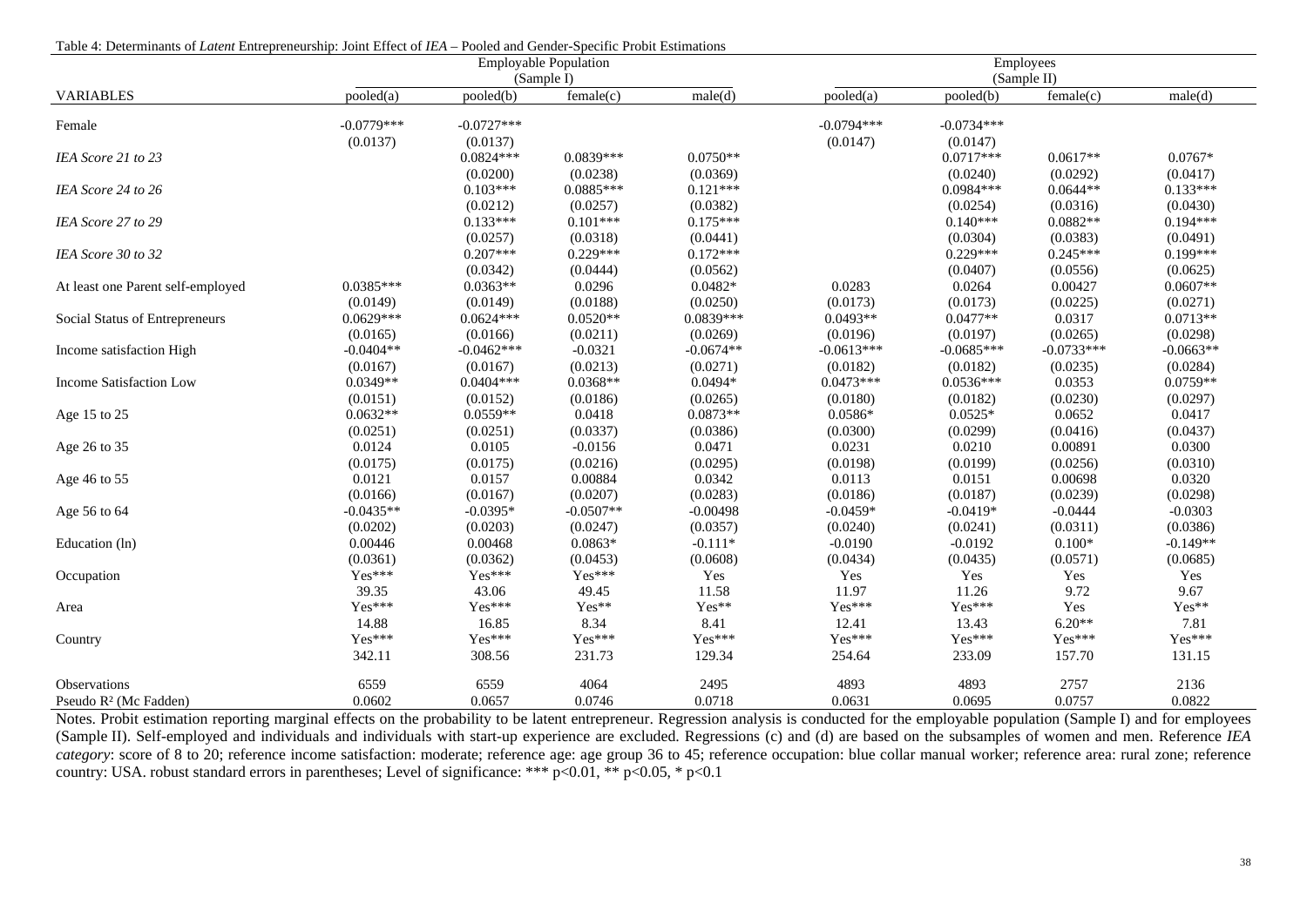| Table 5: Determinants of Nascent Entrepreneurship: Competitiveness and Risk Tolerance – Pooled and Gender-Specific Probit Estimations |  |  |
|---------------------------------------------------------------------------------------------------------------------------------------|--|--|
|                                                                                                                                       |  |  |

|                                   |                           |                                       |                                      | Employable Population with a<br>Preference for Self-Employment |                              |                                       |                                      |                                      |                         |                                    |                                    |                                |
|-----------------------------------|---------------------------|---------------------------------------|--------------------------------------|----------------------------------------------------------------|------------------------------|---------------------------------------|--------------------------------------|--------------------------------------|-------------------------|------------------------------------|------------------------------------|--------------------------------|
|                                   |                           |                                       | (Model I)                            |                                                                | <b>Employable Population</b> |                                       | (Model II)                           |                                      | (Model III)             |                                    |                                    |                                |
| <b>VARIABLES</b>                  | pooled(a)                 | pooled(b)                             | female(c)                            | male(d)                                                        | pooled(a)                    | pooled(b)                             | female(c)                            | male(d)                              | pooled(a)               | pooled(b)                          | female(c)                          | male(d)                        |
| Female                            | $-0.0189***$<br>(0.00513) | $-0.0136***$<br>(0.00492)             |                                      |                                                                | $-0.00997**$<br>(0.00428)    | $-0.00705*$<br>(0.00416)              |                                      |                                      | $-0.0216**$<br>(0.0108) | $-0.0154$<br>(0.0107)              |                                    |                                |
| Competitiveness                   |                           | $0.0166***$<br>(0.00457)              | $0.0140***$<br>(0.00477)             | $0.0217***$<br>(0.00822)                                       |                              | $0.0113***$<br>(0.00387)              | $0.00898**$<br>(0.00384)             | $0.0157**$<br>(0.00725)              |                         | $0.0276***$<br>(0.0102)            | $0.0236**$<br>(0.0112)             | $0.0375**$<br>(0.0176)         |
| Risk Tolerance                    |                           | $0.0171***$                           | $0.00917*$                           | $0.0299***$                                                    |                              | $0.00950**$                           | 0.00435                              | $0.0186**$                           |                         | $0.0235**$                         | 0.00660                            | $0.0493***$                    |
| Other six Personality Traits      |                           | (0.00467)<br>$0.0163***$<br>(0.00457) | (0.00484)<br>$0.0115**$<br>(0.00475) | (0.00824)<br>$0.0249***$<br>(0.00816)                          |                              | (0.00405)<br>$0.0108***$<br>(0.00392) | (0.00390)<br>$0.00674*$<br>(0.00377) | (0.00748)<br>$0.0184**$<br>(0.00733) |                         | (0.0110)<br>$0.0210**$<br>(0.0107) | (0.0125)<br>$0.0274**$<br>(0.0117) | (0.0183)<br>0.0166<br>(0.0186) |
| Preference for self-employment    |                           |                                       |                                      |                                                                | $0.0710***$<br>(0.00526)     | $0.0661***$<br>(0.00517)              | $0.0527***$<br>(0.00629)             | $0.0789***$<br>(0.00832)             |                         |                                    |                                    |                                |
| At least one Parent self-employed | $0.0110**$                | 0.00895*                              | $0.0108*$                            | 0.00517                                                        | 0.00512                      | 0.00418                               | 0.00700                              | $-0.00135$                           | $0.0221*$               | $0.0200*$                          | 0.0216                             | 0.0153                         |
|                                   | (0.00552)                 | (0.00523)                             | (0.00563)                            | (0.00928)                                                      | (0.00443)                    | (0.00427)                             | (0.00445)                            | (0.00764)                            | (0.0117)                | (0.0115)                           | (0.0133)                           | (0.0189)                       |
| Social Status of Entrepreneurs    | $0.0231***$               | $0.0210***$                           | $0.0216***$                          | $0.0190**$                                                     | $0.0137***$                  | $0.0128***$                           | $0.0140***$                          | 0.0104                               | $0.0362***$             | $0.0342***$                        | $0.0469***$                        | 0.0262                         |
|                                   | (0.00565)                 | (0.00543)                             | (0.00566)                            | (0.00963)                                                      | (0.00475)                    | (0.00463)                             | (0.00470)                            | (0.00834)                            | (0.0124)                | (0.0122)                           | (0.0147)                           | (0.0197)                       |
| Income Satisfaction high          | 0.00514                   | 0.00246                               | $-0.000157$                          | 0.0109                                                         | 0.00600                      | 0.00399                               | 0.00103                              | 0.0127                               | 0.00891                 | 0.00440                            | $-0.00157$                         | 0.0229                         |
|                                   | (0.00633)                 | (0.00599)                             | (0.00612)                            | (0.0113)                                                       | (0.00546)                    | (0.00524)                             | (0.00502)                            | (0.0103)                             | (0.0141)                | (0.0138)                           | (0.0156)                           | (0.0243)                       |
| Income Satisfaction low           | 0.00132                   | 0.00245                               | $-0.00118$                           | 0.00805                                                        | $-0.000451$                  | 0.000352                              | $-0.00216$                           | 0.00503                              | 0.000469                | 0.00185                            | $-0.00610$                         | 0.0108                         |
|                                   | (0.00554)                 | (0.00541)                             | (0.00531)                            | (0.0104)                                                       | (0.00452)                    | (0.00446)                             | (0.00412)                            | (0.00884)                            | (0.0119)                | (0.0118)                           | (0.0130)                           | (0.0203)                       |
| Age 15 to 25                      | $0.0526***$               | $0.0443***$                           | $0.0264**$                           | $0.0673***$                                                    | $0.0406***$                  | $0.0360***$                           | $0.0186*$                            | $0.0591***$                          | $0.0900***$             | $0.0826***$                        | $0.0746**$                         | $0.1000***$                    |
|                                   | (0.0129)                  | (0.0120)                              | (0.0126)                             | (0.0213)                                                       | (0.0110)                     | (0.0105)                              | (0.00991)                            | (0.0198)                             | (0.0250)                | (0.0243)                           | (0.0319)                           | (0.0375)                       |
| Age 26 to 35                      | $0.0363***$               | $0.0312***$                           | $0.0198**$                           | $0.0503***$                                                    | $0.0286***$                  | $0.0255***$                           | $0.0161**$                           | $0.0431***$                          | $0.0718***$             | $0.0658***$                        | $0.0521***$                        | $0.0893***$                    |
|                                   | (0.00820)                 | (0.00768)                             | (0.00776)                            | (0.0147)                                                       | (0.00698)                    | (0.00664)                             | (0.00647)                            | (0.0132)                             | (0.0172)                | (0.0166)                           | (0.0194)                           | (0.0280)                       |
| Age 46 to 55                      | $-0.00203$                | $-0.000996$                           | $-0.00364$                           | 0.00780                                                        | $-0.00345$                   | $-0.00271$                            | $-0.00462$                           | 0.00507                              | $-0.00529$              | $-0.00334$                         | $-0.00743$                         | 0.00992                        |
|                                   | (0.00627)                 | (0.00614)                             | (0.00597)                            | (0.0118)                                                       | (0.00516)                    | (0.00511)                             | (0.00466)                            | (0.0103)                             | (0.0137)                | (0.0138)                           | (0.0154)                           | (0.0244)                       |
| Age 56 to 64                      | $-0.0131*$                | $-0.0116*$                            | $-0.0192***$                         | 0.00632                                                        | $-0.00971*$                  | $-0.00896$                            | $-0.0142***$                         | 0.00583                              | $-0.0226$               | $-0.0218$                          | $-0.0403***$                       | 0.0105                         |
|                                   | (0.00703)                 | (0.00689)                             | (0.00551)                            | (0.0151)                                                       | (0.00590)                    | (0.00583)                             | (0.00440)                            | (0.0132)                             | (0.0163)                | (0.0162)                           | (0.0147)                           | (0.0315)                       |
| Education (ln)                    | $0.0567***$               | $0.0543***$                           | $0.0486***$                          | $0.0462**$                                                     | $0.0463***$                  | $0.0448***$                           | $0.0354***$                          | $0.0433**$                           | $0.0841***$             | $0.0825***$                        | $0.0735**$                         | $0.0716*$                      |
|                                   | (0.0121)                  | (0.0117)                              | (0.0123)                             | (0.0203)                                                       | (0.0101)                     | (0.00986)                             | (0.00990)                            | (0.0178)                             | (0.0262)                | (0.0258)                           | (0.0299)                           | (0.0422)                       |
| Lack of Financial Support         | $-0.000201$               | $-0.00156$                            | $-0.00524$                           | 0.00166                                                        | 0.000671                     | $-0.000167$                           | $-0.00322$                           | 0.00200                              | 0.00579                 | 0.00453                            | $-0.0112$                          | 0.0158                         |
|                                   | (0.00512)                 | (0.00489)                             | (0.00512)                            | (0.00873)                                                      | (0.00423)                    | (0.00411)                             | (0.00407)                            | (0.00755)                            | (0.0111)                | (0.0110)                           | (0.0126)                           | (0.0183)                       |
| <b>Administrative Burdens</b>     | $-0.00708$                | $-0.00723$                            | $-0.00222$                           | $-0.0119$                                                      | $-0.00395$                   | $-0.00437$                            | $-0.00131$                           | $-0.00721$                           | $-0.0175$               | $-0.0182$                          | $-0.0121$                          | $-0.0200$                      |
|                                   | (0.00543)                 | (0.00522)                             | (0.00578)                            | (0.00886)                                                      | (0.00457)                    | (0.00444)                             | (0.00461)                            | (0.00786)                            | (0.0116)                | (0.0115)                           | (0.0134)                           | (0.0189)                       |
| Lack of Information               | $0.0137*$                 | $0.0126*$                             | 0.000751                             | $0.0327**$                                                     | 0.00857                      | 0.00816                               | $-0.000627$                          | $0.0256**$                           | 0.0229                  | 0.0226                             | 0.00613                            | $0.0530**$                     |
|                                   | (0.00701)                 | (0.00673)                             | (0.00645)                            | (0.0133)                                                       | (0.00565)                    | (0.00550)                             | (0.00492)                            | (0.0114)                             | (0.0142)                | (0.0140)                           | (0.0153)                           | (0.0253)                       |
| Occupation                        | Yes***                    | Yes***                                | Yes***                               | Yes***                                                         | Yes***                       | Yes***                                | Yes***                               | Yes                                  | Yes***                  | Yes***                             | Yes***                             | Yes*                           |
|                                   | 72.02                     | 71.35                                 | 61.01                                | 33.52                                                          | 60.39                        | 60.12                                 | 53.32                                | 33.49***                             | 39.31                   | 39.24                              | 40.08                              | 22.01                          |
| Area                              | Yes***                    | Yes***                                | Yes***                               | Yes***                                                         | Yes**                        | Yes**                                 | Yes**                                | Yes*                                 | Yes**                   | $Yes**$                            | Yes*                               | Yes                            |
|                                   | 13.99                     | 14.89                                 | 10.16                                | 9.61                                                           | 6.63                         | 7.20                                  | 7.16                                 | 5.11                                 | 6.47                    | 7.02                               | 5.17                               | 3.82                           |
| Country                           | $Yes***$                  | $Yes***$                              | Yes***                               | Yes***                                                         | Yes***                       | $Yes***$                              | $Yes***$                             | Yes***                               | Yes***                  | Yes***                             | Yes***                             | Yes***                         |
|                                   | 206.44                    | 175.71                                | 108.44                               | 89.52                                                          | 169.04                       | 153.66                                | 103.05                               | 75.76                                | 127.86                  | 123.8                              | 75.23                              | 72.75                          |
| Observation                       | 8176                      | 8176                                  | 4755                                 | 3354                                                           | 8176                         | 8176                                  | 4755                                 | 3354                                 | 3643                    | 3643                               | 1946                               | 1623                           |
| Pseudo R <sup>2</sup> (Mc Fadden) | 0.1289                    | 0.1415                                | 0.1661                               | 0.1424                                                         | 0.1896                       | 0.1963                                | 0.2265                               | 0.1933                               | 0.1180                  | 0.1249                             | 0.1676                             | 0.1235                         |

Notes. Probit estimation reporting marginal effects on the probability to be nascent entrepreneur. Regression analysis is conducted for the employable population. Self-employed individuals are excluded. Denmark has to be excluded from analyses (176 observations, 80male and 95 female). Regressions (c) and (d) are based on the subsamples of women and men. For the sample of women, we had to exclude additionally Malta from analysis of female nascent entrepreneurship (68observations).Reference *IEA category*: score of 8 to 20; reference income satisfaction: moderate; reference age: age group 36 to45; reference occupation: blue collar manual worker; reference area: rural zone; reference country: USA. robust standard errors in parentheses; Level of significance: \*\*\* p<0.01, \*\* p<0.05, \* p<0.1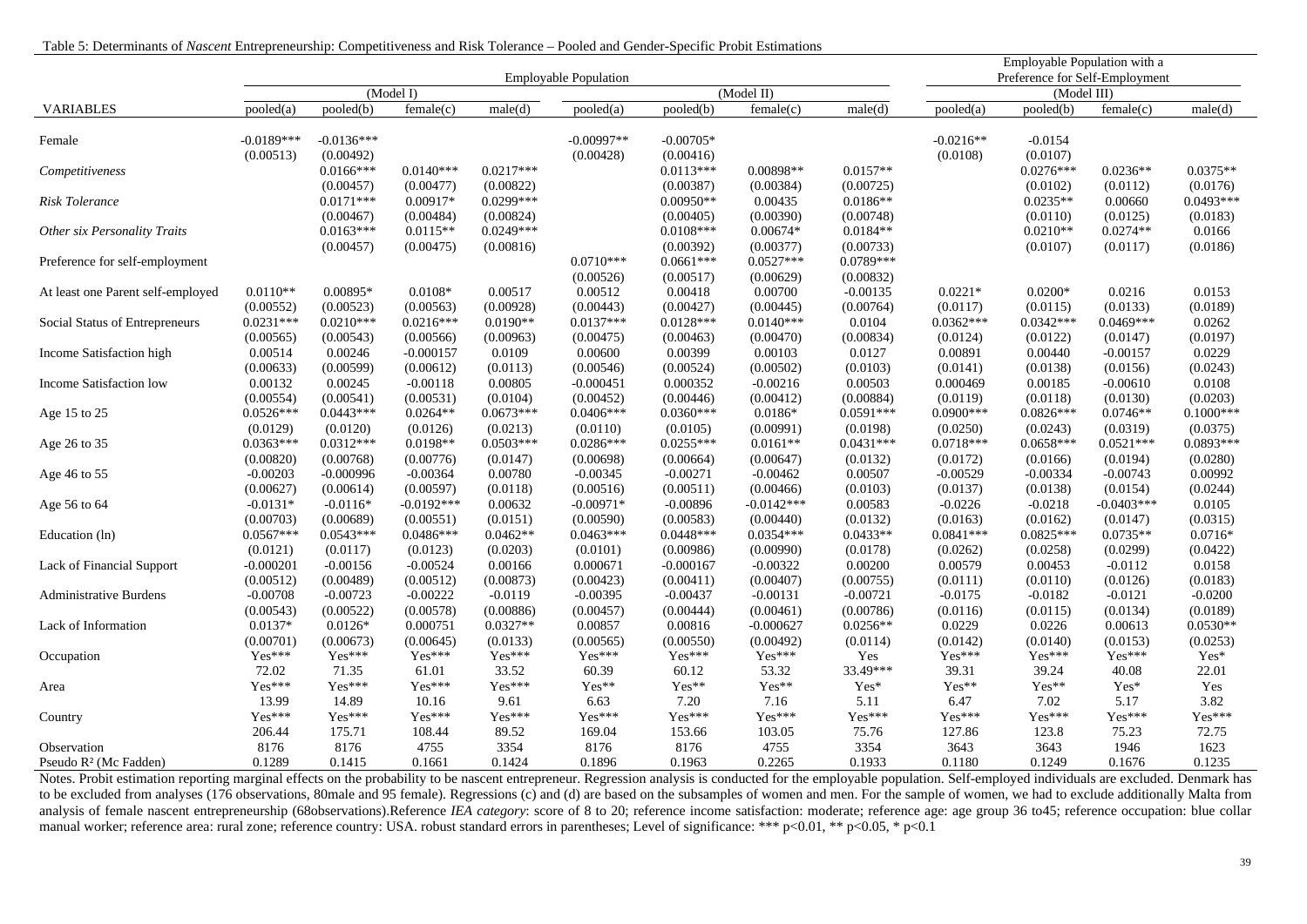|                                   |                         |                         |                           |                     |                              |                         |                           | Employable Population with a |                       |                       |                                |                    |
|-----------------------------------|-------------------------|-------------------------|---------------------------|---------------------|------------------------------|-------------------------|---------------------------|------------------------------|-----------------------|-----------------------|--------------------------------|--------------------|
|                                   |                         |                         |                           |                     | <b>Employable Population</b> |                         |                           |                              |                       |                       | Preference for Self-Employment |                    |
|                                   |                         |                         | (Model I)                 |                     |                              | (Model II)              |                           |                              |                       | (Model III)           |                                |                    |
| <b>VARIABLES</b>                  | pooled(a)               | pooled(b)               | female(c)                 | male(d)             | pooled(a)                    | pooled(b)               | female(c)                 | male(d)                      | pooled(a)             | pooled(b)             | female(c)                      | male(d)            |
| Female                            | $-0.0189***$            | $-0.0144***$            |                           |                     | $-0.00997**$                 | $-0.00750*$             |                           |                              | $-0.0216**$           | $-0.0158$             |                                |                    |
|                                   | (0.00513)               | (0.00485)               |                           |                     | (0.00428)                    | (0.00411)               |                           |                              | (0.0108)              | (0.0106)              |                                |                    |
| IEA Score 21 to 23                |                         | $0.0382***$             | $0.0234**$                | $0.0667***$         |                              | $0.0261***$             | $0.0146*$                 | $0.0494**$                   |                       | $0.0512**$            | 0.0347                         | $0.0831*$          |
|                                   |                         | (0.0108)                | (0.00967)                 | (0.0243)            |                              | (0.00888)               | (0.00747)                 | (0.0207)                     |                       | (0.0230)              | (0.0228)                       | (0.0476)           |
| IEA Score 24 to 26                |                         | $0.0522***$             | $0.0326***$               | $0.0909***$         |                              | $0.0343***$             | $0.0195**$                | $0.0650***$                  |                       | $0.0565**$            | 0.0376                         | $0.0958**$         |
|                                   |                         | (0.0126)                | (0.0121)                  | (0.0264)            |                              | (0.0102)                | (0.00916)                 | (0.0225)                     |                       | (0.0239)              | (0.0251)                       | (0.0465)           |
| IEA Score 27 to 29                |                         | $0.100***$              | $0.0771***$               | $0.155***$          |                              | $0.0654***$             | $0.0497***$               | $0.108***$                   |                       | $0.127***$            | $0.123***$                     | $0.175***$         |
|                                   |                         | (0.0202)                | (0.0214)                  | (0.0412)            |                              | (0.0160)                | (0.0162)                  | (0.0343)                     |                       | (0.0332)              | (0.0404)                       | (0.0613)           |
| IEA Score 30 to 32                |                         | $0.141***$              | $0.0843***$               | $0.238***$          |                              | $0.0876***$             | $0.0433**$                | $0.168***$                   |                       | $0.166***$            | $0.112**$                      | $0.266***$         |
|                                   |                         | (0.0298)                | (0.0304)                  | (0.0590)            |                              | (0.0231)                | (0.0207)                  | (0.0510)                     |                       | (0.0443)              | (0.0517)                       | (0.0814)           |
| Preference for self-employment    |                         |                         |                           |                     | $0.0710***$                  | $0.0647***$             | $0.0519***$               | $0.0771***$                  |                       |                       |                                |                    |
|                                   |                         |                         |                           |                     | (0.00526)                    | (0.00513)               | (0.00627)                 | (0.00819)                    |                       |                       |                                |                    |
| At least one Parent self-employed | $0.0110**$              | 0.00877*                | $0.0103*$                 | 0.00504             | 0.00512                      | 0.00408                 | 0.00660                   | $-0.00136$                   | $0.0221*$             | $0.0200*$             | 0.0211                         | 0.0148             |
|                                   | (0.00552)               | (0.00517)               | (0.00554)                 | (0.00918)           | (0.00443)                    | (0.00422)               | (0.00436)                 | (0.00754)                    | (0.0117)              | (0.0114)              | (0.0131)                       | (0.0187)           |
| Social Status of Entrepreneurs    | $0.0231***$             | $0.0208***$             | $0.0212***$               | $0.0190**$          | $0.0137***$                  | $0.0127***$             | $0.0138***$               | 0.0104                       | $0.0362***$           | $0.0343***$           | $0.0469***$                    | 0.0248             |
|                                   | (0.00565)               | (0.00539)               | (0.00565)                 | (0.00947)           | (0.00475)                    | (0.00459)               | (0.00466)                 | (0.00823)                    | (0.0124)              | (0.0122)              | (0.0148)                       | (0.0193)           |
| Income Satisfaction High          | 0.00514                 | 0.000648                | $-0.00151$                | 0.00767             | 0.00600                      | 0.00270                 | 8.47e-05                  | 0.0103                       | 0.00891               | 0.000745              | $-0.00311$                     | 0.0143             |
|                                   | (0.00633)               | (0.00582)               | (0.00594)                 | (0.0109)            | (0.00546)                    | (0.00511)               | (0.00486)                 | (0.0100)                     | (0.0141)              | (0.0135)              | (0.0154)                       | (0.0234)           |
| Income Satisfaction Low           | 0.00132                 | 0.00410                 | 0.000126                  | 0.00990             | $-0.000451$                  | 0.00155                 | $-0.00117$                | 0.00661                      | 0.000469              | 0.00537               | $-0.00255$                     | 0.0156             |
|                                   | (0.00554)               | (0.00540)               | (0.00529)                 | (0.0104)            | (0.00452)                    | (0.00446)               | (0.00410)                 | (0.00886)                    | (0.0119)              | (0.0118)              | (0.0130)                       | (0.0203)           |
| Age 15 to 25                      | $0.0526***$             | $0.0451***$             | $0.0265**$                | $0.0682***$         | $0.0406***$                  | $0.0365***$             | $0.0184*$                 | $0.0599***$                  | $0.0900***$           | $0.0858***$           | $0.0746**$                     | $0.103***$         |
|                                   | (0.0129)                | (0.0120)                | (0.0125)                  | (0.0212)            | (0.0110)                     | (0.0104)                | (0.00978)                 | (0.0197)                     | (0.0250)              | (0.0244)              | (0.0315)                       | (0.0380)           |
| Age 26 to 35                      | $0.0363***$             | $0.0314***$             | $0.0204***$               | $0.0499***$         | $0.0286***$                  | $0.0256***$             | $0.0162**$                | $0.0432***$                  | $0.0718***$           | $0.0666***$           | $0.0528***$                    | $0.0897***$        |
|                                   | (0.00820)               | (0.00763)               | (0.00771)                 | (0.0146)            | (0.00698)                    | (0.00660)               | (0.00639)                 | (0.0131)                     | (0.0172)              | (0.0166)              | (0.0193)                       | (0.0280)           |
| Age 46 to 55                      | $-0.00203$              | $-0.00137$              | $-0.00404$                | 0.00789             | $-0.00345$                   | $-0.00276$              | $-0.00491$                | 0.00568                      | $-0.00529$            | $-0.00280$            | $-0.0102$                      | 0.0159             |
| Age 56 to 64                      | (0.00627)<br>$-0.0131*$ | (0.00604)<br>$-0.0118*$ | (0.00587)<br>$-0.0190***$ | (0.0116)<br>0.00473 | (0.00516)<br>$-0.00971*$     | (0.00504)<br>$-0.00890$ | (0.00457)<br>$-0.0140***$ | (0.0102)<br>0.00521          | (0.0137)<br>$-0.0226$ | (0.0137)<br>$-0.0201$ | (0.0149)<br>$-0.0395***$       | (0.0246)<br>0.0136 |
|                                   | (0.00703)               | (0.00675)               | (0.00543)                 | (0.0146)            | (0.00590)                    | (0.00576)               | (0.00435)                 | (0.0129)                     | (0.0163)              | (0.0162)              | (0.0145)                       | (0.0314)           |
| Education (ln)                    | $0.0567***$             | $0.0541***$             | $0.0484***$               | $0.0451**$          | $0.0463***$                  | $0.0446***$             | $0.0350***$               | $0.0429**$                   | $0.0841***$           | $0.0831***$           | $0.0758**$                     | $0.0699*$          |
|                                   | (0.0121)                | (0.0115)                | (0.0120)                  | (0.0201)            | (0.0101)                     | (0.00970)               | (0.00965)                 | (0.0176)                     | (0.0262)              | (0.0256)              | (0.0295)                       | (0.0422)           |
| Lack of Financial Support         | $-0.000201$             | $-0.00367$              | $-0.00675$                | $-0.00189$          | 0.000671                     | $-0.00173$              | $-0.00442$                | $-0.000813$                  | 0.00579               | $-0.000407$           | $-0.0152$                      | 0.00587            |
|                                   | (0.00512)               | (0.00480)               | (0.00500)                 | (0.00857)           | (0.00423)                    | (0.00404)               | (0.00396)                 | (0.00744)                    | (0.0111)              | (0.0109)              | (0.0124)                       | (0.0179)           |
| <b>Administrative Burdens</b>     | $-0.00708$              | $-0.00949*$             | $-0.00405$                | $-0.0151*$          | $-0.00395$                   | $-0.00596$              | $-0.00248$                | $-0.00978$                   | $-0.0175$             | $-0.0227**$           | $-0.0147$                      | $-0.0282$          |
|                                   | (0.00543)               | (0.00505)               | (0.00557)                 | (0.00857)           | (0.00457)                    | (0.00430)               | (0.00441)                 | (0.00760)                    | (0.0116)              | (0.0112)              | (0.0130)                       | (0.0184)           |
| Lack of Information               | $0.0137*$               | $0.0108*$               | $-0.00104$                | $0.0318**$          | 0.00857                      | 0.00714                 | $-0.00155$                | $0.0253**$                   | 0.0229                | 0.0195                | 0.00168                        | $0.0523**$         |
|                                   | (0.00701)               | (0.00651)               | (0.00617)                 | (0.0130)            | (0.00565)                    | (0.00535)               | (0.00473)                 | (0.0113)                     | (0.0142)              | (0.0137)              | (0.0148)                       | (0.0249)           |
| Occupation                        | Yes***                  | Yes***                  | $Yes***$                  | Yes***              | $Yes***$                     | Yes***                  | Yes***                    | $Yes***$                     | Yes***                | $Yes***$              | Yes***                         | Yes**              |
|                                   | 72.02                   | 70.45                   | 59.15                     | 36.93               | 60.39                        | 59.22                   | 50.66                     | 36.57                        | 39.31                 | 37.55                 | 37.92                          | 24.74              |
| Area                              | Yes***                  | Yes***                  | $\mathbf{Yes^{**}}$       | Yes***              | Yes**                        | Yes**                   | Yes**                     | Yes**                        | Yes**                 | Yes**                 | Yes                            | Yes*               |
|                                   | 13.99                   | 14.68                   | 8.65                      | 10.71               | 6.63                         | 7.43                    | 6.15                      | 6.42                         | 6.47                  | 6.83                  | 4.20                           | 5.12               |
| Country                           | Yes***                  | Yes***                  | Yes***                    | Yes***              | Yes***                       | Yes***                  | Yes***                    | Yes***                       | Yes***                | Yes***                | Yes***                         | Yes***             |
|                                   | 206.44                  | 209.74                  | 125.38                    | 106.73              | 169.04                       | 174.45                  | 113.78                    | 88.85                        | 127.86                | 130.30                | 76.01                          | 84.97              |
| Observations                      | 8176                    | 8176                    | 4755                      | 3354                | 8176                         | 8176                    | 4755                      | 3354                         | 3643                  | 3643                  | 1946                           | 1623               |
| Pseudo-R <sup>2</sup> (Mc Fadden) | 0.1289                  | 0.1467                  | 0.1706                    | 0.1490              | 0.1896                       | 0.2003                  | 0.2309                    | 0.1984                       | 0.1180                | 0.1313                | 0.1748                         | 0.1316             |

Notes. Probit estimation reporting marginal effects on the probability to be nascent entrepreneur. Regression analysis is conducted for the employable population. Self-employed are excluded. Denmark has to be excluded from analyses (176 observations, 80male and 95 female). Regressions (c) and (d) are based on the subsamples of women and men. For the sample of women, we had to exclude additionally Malta from analysis of female nascent entrepreneurship (68observations). In regression (3), the sample is restricted to individuals who state a preference for self-employment. Reference IEA category: score of 8 to 20; reference income-satisfaction: moderate; r age: age group 36 to45 reference occupation: blue collar manual worker; reference area: rural zone; reference country: USA. Robust standard errors in parentheses., \*\*\* p<0.01, \*\* p<0.05, \* p<0.1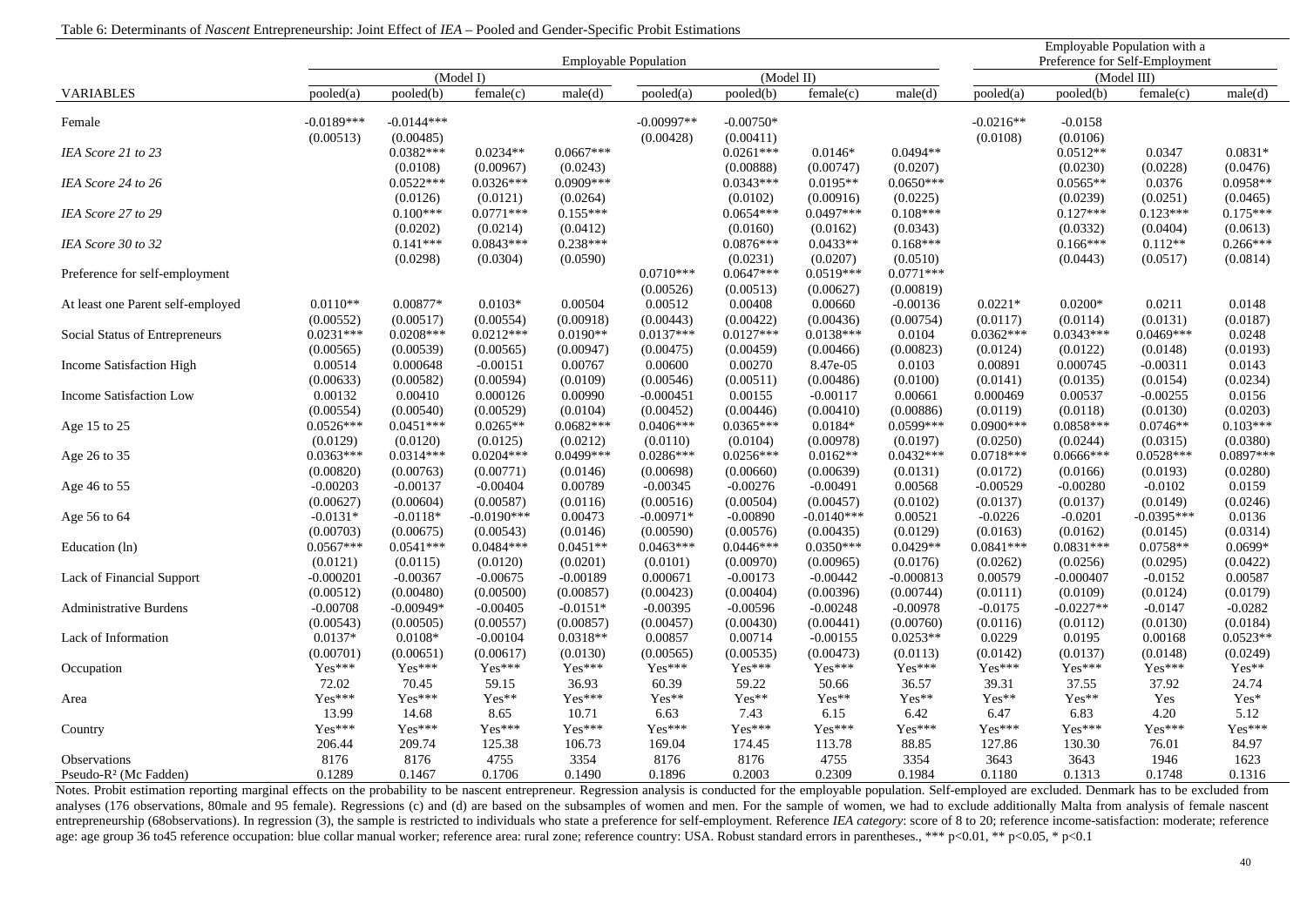Table 7: Non-linear Decomposition of the Gender Gap in Latent and Nascent Entrepreneurship – The Contribution from Gender Differences in Competitiveness and Risk Tolerance

|                                                      | Latent Entrepreneurship |              | Nascent Entrepreneurship        |              |                 |  |
|------------------------------------------------------|-------------------------|--------------|---------------------------------|--------------|-----------------|--|
|                                                      |                         |              | among the Employable Population |              |                 |  |
|                                                      | Employable              |              | including                       |              |                 |  |
| <b>VARIABLES</b>                                     | Population+*            | $Emplovees+$ | all                             | Preference   | Preference $=1$ |  |
|                                                      |                         |              |                                 |              |                 |  |
| Rate of Latent resp. Nascent Entrepreneurship, Men   | 0.4145                  | 0.4073       | 0.0812                          | 0.0812       | 0.1391          |  |
| Rate of Latent resp. Nascent Entrepreneurship, Women | 0.3374                  | 0.3333       | 0.0519                          | 0.0519       | 0.1023          |  |
| Difference                                           | 0.0771                  | 0.0740       | 0.0294                          | 0.0294       | 0.0367          |  |
| Characteristics Effect (Contribution from Gender     |                         |              |                                 |              |                 |  |
| Difference in all Variables)                         | 0.0130                  | 0.0113       | 0.0162                          | 0.0222       | 0.0233          |  |
|                                                      | 16.85%                  | 15.22%       | 55.15%                          | 75.41%       | 63.40%          |  |
| Contribution from Gender Difference in               |                         |              |                                 |              |                 |  |
| Competitiveness                                      | $0.00497**$             | $0.00559**$  | $0.00385***$                    | $0.00296***$ | $0.00510***$    |  |
|                                                      | 6.45%                   | 7.55%        | 13.10%                          | $10.07\%$    | 13.90%          |  |
| Contribution from Gender Difference in               |                         |              |                                 |              |                 |  |
| <b>Risk Tolerance</b>                                | $0.00698***$            | $0.00752***$ | $0.00220***$                    | $0.00143**$  | $0.00237*$      |  |
|                                                      | 9.05%                   | 10.16%       | 7.48%                           | 4.86%        | 6.46%           |  |
| Contribution from Gender Difference in the other     |                         |              |                                 |              |                 |  |
| six Personality Traits                               | $0.00102*$              | $0.00129*$   | $0.00129**$                     | $0.00107**$  | $0.00148*$      |  |
|                                                      | 1.32%                   | 1.74%        | 4.39%                           | 3.64%        | $4.03\%$        |  |
| Contribution from Gender Differences in              |                         |              |                                 |              |                 |  |
| <b>Control Variables</b>                             | $4.24e-06$              | $-0.00307$   | $0.00891***$                    | $0.0167***$  | $0.0143***$     |  |
|                                                      | $0.00\%$                | $-4.15%$     | 30.31%                          | 56.80%       | 38.96%          |  |

Notes. The Table shows the gender difference in latent and nascent entrepreneurship and the part of the gender gap that is explained by gender differences in all variables of the model (characteristics effect). In addition, the single contributions from gender differences in competitiveness, risk tolerance and the other six personality traits as well as in control variables are displayed. To calculate the coefficients, the pooled sample is used. To calculate the mean value of estimates from separate decompositions 1000 random subsamples of women are used. +Individuals who have ever started a business or are currently taking steps to start one are excluded. \*We exclude individuals looking after the home from decomposition analysis of latent entrepreneurship among the employable population, since results are strongly affected by a small number of observations: about 850 women but only 27 men state that they are currently looking after the home. The non-linear decomposition analyses are conducted by using the Stata program implemented by Jann (2006).

Table 8: Non-linear Decomposition of the Gender Gap in Latent and Nascent Entrepreneurship – The Joint Contribution from Gender Difference in *IEA*

|                                                        | Latent Entrepreneurship |                       | Nascent Entrepreneurship<br>among the Employable Population |                        |                        |
|--------------------------------------------------------|-------------------------|-----------------------|-------------------------------------------------------------|------------------------|------------------------|
|                                                        | Employable              |                       | including                                                   |                        |                        |
| <b>VARIABLES</b>                                       | Population $+$ *        | $Emplovees+$          | all                                                         | Preference             | Preference $=1$        |
|                                                        |                         |                       |                                                             |                        |                        |
| Rate of Latent resp. Nascent Entrepreneurship, Men     | 0.4145                  | 0.4073                | 0.0812                                                      | 0.0812                 | 0.1391                 |
| Rate of Latent resp. Nascent Entrepreneurship, Women   | 0.3374                  | 0.3333                | 0.0519                                                      | 0.0519                 | 0.1023                 |
| <b>Difference</b>                                      | 0.0771                  | 0.0740                | 0.0294                                                      | 0.0294                 | 0.0367                 |
| characteristics effect                                 | 0.0073                  | 0.0050                | 0.0147                                                      | 0.0214                 | 0.0226                 |
| (Contribution from gender difference in all variables) | 9.46%                   | 6.82%                 | 50.08%                                                      | 72.63%                 | 61.60%                 |
| Contribution from gender difference in IEA             | $0.00637***$<br>8.26%   | $0.00696***$<br>9.41% | $0.00553***$<br>18.81%                                      | $0.00435***$<br>14.80% | $0.00790***$<br>21.52% |

Notes. The Table shows the gender difference in latent and nascent entrepreneurship and the part of the gender gap that is explained by gender differences in all variables of the model (characteristics effect). In addition, contributions from gender differences in *IEA* and in control variables are displayed separately. To calculate the coefficients, the pooled sample is used for coefficients. To calculate the mean value of estimates from separate decompositions 1000 random subsamples of women are used. +Individuals who have ever started a business or are currently taking steps to start one are excluded. \*We exclude individuals looking after the home from decomposition analysis of latent entrepreneurship among the employable population, since results are strongly affected by a small number of observations: about 850 women but only 27 men state that they are currently looking after the home. The non-linear decomposition analyses are conducted by using the Stata program implemented by Jann (2006).